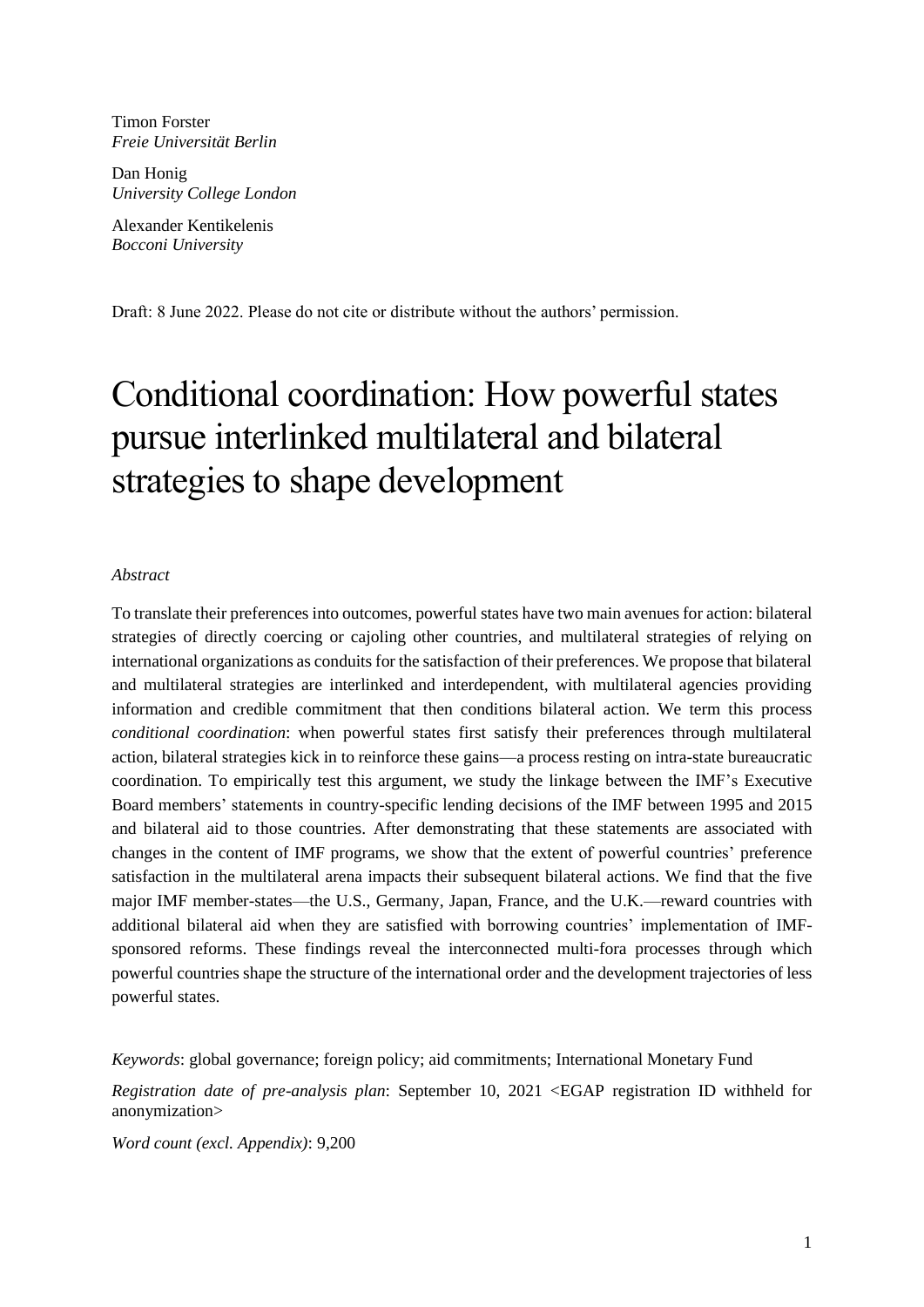### 1. Introduction

All countries have preferences over the structure of the international order—something evident from the effort and resources they commit to multilateral rule- and norm-making, like negotiations over treaties or the oversight and steering of international organizations. Yet only a few powerful countries are normally able to materially shape this order. To translate preferences into outcomes, these countries have two main avenues for action. On the one hand, they can rely on bilateral strategies of coercing or cajoling other members of the international community to sign up to their preferred visions on the international system. For example, this is the logic underlying the U.S.' well-established practices of increasing aid allocations to low- and middle-income countries that align their voting patterns at the UN General Assembly (Dreher, Nunnenkamp, and Thiele 2008). On the other hand, multilateral strategies present a different path: rather than expend energy on getting individual partners on board, powerful states guide or convince international organizations, where they commonly hold most decision-making power, in a way conducive to the satisfaction of their preferences.

Political scientists have usually examined bilateral and multilateral processes separately, or approached them as parallel attempts by powerful states to build winning coalitions. In this article, we propose that bilateral and multilateral strategies may be interlinked and interdependent, with multilateral agencies providing information and credible commitment that then conditions bilateral action. We term this process *conditional coordination*: when powerful states first satisfy their preferences through multilateral action, bilateral strategies kick in to reinforce these gains. The early victories at the multilateral terrain, because they facilitate the subsequent intra-state bureaucratic mobilization that is required to ensure that the bilateral step of the strategy materializes and thus helps institutionalize powerful states' preferences at the transnational level.

To flesh out this argument, we start our enquiry from the functioning of multilateral organizations. Even countries with most formal power do not universally achieve their aims in these settings. There can be disagreements between major shareholders nudging an organization in different directions (Momani 2010), senior organizational leadership may have political agendas of its own (Copelovitch and Rickard 2021), and line staff have a degree of independence in negotiating policies (Nelson 2017; Weaver 2008). But, we argue, precisely because of international organizations' power to diffuse norms and policy models and provide credible information regarding the activities and commitments of other international actors, preference satisfaction for major shareholders in these settings is a first key step to unlock additional bilateral support that cements the gains of multilateral action. This is made possible by coordination between arms of the national bureaucracy.

We empirically trace this argument by studying a key tenet of the so-called liberal international order: market-oriented institutional reform. In particular, we trace how powerful member-states of the International Monetary Fund (IMF) attempt to spur such reforms in low- and middle-income countries by leveraging both IMF conditionality and their foreign aid disbursements, thereby shaping the mode of integration of these countries into the global economy as well as their development models. To do this, we first open up the black box of intra-IMF state action and examine how state representatives on the IMF's governing body, known as the Executive Board (EB), behave vis-à-vis lending discussions over developing countries: what do powerful states advocate for and are they successful in influencing outcomes? This fine-grained information on EB deliberations enables us to first observe the manifest preferences of states. Subsequently, we link the outcomes of intra-IMF behavior (i.e., the inclusion or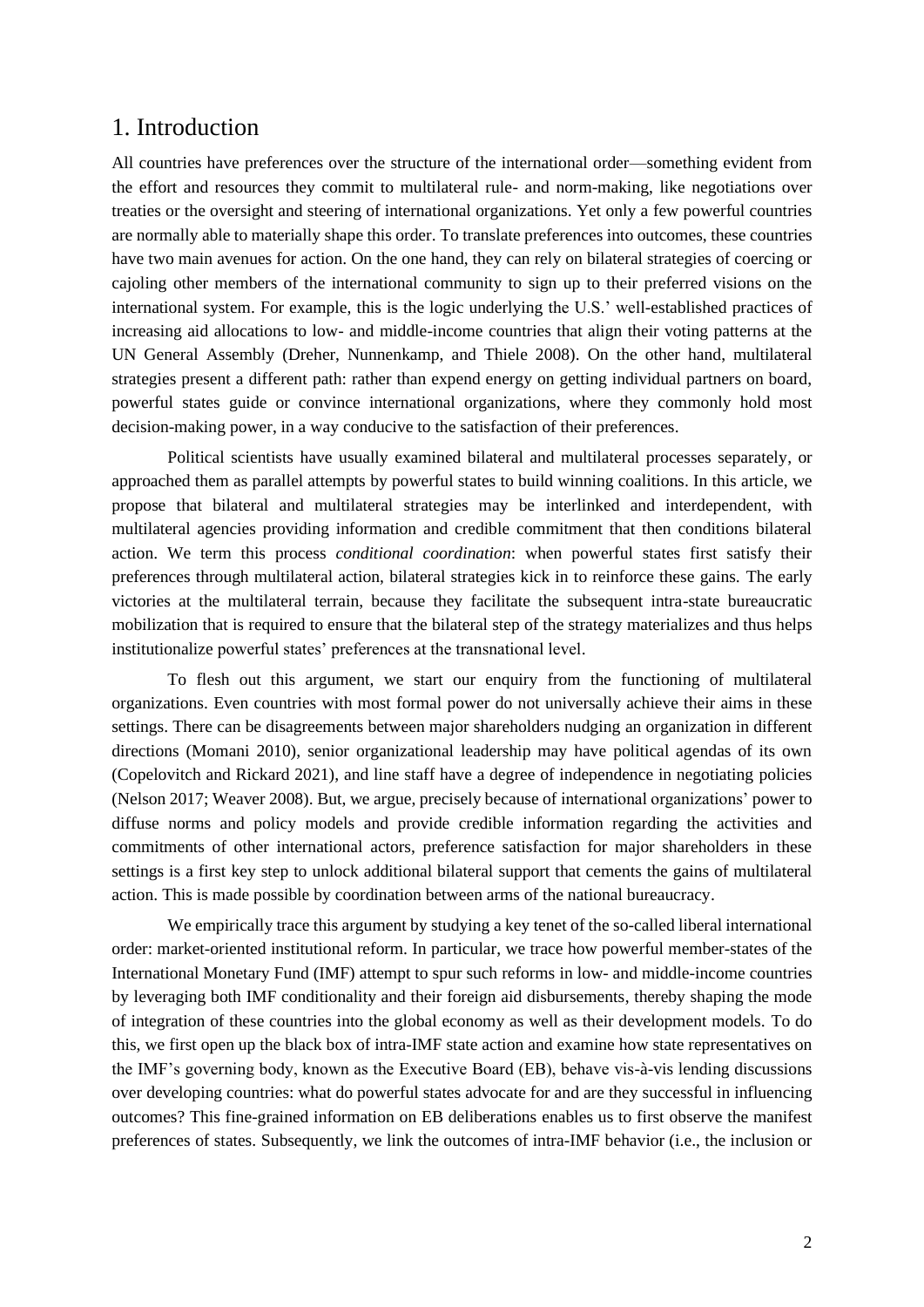not of market-liberalization conditions in loans) to state decisions over bilateral assistance through non-IMF channels.

This two-step empirical approach allows us to trace whether (and under what conditions) state preferences expressed by one part of powerful states' national bureaucracies (the finance ministry or central bank which typically interact with the IMF) are linked to observed variation in actions under the competence of a different part of the same government (the foreign aid ministry/administration). In line with our argument, we hypothesize that powerful states' preferences are sometimes reflected in organizational outputs. When this happens, we expect that these states reward preference satisfaction pertaining to the design and implementation of IMF lending programs with additional foreign aid. We prespecified our hypotheses and research design, registering a pre-analysis plan prior to analyzing the links between state action on the IMF's Executive Board and dyadic aid (EGAP ID and link omitted for anonymization; we discuss minor departures from this plan below).

To examine the remit of our conjectures, we developed a new dataset of IMF EB members' behavior in debates over 142 low- and middle-income countries between 1995 and 2015, compiled using the declassified detailed minutes from 3,111 meetings.<sup>1</sup> We measure preferences for market liberalization for five major shareholders—the U.S., Germany, Japan, France, and the U.K.—based on their representatives' comments, using a dictionary with key terms applied to the textual corpus of 8.5 million words spoken by these officials. Consistent with our expectation that state action on boards impacts organizational decisions, we find a positive association between powerful member-states' preferences for market liberalization and IMF program conditions related to market liberalization. However, we also find variation in the extent to which powerful states' preferences are enacted, with their preferences, on average, being incorporated in IMF programs in 42.3% of lending programs.

Subsequently, we examine state representatives' evaluation of how well (conditional on inclusion in an IMF program) the prescribed reforms are implemented based on a targeted dictionary analysis. To test our hypotheses on linkages between a states' preferences being satisfied via IMF programs and subsequent state behavior, we regress dyadic aid on these indicators. We find that, on average, the level of bilateral aid by the IMF's most powerful member-states *does not* covary with whether states' preferences are reflected in the content of IMF programs, but *does* appear to be responsive to developing countries' successful implementation of such program conditions. That is, powerful states do not reward countries that simply promise to pursue the measures powerful states support in multilateral fora, but only those that follow through with such promises.

These findings provide empirical support for our argument that *coordination* of state bureaucracies in pursuit of state normative preferences over the character of the international system is *conditional* on the reflection of these preferences within key outputs in multilateral institutions, which help enforce that these preferences are carried out. In advancing this argument, our study makes two key substantive contributions to the study of multilateralism and foreign policy. First, our approach and findings are distinct from well-established work tracing 'horse trading' in multilateralism (Dreher, Sturm, and Vreeland 2009). This literature finds that powerful countries provide more aid and back for

*<sup>1</sup>* The full dataset (not merely the fields used in this paper, but all data collected— including attendance and comments by all 24 Executive Directors, IMF staff, and Managing Directors—a total of 164,253 discrete observations from 1,506 speakers, totalling approx. 58.6 million words) will be made public on publication with supporting document (codebook, sourcing details, etc.). We expect this dataset will be of substantial use to a broad range of scholars studying global governance, international relations, comparative politics, and the political economy of development, and far beyond. We provide an extract of the data in Appendix I for illustration.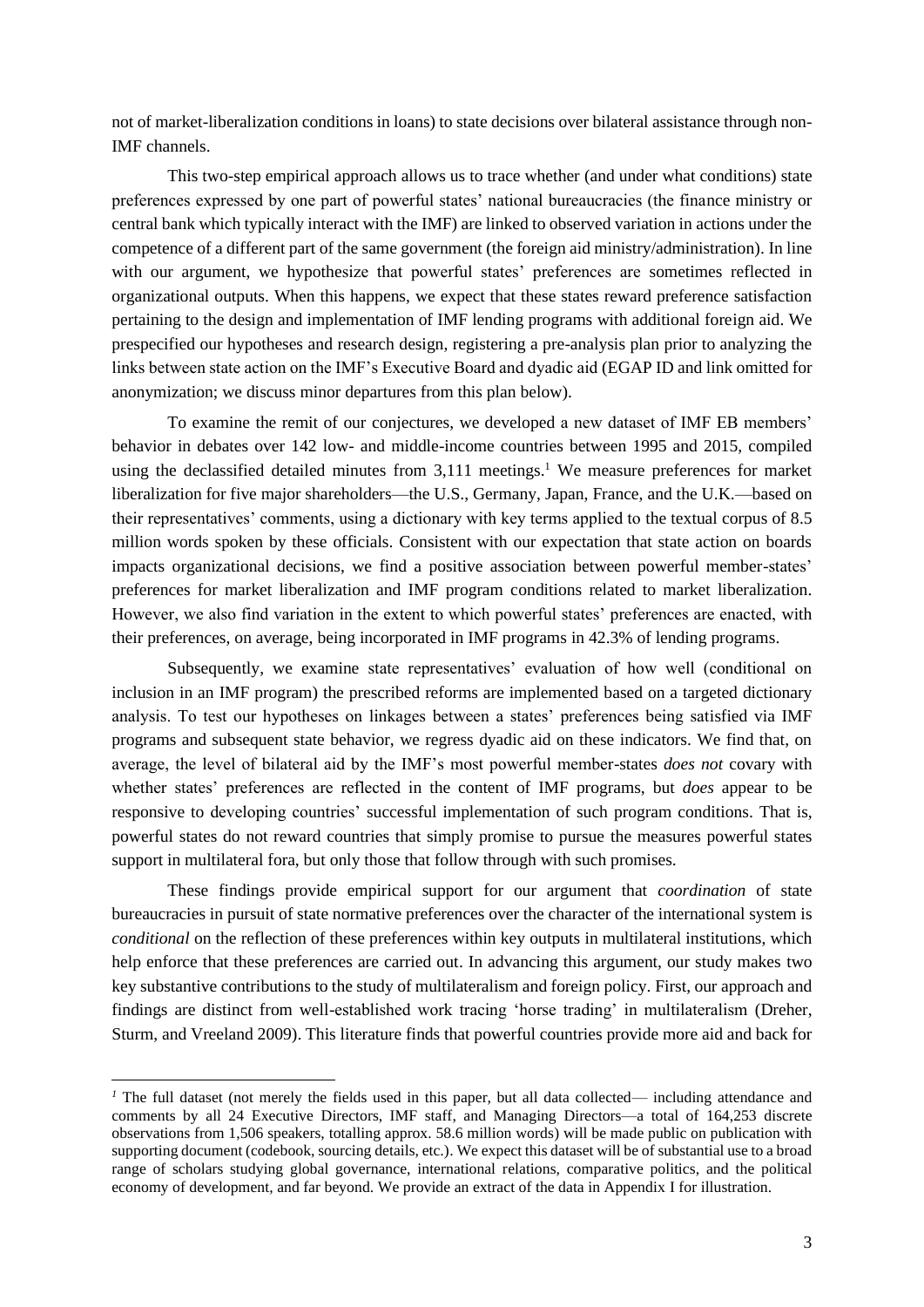fast and lenient loans by international financial institutions as a reward for countries that support their initiatives at the UN Security Council or are aligned to their voting patterns at the UN General Assembly (Clark and Dolan 2020; Dreher and Jensen 2007; Kersting and Kilby 2016; Kuziemko and Werker 2006; Vreeland and Dreher 2014). We do not challenge that international organizations are arenas where transactional trades between states are followed through and executed—but this is not the whole story. Powerful states do not only act within multilateralism to buy votes, but also seek to influence international organizations, and via international organizations other states, to pursue longer-term goals.

Second, we provide an account of the micro-foundations of powerful states' actions in global governance. Rather than primarily focusing on outcomes to infer the processes that generated them, we shift our emphasis to the decision-making processes themselves as repositories of meaningful information on states' preferences. In doing so, we demonstrate that formal deliberations within international organizations express meaningful information. 2 In our empirical context, we show that powerful states' actions in governance fora are useful for understanding these states' influence on IMF output and then link up to these states' aid allocations.<sup>3</sup> This finding supplements accounts of informal governance that emphasize behind-the-scenes bargaining (Stone 2008, 2011) and arguments on the importance of organizational staff (Chwieroth 2013, 2014; Nelson 2014, 2017). To be sure, decisions of international organizations are frequently reached in corridors and back rooms, and staff are highly consequential to the behavior of their organizations. However, the observable behavior of states in formal governance fora may indeed facilitate greater understanding both of the outputs of international organizations themselves and the broader policies and priorities of states.

### 2. State preferences and linked strategies in global economic governance

States work in and through multilateral organizations to influence the mode of integration of other states into the international system, and—by extension—to achieve their long-term preferences about the structure of the international order (Koremenos, Lipson, and Snidal 2001; Simmons, Dobbin, and Garrett 2008). These organizations allow powerful actors to achieve their goals at a greater scale; at the same time, they can often frustrate the ability of powerful actors to do so: even though powerful states' structural power within these organizations gives them a strong footing to do so, success is not certain as decision-making depends on negotiations between many shareholders (Lyne, Nielson, and Tierney 2006). This is why bilateral strategies can possibly reinforce multilateral action. For example, powerful countries reward countries that support their initiatives at the UN Security Council or UN General Assembly by granting more aid or disbursing faster and more lenient loans from international financial institutions (Dreher et al. 2021; Dreher and Jensen 2007; Dreher, Sturm, and Vreeland 2009; Kersting and Kilby 2016; Kuziemko and Werker 2006; Vreeland and Dreher 2014).

In this article, we posit that examining powerful states' multilateral and bilateral strategies in tandem can generate a deeper understanding of what long-term priorities they have, how they pursue them, and whether they are successful. This is particularly relevant in the context of international

<sup>2</sup> This may be because the deliberations are directly causal of IMF action or because states are re-expressing preferences that have already been satisfied (or not). That is, the content of these meetings may be meaningful without being directly causal of IMF action in the counterfactual sense.

<sup>&</sup>lt;sup>3</sup> We are agnostic as to how frequently this is because the decision is actually made in the Executive Board versus it having been arranged prior to the Board's convening, with formal debates simply codifying already agreed decisions. In either case, Board discussions are more than merely cheap talk, containing meaningful information regarding the preferences of states and the processes of global governance.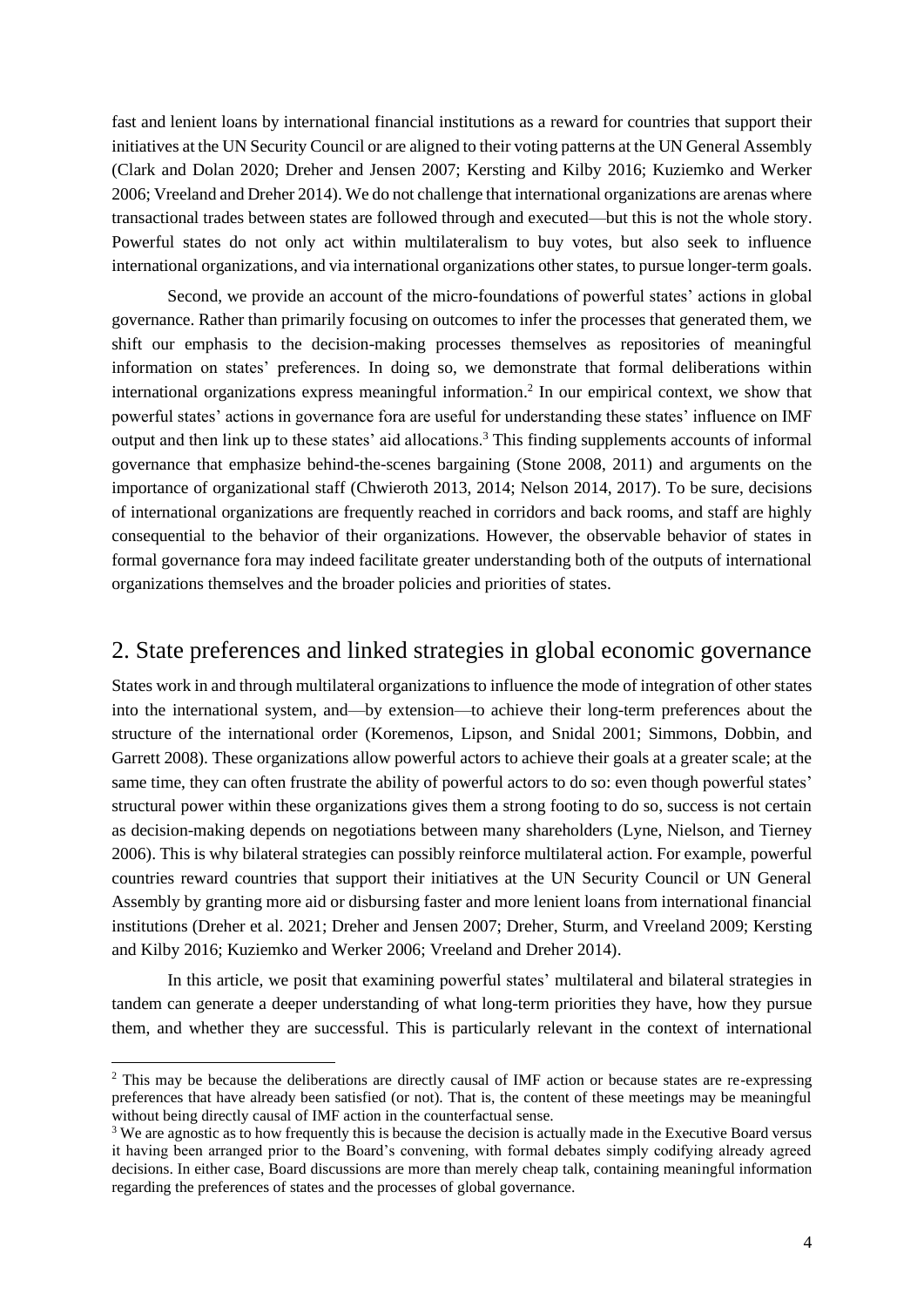financial institutions—the IMF, World Bank, and regional development banks—that have at their disposal a coercive toolkit of enforcement: they offer countries low-cost financial assistance in exchange for the implementation of far-ranging reforms (Mosley, Harrigan, and Toye 1995; Vreeland 2002, 2003). We first unpack what powerful states do to achieve their preferences within the main governing body of the IMF, where they are formally represented and where—notwithstanding elaborate formal voting rules—deliberation and consensus decision-making is the norm (Martinez-Diaz 2009). 4 These deliberations provide opportunities for member-states to express their preferences, and in turn influence organizational output. 5

If preferences expressed in boardroom discussions are not merely cheap talk, they should reflect broader strategies and priorities of states. There is prima facie evidence that greater rhetorical attention by a given speaker is indicative of strategic prioritization. For example, as Appendix B demonstrates, France and the U.K. express greater preferences for market liberalization in francophone and anglophone Sub-Saharan African countries, respectively, consistent with the greater documented history of intervention for each in their former colonies (Stone 2004, 2008).

In the context of IMF lending operations, EB deliberations are forward-looking: boardroom discussions seek to shape the parameters of future conditionalities, as the loan agreement that is under current debate has already been negotiated by the IMF bureaucracy and is generally approved as is (Stone 2011). But relevant IMF staff (e.g., mission chiefs and senior officials) attend deliberations to answer questions and listen to Board members' remarks. This transmission of views and preferences from powerful states to the bureaucracy can, in turn, influence subsequent IMF operations in the country-under-discussion. For instance, EB members from the five major shareholders mentioned market liberalization vis-à-vis Tajikistan a total of 18 times in 1998; this possibly contributed to the 12 market-liberalizing reforms prescribed in the lending program in 1999. We therefore test the following hypothesis: 6

> **H1**: Powerful member-states' preferences for market liberalization regarding a given IMF borrower are associated with a higher number of market-liberalizing reforms attached to this borrower's loan.

This conjecture carries an implicit assumption that powerful IMF member-states are reliably in favor of market liberalization over time. While this is consistent with scholarship on these topics (for example, France advocated global capital account liberalization even under social governments; Abdelal 2007), we also empirically scrutinize this assumption: do states alter their rhetoric on market liberalization in the IMF as and when governments change? As Appendix D shows, this does not appear

<sup>4</sup> Scholars of informal governance have argued that explaining organizational decisions or outcomes exclusively in terms of formal-legal treaty provisions is inadequate (e.g., Stone 2013). This has prompted a behavioral turn in the scholarship in international organizations, with attention shifting from the relatively static formal rules to actual, dynamic behavior within these organizations (Chwieroth 2013; Kleine 2013; Stone 2011). We share the view that organizational behavior ought to be understood by looking at the actions of those within the organization, and believe this augurs for examining formal—in addition to informal—governance practices.

<sup>&</sup>lt;sup>5</sup> Of course, states may desire things they do not express in boardrooms: e.g., they may pursue some preferences through backroom deals or through informal attempts at persuasion, but generally these processes cannot be observed directly. Importantly, as scholars of informal governance emphasize, "[f]ormal rules … generally set the parameters within which informal interactions take place" (Stone 2013, 121). We examine this in a falsifiable manner: if IOs were exclusively governed behind-the-scenes, we would be unlikely to observe systematic patterns of preferences and preference satisfaction in their governing boards.

<sup>&</sup>lt;sup>6</sup> In our pre-analysis plan, we established support for this hypothesis because it is used to validate our measure of preferences. In this document, we elaborate on the theoretical rationale and discuss the results in more detail.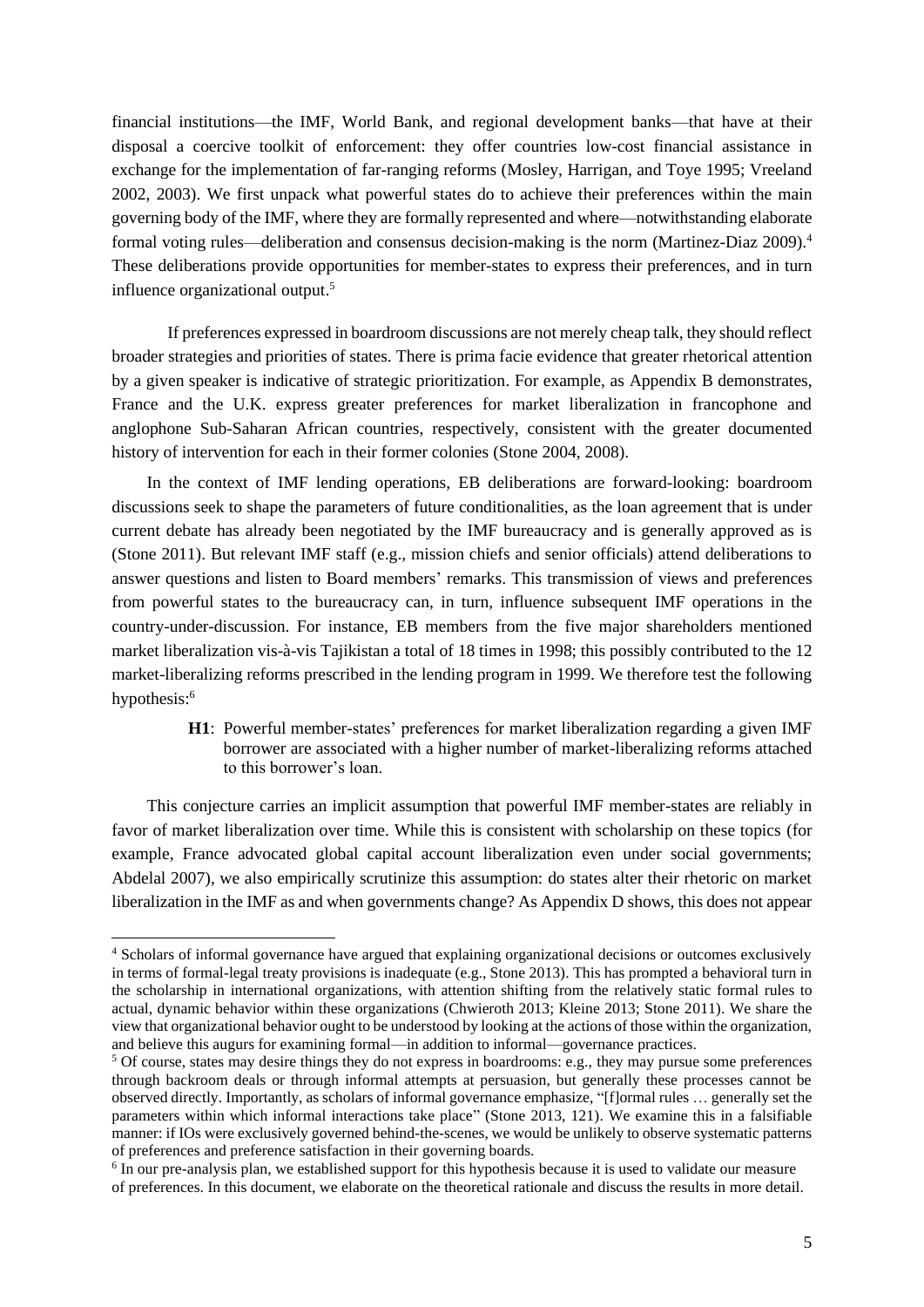to be the case, thereby lending further support to the proposition that high-income countries have consistent pro-market preferences vis-à-vis international economic relations in the period under study.

Subsequently, we hypothesize that the extent to which preferences are satisfied manifests in changes in dyadic aid. As described in Box 1, there is good prima facie evidence to suggest that states attempt to coordinate multilateral and bilateral strategy in a manner that makes such linkages possible.

### **Box 1. Coordination in practice: Germany**

Germany—one of the largest IMF shareholders—has well-specified internal procedures in place to develop a unified position vis-à-vis every instance of IMF lending. The German Executive Director's office, composed of finance ministry and central bank appointees, transmits each proposed lending program back to home authorities. There, the central bank takes the lead in conducting the initial country analyses and writing up the first draft of the official statement that the Director will read during the board deliberations. This draft is subsequently transmitted to the finance ministry for an additional round of comments. Then, the statement is circulated to two other key ministries that may have opinions on the matter: the development ministry always comments on any loan agreement that pertains to its 'priority partner-countries,' and the foreign affairs ministry contributes to cases of politically-sensitive loans. This input is collected by the finance ministry and central bank teams, and incorporated into the statement, which is then finalized and transmitted back to the German Executive Director's office. This process—generally lasting approximately two weeks communicates to all relevant stakeholders within the German public administration what is at stake and what is decided at the IMF; it also underpins the development of a unified view which then informs subsequent decisions that the administration takes. For example, depending on the nature of IMF prescriptions, Germany's development ministry often increases financial support for technical assistance activities that dovetail these IMF operations.

Source: Authors' interviews.

If we are correct that rhetorical attention marks a country as a strategic priority 'eligible' for conditional coordination (rather than, e.g., bilateral channels substituting for multilateral ones), the first and simplest test is whether the absence of multilateral attention results in no differential bilateral investment. We thus expect that:

> **H2:** If a powerful member-state does not express preferences in the debate on a lending program, dyadic aid to the country-under-discussion will not be statistically different from dyadic aid in years without IMF programs.

When preferences are achieved—that is, when IMF programs incorporate the types of reforms desired by the speaker—we expect to see an effect in increased bilateral aid flows. This requires different arms of national bureaucracies to exchange information and coordinate their activities. For example, if the IMF was to include market-liberalizing reforms in a lending program with the Central African Republic due to the intervention by U.S. representatives, bilateral rewards could only materialize if the Agency for International Development (USAID) was aware of these developments. We suggest this coordination happens through both institutionalized mechanisms, as described in Box 1 for the case of Germany, and informal channels. We expect that:

> **H3:** When a powerful member-state explicitly favors the introduction of market liberalizing reforms in the conditionality of an IMF borrower, dyadic aid to that country will increase if such conditions are incorporated in the lending program relative to if they are not.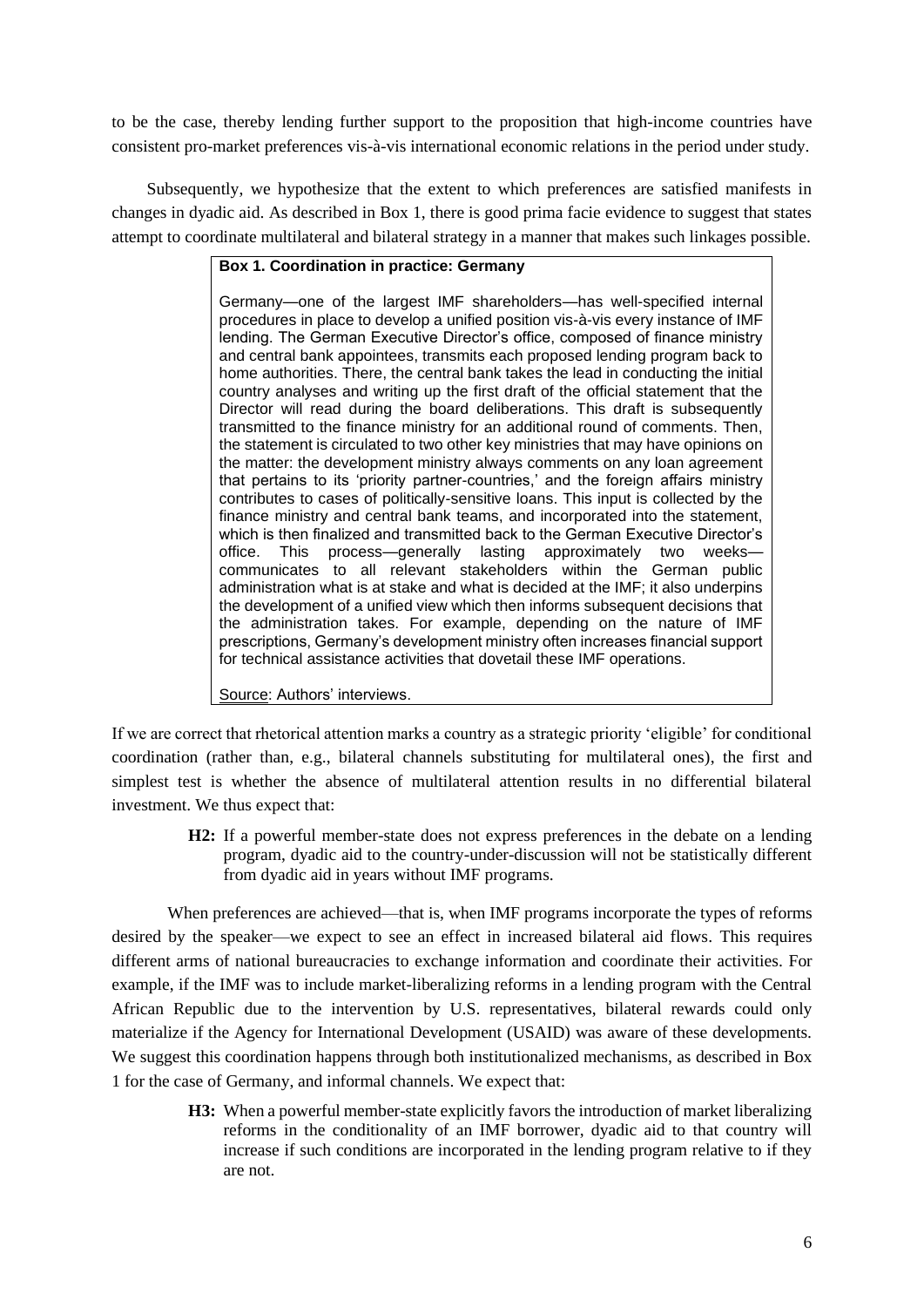However, influencing the design of lending programs according to states' preferences may not be enough if borrowing countries fail to implement those reforms. In case of the IMF, borrowers routinely fail to implement conditions attached to loans (Reinsberg, Stubbs, and Kentikelenis 2021). Non-compliance can be attributed to various factors—an unwillingness of the government, domestic constraints, or external shocks—and state representatives may differ in their assessment. Continuing the example above, the Central African Republic would need to address its weakness in public finance and governance to the satisfaction of the U.S., rather than the IMF as an institution, to reap additional bilateral rewards. The IMF staff can provide credible information on the conduct of programs, which are then commented on in Board meetings by powerful shareholders. We estimate powerful memberstates' evaluation of a borrower's progress, expecting that:

> **H4:** If a powerful member-state's preferences regarding desired conditionality are satisfied, a positive evaluation of the implementation of conditions by a powerful member-state will increase dyadic aid to a country-under-discussion relative to when the powerful member-state criticizes implementation or does not make any references to implementation in boardroom discussions.<sup>7</sup>

### 3. Research design

3.1 A new data set on the behavior of IMF Executive Board members, conditionality, and dyadic aid

To derive indicators for preferences, preference satisfaction, and a country's view on implementation, we introduce a new dataset on IMF Executive Board debates. We collected all transcripts of the IMF's Executive Board between 1995 and 2015 (the latest year for which data were available due to access restrictions on transcripts of 5 years), yielding an adequate number of observations to be used in statistical analyses. The IMF's resident Executive Board (EB)<sup>8</sup> is responsible for everyday decisionmaking: it meets approximately three times per week and is composed of 24 state representatives, known as Executive Directors, who represent one or more member-governments. Countries with large voting shares have their own representative while remaining member-states form constituencies with a common representative.

We extracted all data on attendance and verbatim comments from the 3,111 developingcountry-specific discussions with available transcripts. Each document identifies the topic(s) under discussion, which primarily related either to lending (e.g., initial approval or review of loans) or policy surveillance (e.g., Article IV consultations—periodic assessments of the state of a country's economy).<sup>9</sup> A single EB meeting often covers multiple agenda items, and each item's discussion transcript is clearly demarcated. An attendance sheet identifies all EB members present, including their rank (Executive

 $<sup>7</sup>$  As pre-registered, we also test whether a negative evaluation of implementation by a powerful member-state is</sup> associated with less dyadic aid. We report these results in Appendix H.

<sup>&</sup>lt;sup>8</sup> The highest decision-making body is the Board of Governors, comprising finance ministers or central bankers from all member-states. The Governors meet biannually and are responsible for major decisions, like amending the founding treaty. The Governors have delegated extensive decision-making authorities over day-to-day operations to the EB.

<sup>9</sup> In many cases, discussions pertained to *both* lending and policy surveillance: for countries under an IMF program the two discussions were often combined into a single meeting, due to substantial thematic overlap. We deal with these cases by treating them as discussions on 'Lending programs'; we code the discussion topic as 'Article IV' only when a meeting is exclusively about policy surveillance. All remaining topics are coded as 'Other', including staff-monitored programs, discussions on membership, or reports by staff.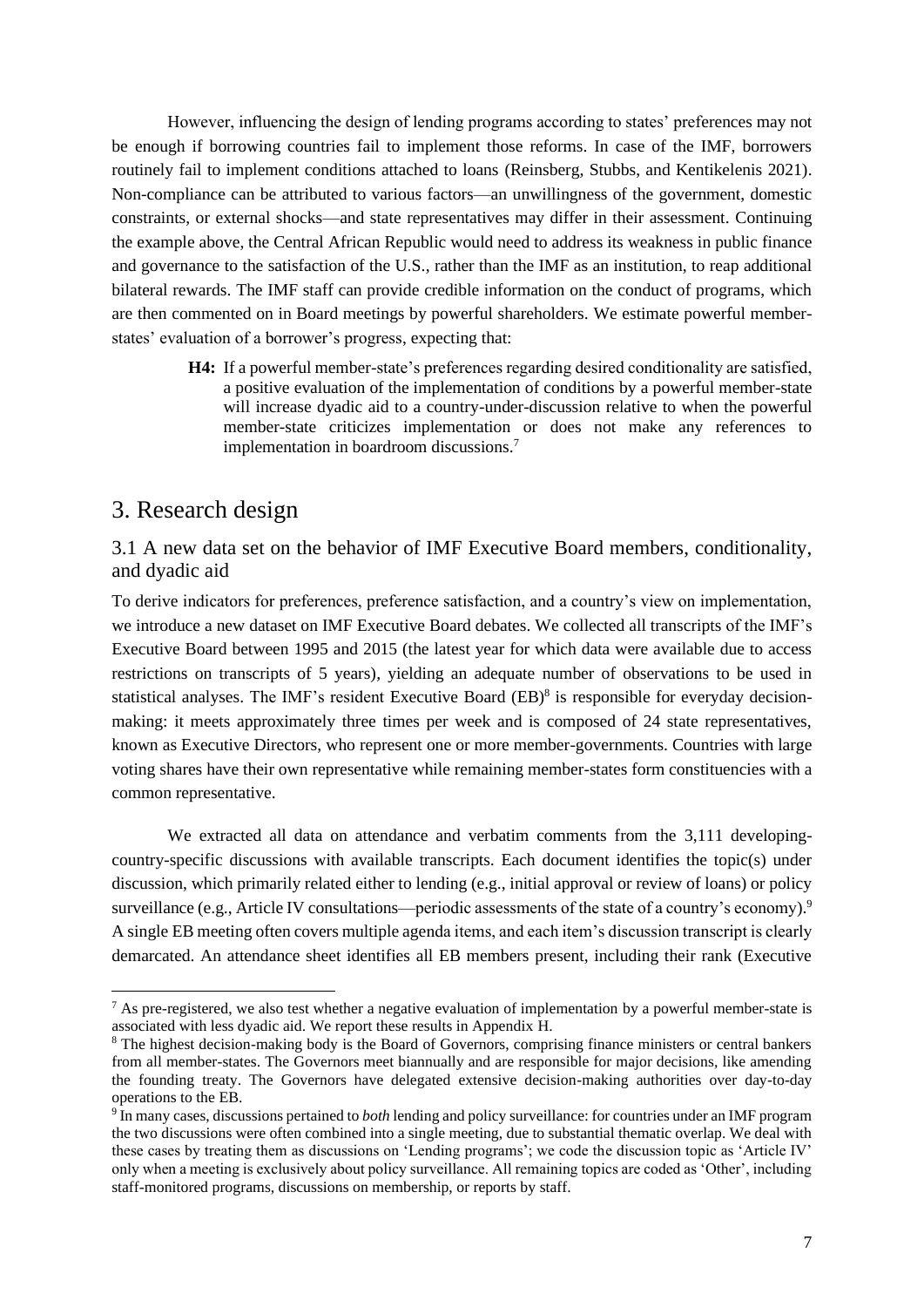Director, Alternate Executive Director, or Temporary Alternate Executive Director).<sup>10</sup> The attendance sheet also reports who chaired the discussion (the Managing Director or one of their deputies), and which IMF staff or external invitees participated in a meeting. The verbatim transcript contains a mix of prepared statements and impromptu comments or questions; all individual comments were coded as distinct observations.

In our study, we focus on the behavior of the representatives of the five largest shareholders (G5) as per 1995: U.S. (17.8% of votes in 1995), Germany (5.6%), Japan (5.6%), France (5%), and U.K. (5%). We exclude Saudi Arabia, Russia, and China—the three other countries with direct representation in the EB—because availability of data on dyadic aid vis-à-vis developing countries in our time period is limited. We do not examine the behavior of constituencies representing multiple countries due to their different decision-making structures. Nonetheless, all EB members are included in the data set. Further, Executive Directors are not the only individuals speaking during EB discussions. The chairperson, IMF staff, or other invitees (e.g., World Bank staff) may also participate in debates;<sup>11</sup> we do not consider their behavior here, although their comments are also included in the dataset.

From these texts, we construct indicators for preferences, preference satisfaction, and implementation progress (see Section 3.2 below) to examine two dependent variables. First, to test whether preferences are associated with changes in organizational output (H1), we match these debates to data on IMF conditionality. Specifically, we calculate the total number of conditions pertaining to market liberalization, i.e., institutional reforms and privatization measures (Kentikelenis, Stubbs, and King 2016) as one dependent variable.

Second, we model dyadic aid between a powerful member-state and a given country-underdiscussion to analyze economic linkages (H2-H4). Data on dyadic aid disbursements are from the Organization for Economic Co-operation and Development's (OECD) Aid Statistics database, which reports Official Development Assistance (ODA) from each donor to each recipient country in a specific year. We measure dyadic aid disbursement by taking the log of total net ODA (in millions of USD, at constant prices), which includes grants, soft loans, and the provision of technical assistance, after subtracting repayments.<sup>12</sup> This variable is approximately normally distributed for each of the G5 as well as for the whole sample. Values range from -7.096 (or USD 1,206.7, Japan to Indonesia in 2015) to 9.576 (USD 14,418 million, U.S. to Iraq in 2004). The average annual net ODA from powerful memberstates to the 132 developing countries in our sample—see Appendix A for a list of countries—is 1.923, with a standard deviation of 2.496. In alternative models, we also consider total commitments (log) as dependent variable.

<sup>&</sup>lt;sup>10</sup> Between 1995 and 2003, the attendance list includes all speakers present for any discussion-item given a meeting. From 2004 until 2015, a separate attendance list for each discussion-item is available.

 $11$  The chairperson is the Managing Director or one of their Deputies; this role does not carry voting rights but endows the chair with wide abilities to steer the discussion or construct consensus among EB members. IMF staff also attend and participate in EB meetings to present their work (e.g., a proposed loan agreement) and answer questions by EB members. In this context, staff do not freely contribute to the debate, but rather clarify and defend their policy positions when asked by EB members.

<sup>&</sup>lt;sup>12</sup> For each speaker-recipient-year, we apply  $sign(x_i) \times log(abs(x_i))$  to net ODA (in millions of USD).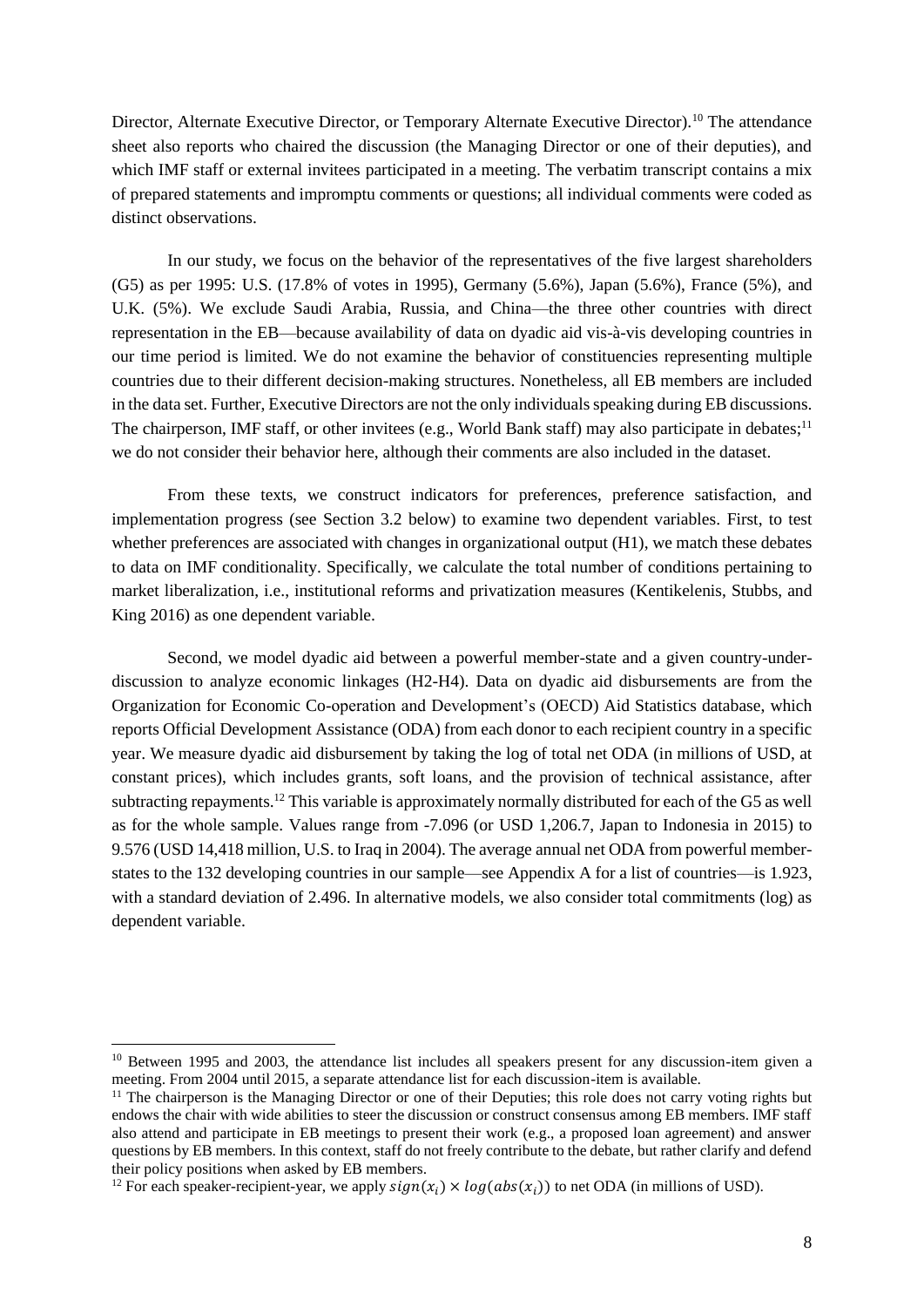### 3.2 Measuring preferences, preference satisfaction, and implementation progress

Board members in IGOs can use formal discussions to articulate preferences on topics of substantive importance to them—similar to discussions in legislative chambers (Lowe et al. 2011) or deliberations by central bankers (Baerg and Lowe 2019; Bailey and Schonhardt-Bailey 2008). As articulated in our pre-analysis plan, we approximate these preferences by the terms included in the dictionary in Table 1, adapting a dictionary developed to study discourse on the Washington Consensus in the IMF (Kaya and Reay 2019). We believe these terms, collectively, capture the language of market liberalization, while being fine-grained enough to preserve differences between speakers.<sup>13</sup> Thus, to measure preferences, we count the number of times each speaker mentions any one of these terms per EB discussion, and aggregate the number by speaker-country.

| <b>Table 1.</b> Dictionary for measuring preferences on market liberalization                    |  |  |  |  |  |  |  |
|--------------------------------------------------------------------------------------------------|--|--|--|--|--|--|--|
| <b>Terms</b>                                                                                     |  |  |  |  |  |  |  |
| structural reform(s), structural adjustment, property right(s), financial regulation,            |  |  |  |  |  |  |  |
| regulation of financ(e ial), infrastructur(e al), good governance, rule of law, legal reform(s), |  |  |  |  |  |  |  |
| corruption, privati[sz]e, privati[sz]ation, privati[sz]ing; deregulate, deregulation             |  |  |  |  |  |  |  |
| Notes: Extending Kaya and Reay (2019).                                                           |  |  |  |  |  |  |  |

Our coding strategy relies on the assumption that speakers express preferences in favor of market liberalization, rather than expressing a desire for fewer market liberalizing reforms. This view is consistent with the literature on this topic (Chwieroth 2010; Dreher, Sturm, and Vreeland 2015) and it is warranted from our reading of hundreds of comments by the G5. We provide examples of marketliberalizing terms in context and additional information on our indicator for preferences in Appendix B.

For each powerful member-state  $i$  vis-à-vis a country-under-discussion  $j$  in year  $t$ , we also define a binary indicator of preferences for market liberalization,  $BinaryPreferences$ : It takes the value of 1 if at least one of the terms in Table 1 was mentioned in debates in a given year, and 0 for years in which no preferences for market liberalization were expressed in meetings on lending programs. The indicator is not defined for years without discussions on IMF lending programs.

Second, we develop an indicator of preference satisfaction capturing cases where a shareholder's preferences are reflected in conditionality. PrefSatisfaction is defined for each powerful member-state *i* vis-à-vis a country-under-discussion *j* at year  $t$ .<sup>14</sup>

It is equal to 1 in cases where market-liberalizing conditions enter a lending program and a powerful member-state expressed preferences in the previous year; and 0 if no such conditions enter the lending program in year  $t$ . If a powerful member-state does not refer to market liberalization in a

<sup>&</sup>lt;sup>13</sup> A possible extension of our work would disaggregate the terms by policy area, namely, institutional reforms and privatization measures, and investigate them separately.

<sup>&</sup>lt;sup>14</sup> In the pre-analysis plan, we defined t as the time of a meeting (p. 10). As a result, preference satisfaction may rely on preferences expressed several years earlier if there are only few debates on lending programs. For example, preference satisfaction vis-à-vis Bangladesh in 2003 would depend on the comments made in the prior meeting, in 1998. To avoid this issue, we define t as the calendar year and therefore code all our indicators at the annual level—consistent with scholarship on IMF program evaluation (Copelovitch 2010; Dreher 2006).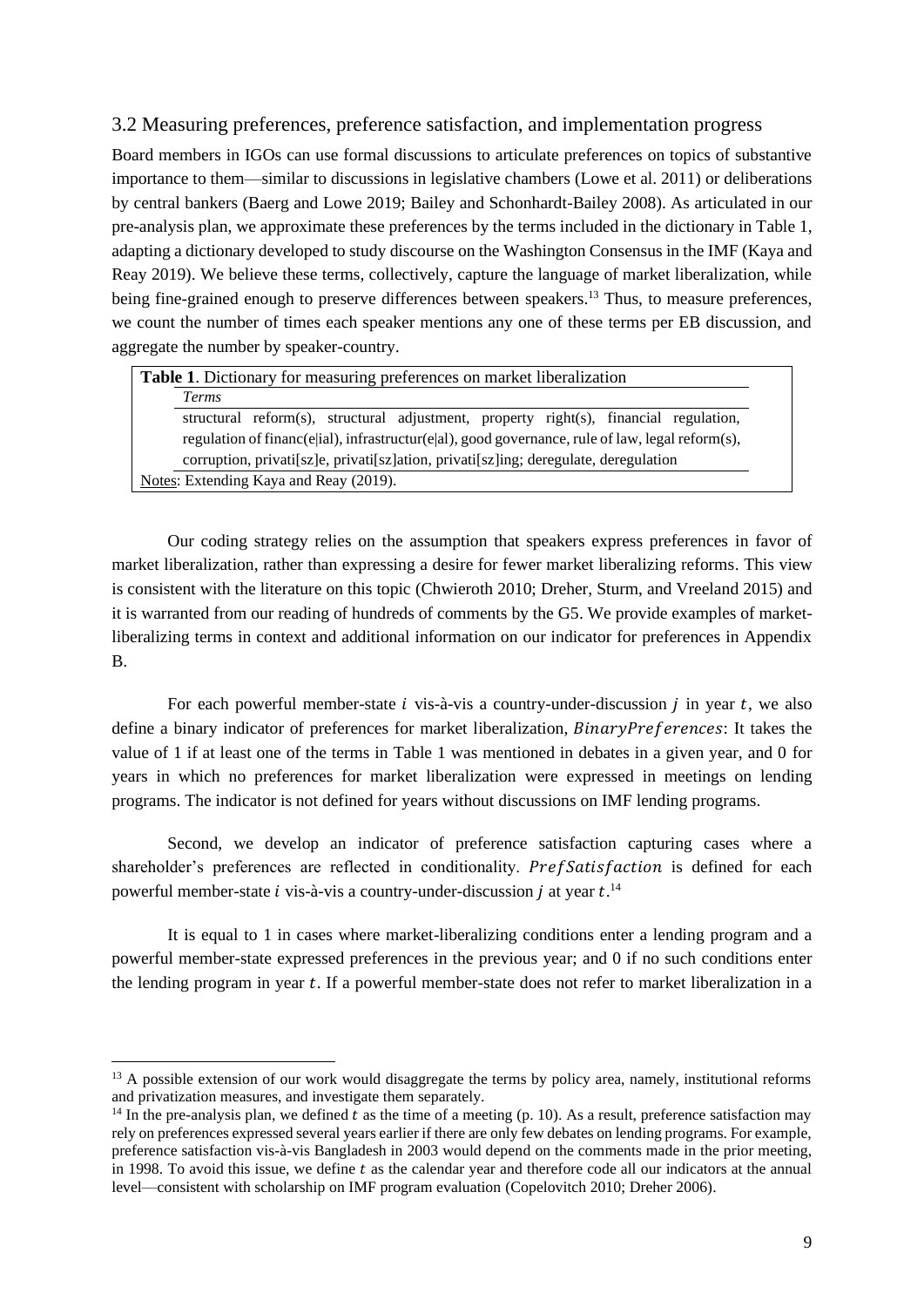year prior to a change of the lending conditions,  $t - 1$ , the indicator for preference satisfaction at time  $t$  is not defined.

Our third indicator of state action in governing boards is a measure of how a powerful memberstate evaluates the implementation of reforms by a country-under-discussion, i.e., a *de facto* measure of preference satisfaction. A positive sentiment on implementation may indicate that a speaker cares about the performance of a borrowing country in a lending program. Similar to our measure of preferences, we infer a speaker-country's view on implementation from the EB minutes. We do so by implementing a targeted sentiment analysis, which allows us to estimate the sentiment of the context in which a target word—'implementation; implement; non-implementation'—occurs. The context size corresponds to a word window before/after the target word, which we define as 25 words (before/after) because the average length of a sentence in our text corpus is 27.77 words.

In addition, we develop a dictionary of terms that capture positive and negative sentiment. To this end, we randomly picked 50 comments by the G5 that include our target words. Then, each of the authors coded the speaker's view on implementation as positive, neutral, or negative. At least two of the three coders agreed in 49 out of 50 cases; for one statement, each of the coders used a different label. Finally, we constructed a dictionary—displayed in Table 2—from the terms used by speakers which informed our hand-coded labels.

|                  | Table 2. Dictionary for measuring a speaker's implementation evaluation                                                                                                                                                                                                                                                                                                                                                                                                                  |
|------------------|------------------------------------------------------------------------------------------------------------------------------------------------------------------------------------------------------------------------------------------------------------------------------------------------------------------------------------------------------------------------------------------------------------------------------------------------------------------------------------------|
| <i>Sentiment</i> | <b>Terms</b>                                                                                                                                                                                                                                                                                                                                                                                                                                                                             |
| Positive         | appreciate; commendable; commend; commitment; congratulate; courageous; decisive<br>action; determination; effort; encourage; favorable trend; helpful; impress; impressive;<br>momentum; on track; pleased; pleasing; pleasure; positive effect; praise; proactive;<br>progress; prudent; reassuring; satisfactory; skillful; strong effort; strong performance;<br>strong program performance; substantial improvement; succeed; successful; thankfully;<br>timely; welcome; work hard |
| Negative         | a little faster; bad governance; concerned; concerns; delay; delayed; delays; difficulties;<br>disappointed; disappointing; distressing; hardly seem capable; hindered; insufficient;<br>mixed; need for significant improvement; not been satisfactory; not credibility; not fully<br>delivered; not met; problems; regret; regrettable; slippage; slippages;<br>unease:<br>unfortunately; unsuccessful; will not be sufficient                                                         |
|                  | Notes: We use the lemmatized version of these terms.                                                                                                                                                                                                                                                                                                                                                                                                                                     |

For the purposes of our analysis, we aggregate the sentiment of each powerful member-state  $i$ vis-à-vis a country-under-discussion  $j$  in a given year  $t$  in a binary indicator. The first (positive sentiment) takes the value of 1 if a powerful member-state mentions at least one of the positive terms of the dictionary in Table 2, but none of the negative terms; it is 0 otherwise.<sup>15</sup> This coding places greater weight on negative sentiment, which we consider appropriate for two reasons. First, certain deliberative practices are institutionalized. In 1946, the EB decided that the chair of meetings would identify the 'sense of the meeting' as an alternative to formal votes, which would be the basis for decision-making (IMF 2017). Decisions by state representatives are therefore formally reached by consensus—a common practice in international organizations (Martinez-Diaz 2009). Reflecting this

<sup>&</sup>lt;sup>15</sup> As pre-registered, we also developed a second indicator for negative sentiment, which takes the value of 1 if a powerful member-state mentions at least one of the negative terms of the dictionary in Table 2; it is 0 otherwise. We present the results of this indicator in Appendix H.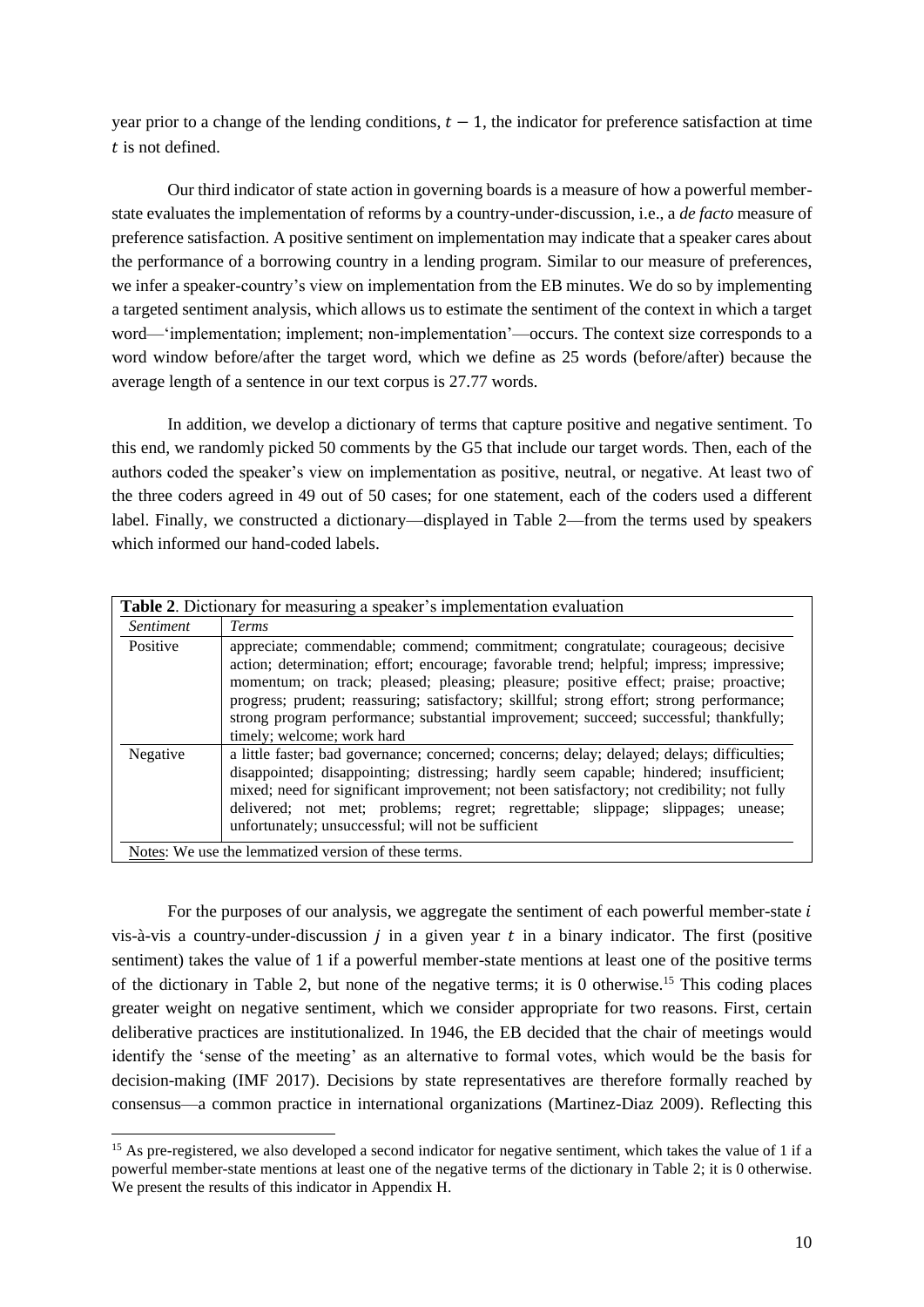consensus orientation, speakers treat each other with respect and express negative sentiment rarely explicitly. For example, speakers usually start their comment by thanking the authorities of the countryunder-discussion for their efforts. Subsequently, they emphasize aspects of the lending program that merit further discussion in their view and potentially raise concerns about implementation, or other aspects of the program. Second, the greater weight on negative terms is warranted by our manual coding of comments (see Appendix C for examples).

#### 3.3 Testing our hypotheses

In total, we specify four different models to test our hypotheses, summarized in Table 3 at the end of this section. First, we examine whether our (continuous) indicator of preferences is consequential for the design of IMF lending programs  $(H1)$ . To this end, we fit the following Poisson model:<sup>16</sup>

$$
Condition_{j,t+1} = \alpha + \beta_1 Preferences_{j,t} + \beta_2 Pollns_{j,t} + \beta_3 EconSignif_{j,t}
$$
  
+  $\beta_4 PastIMF_{j,t} + \beta_5 EconFundamentals_{j,t} + FixedEffects + \varepsilon_{j,t}$  (1)

Our dependent variable, *Condition*, corresponds to the total number of conditions pertaining to market liberalization (i.e., institutional reforms and privatization measures) of country-underdiscussion *i* in year  $t + 1$  (Kentikelenis, Stubbs, and King 2016), and  $\alpha$  is the constant. Our explanatory variable of interest is the continuous indicator for  $Preferences$  of the G5 member-states, i.e., the total count of the terms listed in the dictionary in Table 1 in any meeting on country-under-discussion *j* in year  $t$ . Since our dependent variable is the number of reforms mandated by the IMF, we infer Preferences only from meetings on lending programs. To reflect the forward-looking function of the EB, and to protect against reverse causality, we lag *Preferences* by one year with respect to the number of market-liberalizing reforms.

There are many well-established determinants of conditionality in the literature (see Steinwand and Stone 2008), and we seek to model these dynamics to ensure that *Preferences* is not serving as a proxy for other conditions. To this end, we consider factors that affect the bargaining power of the IMF vis-à-vis borrowing countries. To approximate for political institutions, we include a variable for the democracy index because democracies tend to receive fewer conditions and may attract different preferences by the G5 (Stone 2008). Further, liberalizing reforms are costly to incumbents when implemented close to elections (Alesina et al. 2020; Rickard and Caraway 2014), which is why we include a dummy variable for upcoming elections (legislative or executive). In addition, systemically important countries, which we operationalize by total GDP (log) (IMF 2019), may be able to resist demands by the IMF due to potential spillover effects (Woods 2006). Moreover, a country's history with the IMF also affects the bargaining power of a borrowing government (Dreher, Marchesi, and Vreeland 2008; Marchesi and Sabani 2007). Thus, we include a count variable for the cumulative years with IMF programs since 1980 (Kentikelenis, Stubbs, and King 2016). Finally, per IMF mandate, economic fundamentals of borrowing countries likely impact the number of conditions. In the context of market liberalization, the ability and willingness of governments to formulate and implement policies or regulations facilitating private sector development is particularly relevant (Nelson 2017). We therefore control for the regulatory quality of the borrowing government (Kaufmann, Kraay, and Mastruzzi 2010). All these control variables are measured in year  $t$ . We estimate models with and

<sup>&</sup>lt;sup>16</sup> Results from this (and all) models are reported in Section 4 below.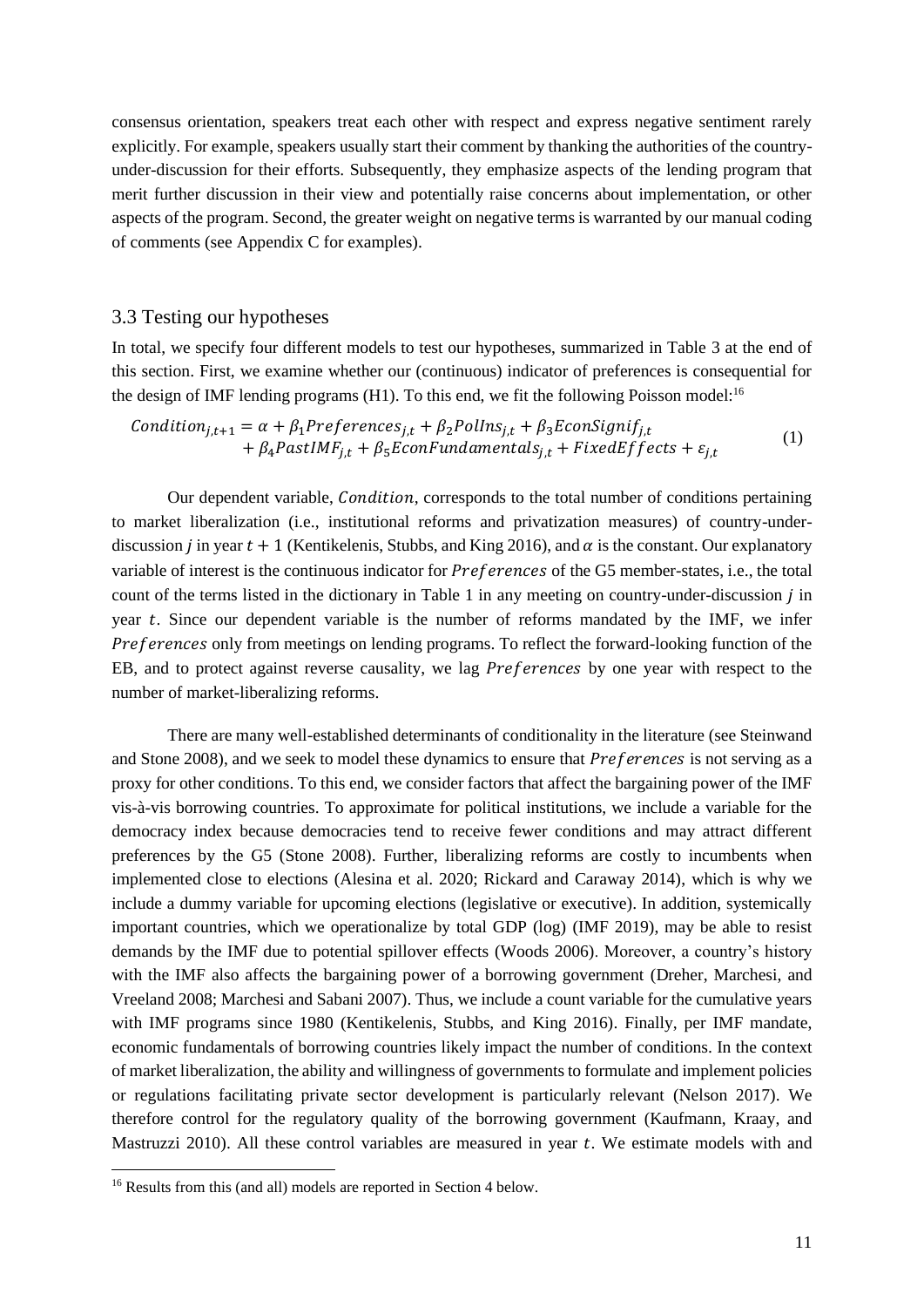without year and country-under-discussion fixed effects. To correct for overdispersion, we estimate quasi-Poisson models.

Second, based on the indicators for preferences and preference satisfaction, we specify three different models to examine dyadic aid flows (H2-H4). Following the literature on the determinants of aid—which highlights that budget decisions are typically taken in the year prior to the actual aid disbursement (Dreher et al. 2018; Fuchs, Dreher, and Nunnenkamp 2014; Stubbs, Kentikelenis, and King 2016)—and the aid modalities of the G5 (see Appendix E), we evaluate the linkages between boardroom behavior and bilateral aid in  $t + 1$ .<sup>17</sup> Changes to dyadic aid do not only depend on the budget processes, but are also a function of the delivery mechanisms in use. For example, earmarked or project funding may be allocated for several years and subject to pre-defined conditions; decision makers may be reticent to cut annual appropriations to an ongoing activity even if they believe they would not have funded the startup of the same activity given changing circumstances. This means some but not all aid will likely respond to changing views of decision makers in externally observable ways.

Let *i* be the speaker or donor-country (one of the G5); *j* is the aid recipient country; *t* denotes a year. Throughout, our unit of analysis is therefore the speaker-recipient-year—e.g., France's preferences for market-liberalization vis-à-vis Ghana in 1997. We therefore estimate the following model:

$$
Aid_{i,j,t+1} = \alpha + \beta_1 Treatment_{i,j,t} + \beta_2UNSC_{i,j,t} + \beta_3 UNGA_{i,j,t} + \beta_4 GDPgrowth_{j,t} + \beta_5 Democracy_{j,t} + FixedEffects + \varepsilon_{j,t}
$$
\n(2)

where  $\text{A}id$  is the log of total net ODA (in millions of USD, at constant prices), as discussed above. Treatment is a binary indicator defined according to our hypotheses: $18$ 

- $$ regarding market liberalization in the lending program of country  $j$  to the untreated years where that country has no IMF program.
- **H3.** We compare observations in which market-liberalizing reforms are included in year t to those in which they are not, restricting the sample to those speaker-recipient-years where preferences are expressed by a given speaker *i* about a given recipient-country *j* at  $t - 1$ .
- **H4.** We compare observations in which a speaker *i* views the quality of implementation by recipient-country  $\dot{\textbf{j}}$  at  $\textbf{t}$  as positive to those years in which the speaker expressed a neutral or negative sentiment on implementation, restricting the sample to those speaker-recipient-years where preferences were satisfied at  $t - 1$ .

As articulated in our pre-analysis plan, control variables included in our models at time  $t$  (to protect against post-treatment bias) are UNSC membership (Dreher, Sturm, and Vreeland 2009) of recipient-country ; voting affinity in the United Nations General Assembly (UNGA) (Voeten 2012) between donor  $i$  and recipient-country  $j$ ; GDP growth as measured by the growth of GDP per capita as

<sup>&</sup>lt;sup>17</sup> As pre-registered, we also examined linkages between boardroom behavior and bilateral aid in  $t + 2$ . However, these regressions reflect the aid modalities of the G5 to a lesser extent, and are available from the authors upon request.

 $18 \text{ In the pre-analysis plan (see p. 3 for the discussion, p. 17 for the estimation), H2 comparing no preferences with}$ non-borrowing years is presented as hypothesis H1; H3 on preference satisfaction corresponds to hypothesis H2; and H4 on positive implementation evaluation is discussed as hypothesis H3a. We discuss hypothesis H3b from the PAP in Appendix H.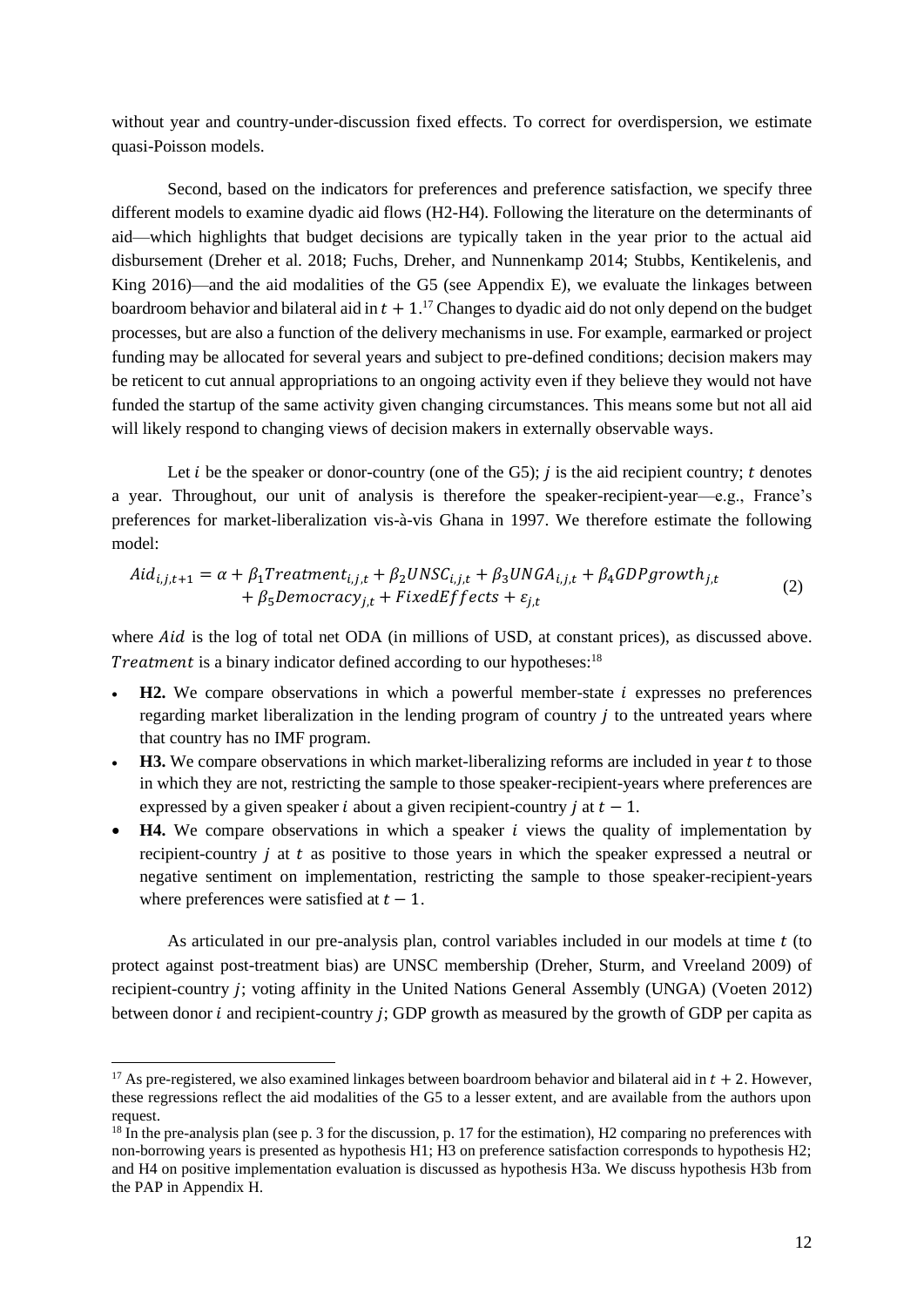an annual percentage change (WDI 2020); and democracy as measured on a scale ranging from 0 (least democratic) to 10 (most democratic) from the Polity IV and Freedom House measures of democracy (Teorell et al. 2020). Recipients with higher economic growth (e.g., Hoeffler and Outram 2011; Stubbs, Kentikelenis, and King 2016) and levels of democracy (e.g., Alesina and Dollar 2000; Alesina and Weder 2002) should receive more aid, *ceteris paribus*. In addition, donor countries may deploy dyadic aid as a foreign policy tool for rewarding allies (or punishing adversaries) and countries of geopolitical importance. To approximate for these political motives, we include an indicator for temporary UNSC membership (Kuziemko and Werker 2006) and voting similarity between donor and recipient in the UNGA (Alesina and Dollar 2000; Dreher, Nunnenkamp, and Thiele 2011).

We include speaker fixed effects and recipient fixed effects. By including speaker fixed effects, we remove any variation due to time-invariant donor characteristics, e.g., differences in aid modalities (as long as they do not vary over time). By including recipient fixed effects, we remove variation due to time-invariant characteristics of the recipient country, such as colonial legacy or initial institutional endowments. We do not include dyad fixed effects in our primary analysis, which remove timeinvariant confounders of the speaker and recipient country relationship. Inasmuch as dyadic aid vis-àvis a given recipient country is the effect of changes in the overall aid portfolio of donor countries, aid within a dyad is less responsive to our explanatory variables of interest.<sup>19</sup> Throughout, we cluster standard errors at the dyad level.

As articulated in our pre-analysis plan, we do not include year fixed effects in our primary specifications because of the emerging methodological concerns regarding these specifications (Blackwell and Glynn 2018; De Chaisemartin and d'Haultfoeuille 2020; Imai and Kim 2021; Kropko and Kubinec 2020). The emerging consensus appears to be that the two-way fixed effect (2FE) model 'unhelpfully combines within-unit and cross-sectional variation in a way that produces un-interpretable answers' (Kropko and Kubinec 2020, 1) and 'in contrast to popular belief, the 2FE estimator does not represent a design-based, nonparametric estimation strategy for causal inference' (Imai and Kim 2021, 405). As such, and because we do not believe exogenous temporal shows are of first-order concern in this empirical setting, we opt here to not include time fixed effects, in light of the complexities they raise.<sup>20</sup>

<sup>&</sup>lt;sup>19</sup> Donor fixed effects, included in our baseline models, absorb variation due to changes in the aid portfolio. By contrast, dyadic fixed effects may erroneously suggest that something about the dyadic relationship has changed when an examination of the data suggests this is unlikely the case. This is a deviation from our pre-analysis plan borne of a deeper understanding of the data. We discuss this data issue further in Appendix F and present results with dyad fixed effects in Table F1.

 $20$  Nonetheless, we show in Appendix G that our results are robust to the inclusion of year fixed effects.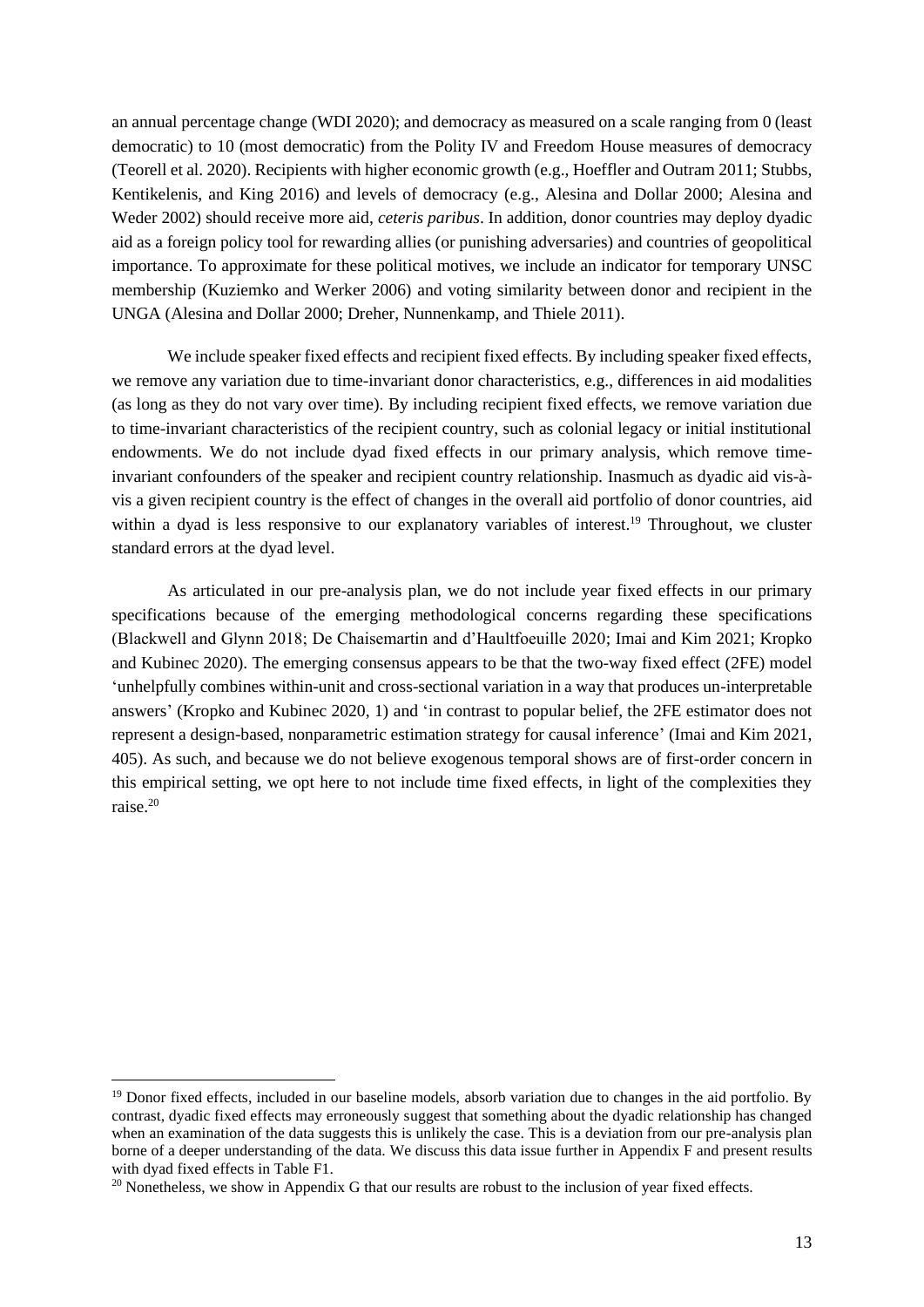| Dependent variable<br>Hypothesis | Independent variable                    | Definition of independent variable                           | Expected | Treatment and control   |
|----------------------------------|-----------------------------------------|--------------------------------------------------------------|----------|-------------------------|
|                                  |                                         |                                                              | sign     | group                   |
| Market-liberalizing              | Continuous measure of                   | Indicator corresponds to the sum of terms from Table         | $+$      | Continuous measure of   |
| conditions of country-           | preferences expressed by                | 1 mentioned by all G5 in any meeting on lending              |          | preferences for market  |
| under-discussion $j$ in          | the G5 vis-à-vis <i>j</i> at $t_0$      | programs vis-à-vis country <i>j</i> in year $t_0$ .          |          | liberalization          |
| year $t_1$                       |                                         |                                                              |          |                         |
| Dyadic aid of <i>i</i> vis-à-vis | No preferences expressed                | Indicator is equal to 1 if recipient country $j$ was         | null     | No preferences vis-à-   |
| j in year $t_1$                  | by <i>i</i> vis-à-vis <i>j</i> at $t_0$ | discussed during year $t$ but speaker $i$ expressed no       | finding  | vis no IMF program      |
|                                  |                                         | preferences for market liberalization; and 0 if there        |          |                         |
|                                  |                                         | was no discussion on lending programs of country $j$ .       |          |                         |
| Dyadic aid of <i>i</i> vis-à-vis | Preferences by $i$ vis-à-vis            | Indicator is equal to 1 if a lending program of              | $+$      | Conditions vis-à-vis no |
| j in year $t_1$                  | j satisfied at $t_0$                    | country $j$ in year $t$ does include market-liberalizing     |          | conditions, conditional |
|                                  |                                         | conditions and speaker <i>i</i> expressed preferences in the |          | on having expressed     |
|                                  |                                         | previous meeting; and 0 if the lending program does          |          | preferences at $t_{-1}$ |
|                                  |                                         | not include market-liberalizing conditions, given that       |          |                         |
|                                  |                                         | <i>i</i> expressed preferences in the previous meeting.      |          |                         |
| Dyadic aid of <i>i</i> vis-à-vis | Positive implementation                 | Indicator is equal to 1 if the sentiment expressed by        | $+$      | Positive sentiment vis- |
| j in year $t_1$                  | evaluation of $i$ vis-à-vis $j$         | speaker $i$ in any meeting in year $t$ on lending            |          | à-vis other sentiment,  |
|                                  | at $t_0$                                | programs of country $j$ includes at least one positive       |          | conditional on          |
|                                  |                                         | but no negative terms; and 0 for any other sentiment,        |          | preference satisfaction |
|                                  |                                         | given that preferences were satisfied in the previous        |          | at $t_{-1}$             |
|                                  |                                         | meeting.                                                     |          |                         |
|                                  |                                         | Table 3. Model specifications for our hypotheses             |          |                         |

Notes: All models include control variables and fixed effects as discussed. H1 is estimated using a Poisson model corrected for overdispersion; H2-H4 are estimated using Ordinary Least Squares.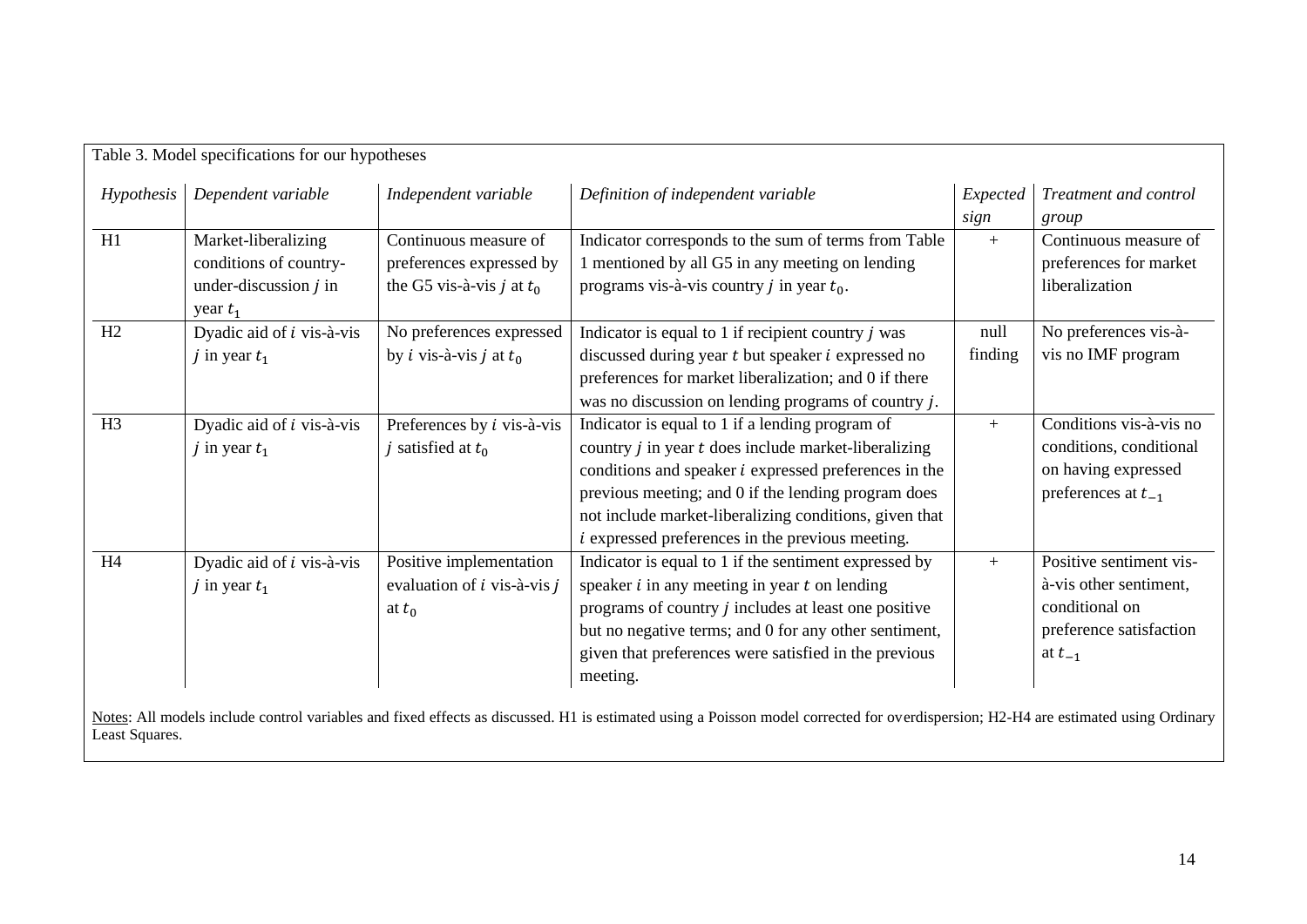### 4. Results and robustness checks

In Table 4, we present the estimates for the first hypothesis which tests whether preferences expressed by the G5 in EB debates manifest in changes in conditionality, which is the underlying assumption for our subsequent analyses. The results support our conjecture: Beyond traditional explanations of conditionality—political, economic, and technocratic—the statements of state representatives during EB meetings also inform the IMF's policy output  $(p<0.01)$ . The magnitude of the effect varies by specification. In Model 1, shifting from the first to the third quartile in total preferences (an increase by 11, from 4 to 15) is associated with an increase of 27.8% in market-liberalizing conditions, holding all other variables at the mean. This estimate drops slightly to 23.3% in the specification that absorbs shocks common to all countries, such as a global financial crisis (Model 2). In Model 3, which removes any variation due to time-invariant country characteristics, the shift from the first to the third quartile in preferences corresponds to 14.0% more market-liberalizing conditions. We specified our models with regard to the impact of preferences on conditionality; thus, we do not interpret the point estimates of the coefficients on the control variables (Keele, Stevenson, and Elwert 2020). Taken together, these results support our modeling decision to build indicators for preference satisfaction on the basis of preferences.

|                              |                | Dependent variable:                     |             |
|------------------------------|----------------|-----------------------------------------|-------------|
|                              |                | Market-liberalization conditions $(+1)$ |             |
|                              | (1)            | (2)                                     | (3)         |
| H1. Preferences              | $0.025***$     | $0.021***$                              | $0.012***$  |
|                              | (0.006)        | (0.005)                                 | (0.003)     |
| Elections                    | $-0.127$       | $-0.114$                                | $-0.162$    |
|                              | (0.125)        | (0.115)                                 | (0.101)     |
| Democracy index              | $-0.082$ *     | $-0.020$                                | 0.050       |
|                              | (0.044)        | (0.041)                                 | (0.059)     |
| Total GDP (log)              | $-0.063$       | $-0.020$                                | $-1.804***$ |
|                              | (0.065)        | (0.062)                                 | (0.462)     |
| Past IMF programs            | $-0.063***$    | $-0.026*$                               | $-0.099***$ |
|                              | (0.014)        | (0.014)                                 | (0.027)     |
| Regulatory quality           | $0.505***$     | 0.156                                   | 0.408       |
|                              | (0.207)        | (0.207)                                 | (0.275)     |
| Constant                     | 2.533          | 1.139                                   | 42.292***   |
|                              | (1.617)        | (1.497)                                 | (10.979)    |
| Country-under-discussion FEs | N <sub>0</sub> | N <sub>o</sub>                          | Yes         |
| Year FEs                     | N <sub>o</sub> | Yes                                     | No          |
| Observations                 | 883            | 883                                     | 883         |

Next, we test our hypotheses on dyadic aid (H2-H4). In Table 5, we test H2—depicting the estimates from regressing dyadic aid on the binary variable which is equal to 1 if a powerful member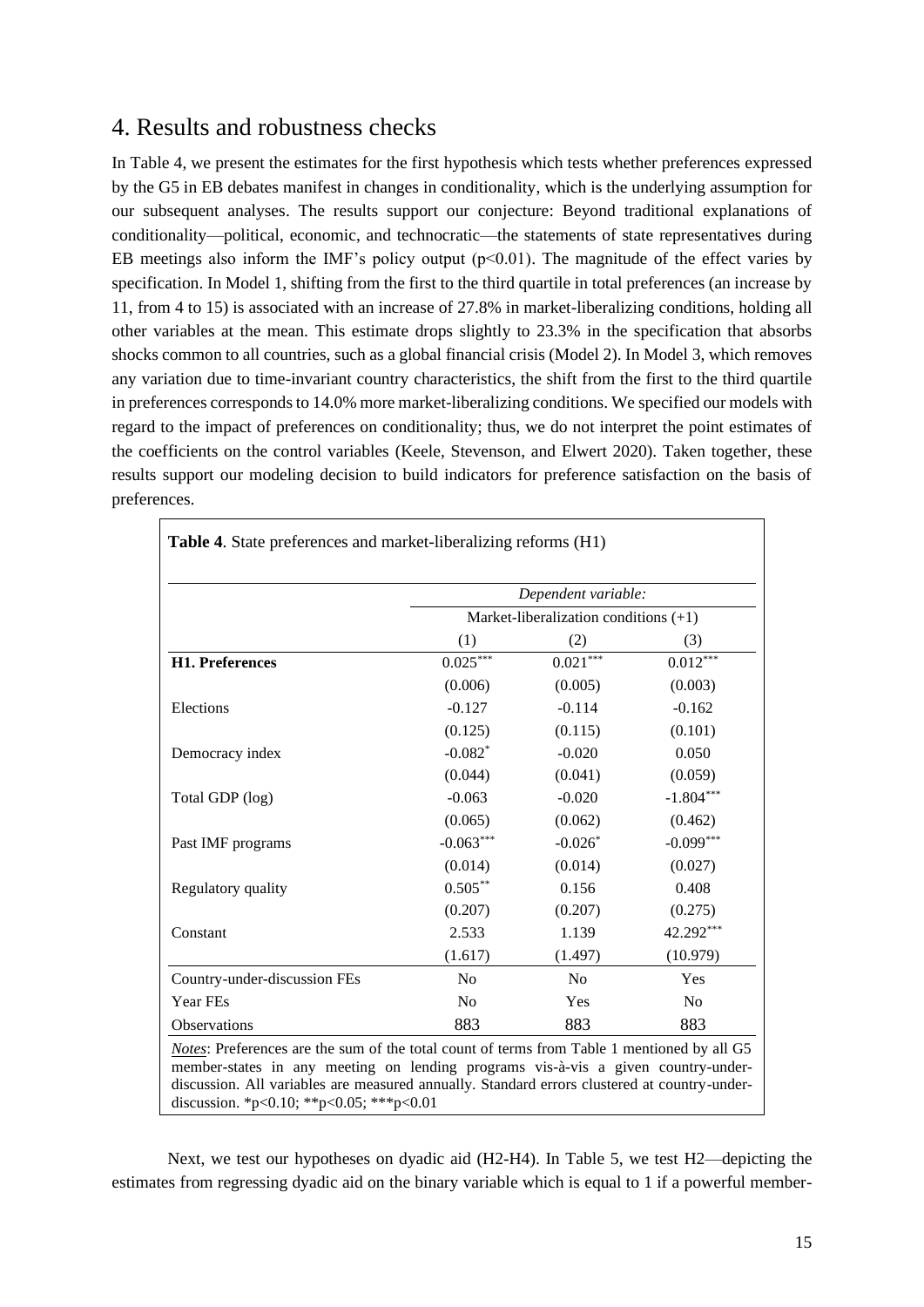state does not express any preferences for market liberalization and 0 for country-years without any debates on IMF lending programs. Consistent with our argument, the point estimate is not significantly different from 0 at conventional thresholds of statistical significance. That is, dyadic aid to countries without IMF programs and to countries vis-à-vis which powerful member-states do not express preferences on market liberalization do not vary systematically. For example, France did not express any preferences for market liberalization in a review of a lending program for Mozambique in 2010. Our findings suggest dyadic aid in 2011, when the lending program was terminated, has not changed substantially. The baseline result, presented in Model 1, is robust to alternative specifications. As detailed in our pre-analysis plan, we examine the issue of outliers more closely. First, we exclude outliers on our dependent variable. For example, all powerful member-states increased total aid substantially in 2005, which is mostly driven by one country—aid vis-à-vis Iraq. In Model 2, we therefore restricted our analyses to speaker-recipient-years that lie between the 2.5% and 97.5% percentile in dyadic aid. Our results are not driven by those observations. Second, we address concerns that outliers in our treatment variables may be driving our findings. To this end, we drop any dyads that have less than five observations. As we show in Model 3, this does not affect our results.

|                                 |                                       | Dependent variable:   |                      |  |  |  |  |
|---------------------------------|---------------------------------------|-----------------------|----------------------|--|--|--|--|
|                                 | Dyadic aid disbursement $(t+1)$ (log) |                       |                      |  |  |  |  |
|                                 | (1)                                   | (2)                   | (3)                  |  |  |  |  |
| H <sub>2</sub> . No preferences | $-0.042$                              | $-0.060$              | $-0.035$             |  |  |  |  |
|                                 | (0.065)                               | (0.059)               | (0.065)              |  |  |  |  |
| UNSC membership                 | 0.014                                 | $-0.015$              | 0.025                |  |  |  |  |
|                                 | (0.108)                               | (0.089)               | (0.108)              |  |  |  |  |
| <b>UNGA</b> voting affinity     | $1.309*$                              | $1.077**$             | $1.224*$             |  |  |  |  |
|                                 | (0.679)                               | (0.439)               | (0.667)              |  |  |  |  |
| GDP growth                      | 0.004                                 | 0.004                 | 0.004                |  |  |  |  |
|                                 | (0.003)                               | (0.003)               | (0.003)              |  |  |  |  |
| Democracy index                 | $0.140***$                            | $0.134***$            | $0.142***$           |  |  |  |  |
|                                 | (0.048)                               | (0.032)               | (0.048)              |  |  |  |  |
| Constant                        | 3.788***                              | $3.295***$            | 3.839***             |  |  |  |  |
|                                 | (0.804)                               | (0.821)               | (0.801)              |  |  |  |  |
| Sample                          | Full                                  | Excl. bottom/top 2.5% | Dyads with $5+$ obs. |  |  |  |  |
| <b>Speaker FEs</b>              | Yes                                   | Yes                   | Yes                  |  |  |  |  |
| <b>Recipient FEs</b>            | Yes                                   | Yes                   | Yes                  |  |  |  |  |
| Year FEs                        | N <sub>o</sub>                        | No                    | No                   |  |  |  |  |
| Observations                    | 8,462                                 | 8,060                 | 8,392                |  |  |  |  |
| R <sup>2</sup>                  | 0.375                                 | 0.371                 | 0.371                |  |  |  |  |
| <b>F</b> Statistic              | 37.265***                             | 34.835***             | 36.586***            |  |  |  |  |

In Table 6, we present the results of the hypothesis on preference satisfaction vis-à-vis the content of conditionality (H3). Contrary to our expectations, preference satisfaction in terms of the design of lending programs—i.e., the inclusion of market-liberalizing conditionality—is not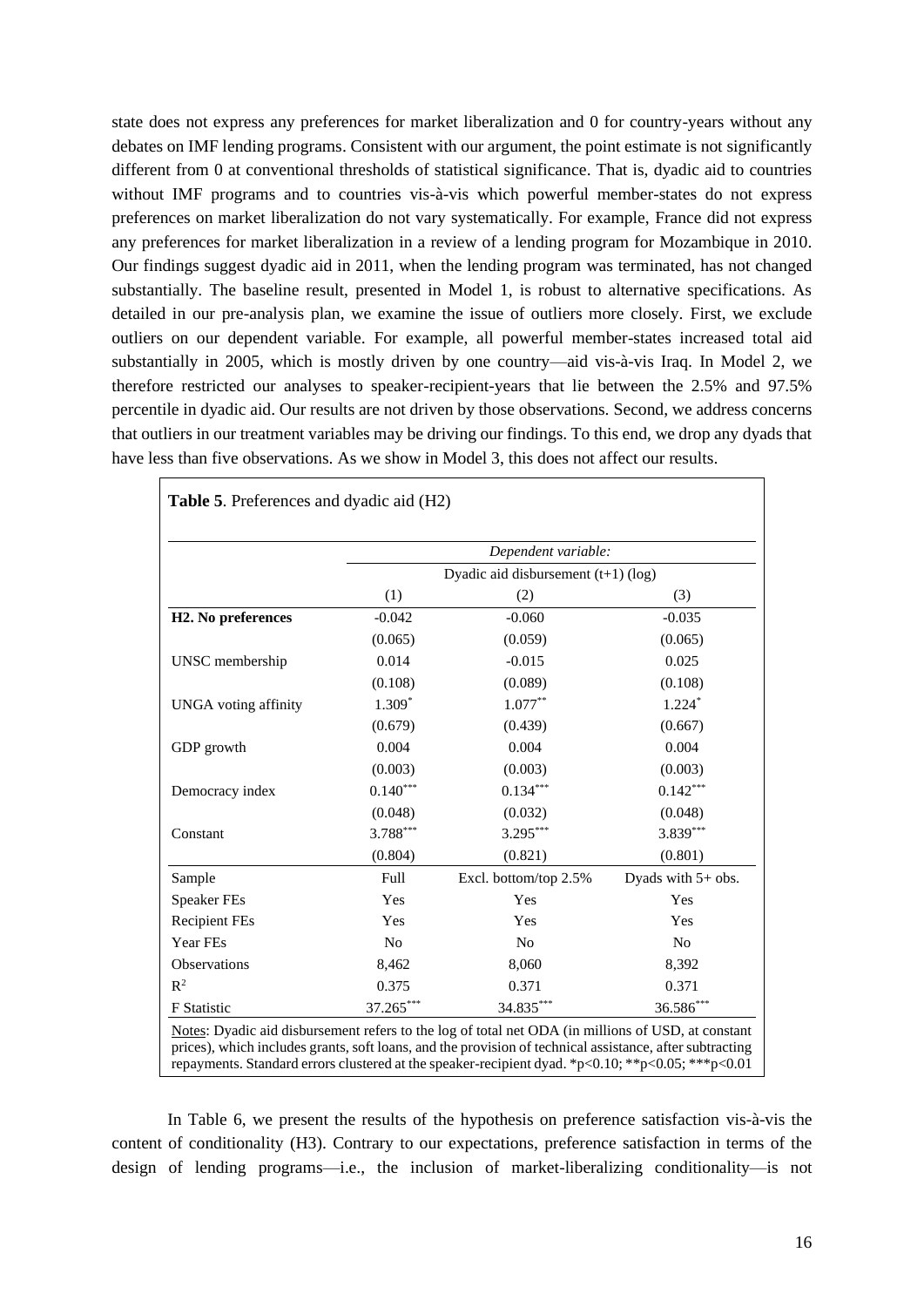significantly related to an increase in dyadic aid (Model 1). Again, the coefficient remains substantively the same when examining the two subsets of the data excluding outliers on dyadic aid (Model 2) and dyads with little data on our treatment variable (Model 3).

|                             |                | Dependent variable:                   |                      |
|-----------------------------|----------------|---------------------------------------|----------------------|
|                             |                | Dyadic aid disbursement $(t+1)$ (log) |                      |
|                             | (1)            | (2)                                   | (3)                  |
| H3. Preference satisfaction | $-0.044$       | $-0.066$                              | $-0.072$             |
|                             | (0.063)        | (0.059)                               | (0.065)              |
| UNSC membership             | $-0.116$       | $-0.178$                              | $-0.077$             |
|                             | (0.147)        | (0.131)                               | (0.150)              |
| <b>UNGA</b> voting affinity | 0.052          | 0.500                                 | 0.383                |
|                             | (0.643)        | (0.587)                               | (0.681)              |
| GDP growth                  | 0.007          | 0.008                                 | $0.014*$             |
|                             | (0.007)        | (0.006)                               | (0.007)              |
| Democracy index             | 0.015          | $-0.007$                              | $-0.006$             |
|                             | (0.043)        | (0.033)                               | (0.040)              |
| Constant                    | 5.752***       | 4.863***                              | 5.909***             |
|                             | (0.658)        | (0.797)                               | (0.627)              |
| Sample                      | Full           | Excl. bottom/top 2.5%                 | Dyads with $5+$ obs. |
| <b>Speaker FEs</b>          | Yes            | Yes                                   | Yes                  |
| <b>Recipient FEs</b>        | Yes            | Yes                                   | Yes                  |
| Year FEs                    | N <sub>o</sub> | No                                    | N <sub>0</sub>       |
| <b>Observations</b>         | 2,709          | 2,586                                 | 2,258                |
| $R^2$                       | 0.412          | 0.401                                 | 0.372                |
| F Statistic                 | 17.367***      | 15.997***                             | 16.806***            |

Finally, we evaluate the hypothesis on the implementation-based measure of preference satisfaction (H4). As depicted in Table 7, we find that when state representatives from the G5 evaluate the efforts of a country-under-discussion to implement policy reforms favorably (given the inclusion of market-liberalizing reforms in a lending program and previously expressed preferences), dyadic aid increases by approximately  $33.5\%$  (p<0.05), holding all else constant (Model 1). In our sample, the mean net ODA of the U.S. vis-à-vis a developing country was approximately USD 106 million per year. Put differently, if the representative of the United States evaluates a borrowing country positively, the borrowing country could expect, on average, expect to receive USD 35.5 million in additional aid; our estimates are therefore substantively quite meaningful, representing 5% of an average LDC's aid budget and 0.05% of the median LDC's annual tax revenue. As before, these results are robust to excluding outliers (Models 2 and 3). As articulated in our pre-analysis plan, we also recode the treatment-control comparison for this hypothesis. In Model 4, we contrast observations with positive sentiment vis-à-vis neutral sentiment. Defining the neutral sentiment as control group (rather than 'any other sentiment') better reflects the micro-process of linkages we theorize; however, this change reduces our number of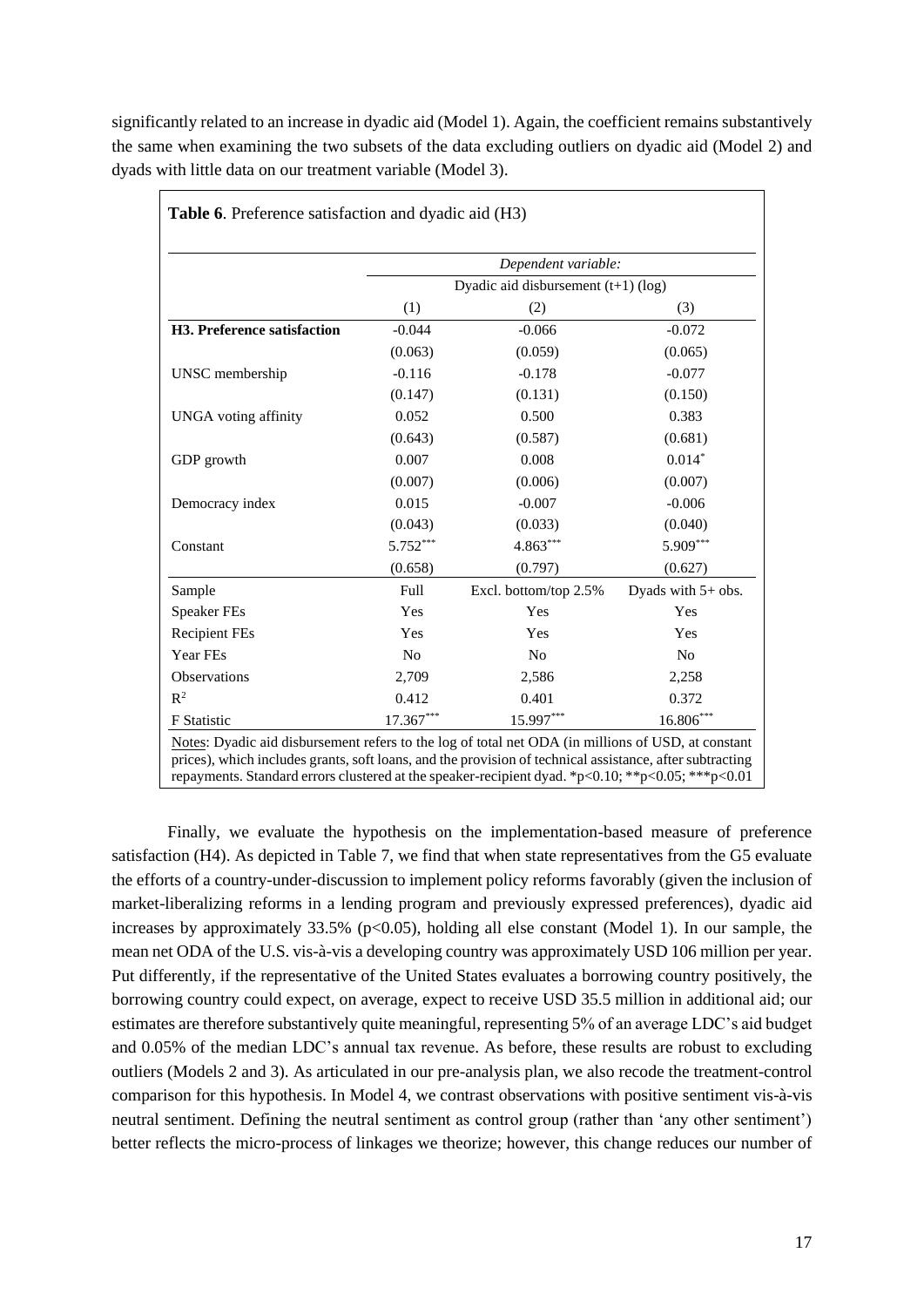observations by about a third. Nonetheless, we still find support for H4; in fact, the magnitude of the point estimate of the coefficient has increased.

|                                              |                | Dependent variable:                   |                       |                |
|----------------------------------------------|----------------|---------------------------------------|-----------------------|----------------|
|                                              |                | Dyadic aid disbursement $(t+1)$ (log) |                       |                |
|                                              | (1)            | (2)                                   | (3)                   | (4)            |
| <b>H4. Positive sentiment</b>                | $0.289**$      | $0.238***$                            | $0.293***$            |                |
|                                              | (0.118)        | (0.102)                               | (0.112)               |                |
| <b>H4. Positive vs. neutral</b><br>sentiment |                |                                       |                       | $0.350**$      |
|                                              |                |                                       |                       | (0.137)        |
| UNSC membership                              | $-0.197$       | $-0.260$                              | 0.252                 | $-0.429$       |
|                                              | (0.235)        | (0.235)                               | (0.190)               | (0.319)        |
| <b>UNGA</b> voting affinity                  | 0.968          | 0.954                                 | 1.095                 | 0.743          |
|                                              | (1.125)        | (0.999)                               | (1.847)               | (1.205)        |
| GDP growth                                   | 0.024          | 0.006                                 | $-0.017$              | 0.033          |
|                                              | (0.015)        | (0.013)                               | (0.019)               | (0.025)        |
| Democracy index                              | 0.057          | $-0.012$                              | $0.167**$             | 0.075          |
|                                              | (0.075)        | (0.071)                               | (0.081)               | (0.105)        |
| Constant                                     | $4.710***$     | 4.190***                              | 0.136                 | 0.834          |
|                                              | (0.969)        | (1.293)                               | (1.785)               | (1.417)        |
| Sample                                       | Full           | Excl. bottom/top<br>2.5%              | Dyads with 5+<br>obs. | Full           |
| <b>Speaker FEs</b>                           | Yes            | Yes                                   | Yes                   | Yes            |
| <b>Recipient FEs</b>                         | Yes            | Yes                                   | Yes                   | Yes            |
| Year FEs                                     | N <sub>o</sub> | N <sub>0</sub>                        | N <sub>o</sub>        | N <sub>0</sub> |
| <b>Observations</b>                          | 815            | 782                                   | 382                   | 488            |
| $R^2$                                        | 0.431          | 0.408                                 | 0.503                 | 0.521          |
| <b>F</b> Statistic                           | $7.473***$     | $6.474***$                            | $11.439***$           | $6.174***$     |

Taken together, these results provide mixed support for our hypotheses. We find that the preferences for market liberalization expressed by the IMF's five most powerful member-states are associated with subsequent changes in the design of lending programs. In addition, consistent with our argument, the donor countries do not differentiate between countries not discussed in the EB and those where powerful member-states do not express any preferences in meetings. Contrary to our expectations, however, countries are not rewarded for entering IMF programs, only their performance in those programs.

In Appendix G, we present additional alternative specifications following our pre-analysis plan. First, we show that our results remain the substantively the same when including year fixed effects (G1), although we discussed above that we believe this inclusion is inappropriate to estimate the causal effects of our treatment variables. In addition, we show that our findings pertain to net ODA disbursements, rather than aid commitments (G2). We believe this is because aid disbursements are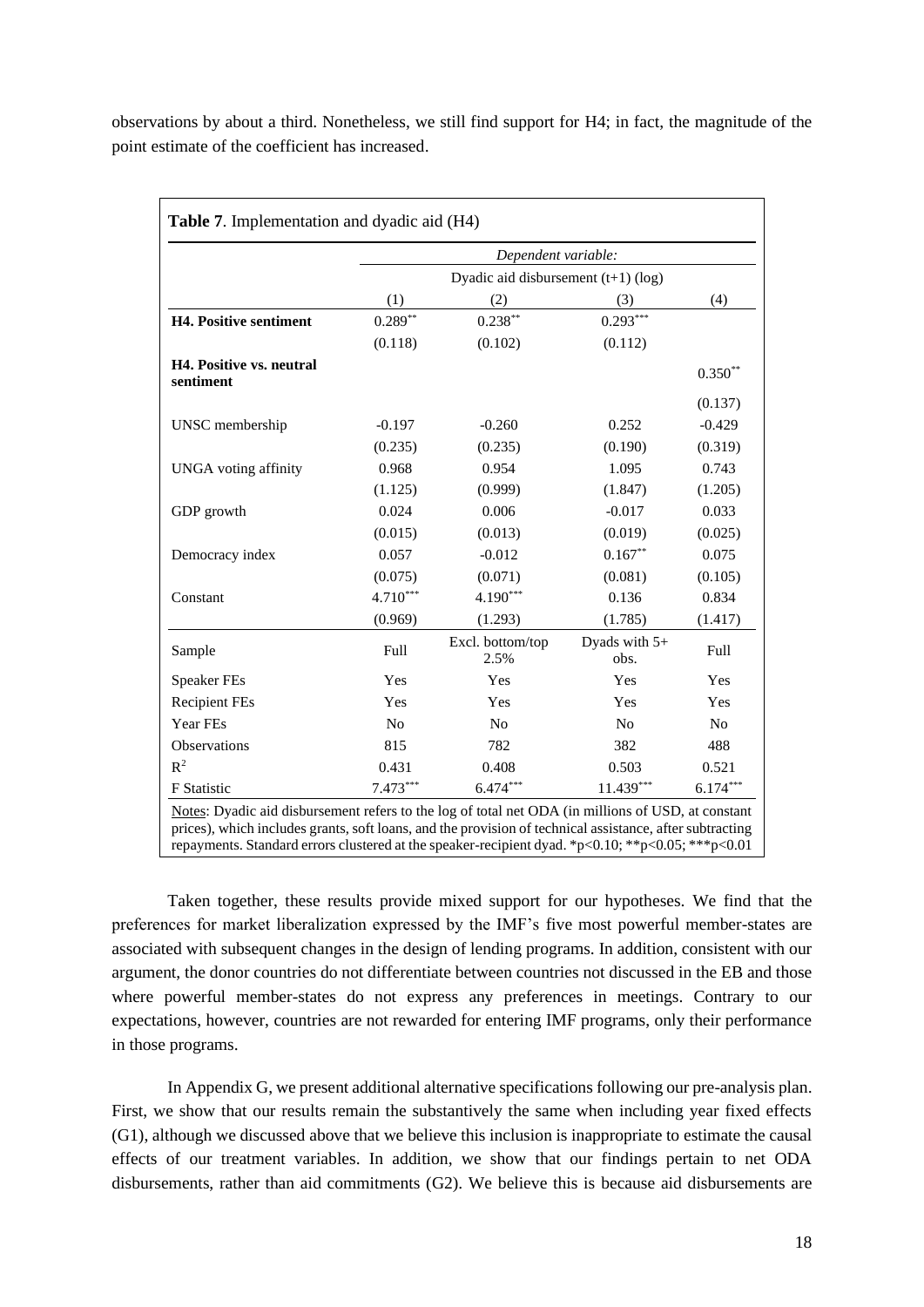more responsive to changes of the circumstances of borrowing countries—including external shocks, financial support from the IMF, or implementation of certain policy reforms.

### 5. Concluding discussion

We find that powerful states' bilateral behavior responds to IMF programs—but only when those programs include reforms advocated by these powerful states and borrowing countries implement them. Our results suggest that powerful states do more than simply reward other states for their votes at international organizations; bilateral-multilateral linkages also facilitate the pursuit of longer-term goals. This pursuit involves a two-way flow of information—powerful states condition their bilateral strategies on information regarding IMF program implementation they gain from staff. But these states also transmit information *to* the IMF regarding their preferences.

We demonstrate how five major shareholders of the IMF use interlinked multilateral and bilateral strategies regarding developmental goals, but our argument plausibly extends to other states and policy areas. In the IMF and the World Bank, rising powers—most notably, China and India—may find it even more difficult to achieve preference satisfaction because of their inferior voting power and influence. Yet, these countries have responded by creating new international financial institutions. Both the New Development Bank and the China-led Asian Infrastructure Investment Bank may thus offer these states opportunities to pursue interlinked multilateral and bilateral strategies to achieve their normative preferences in the international system, and we encourage future research in that direction.

We also provide an account of the micro-foundations of powerful states' actions in global governance drawing on a rich and underutilized source of data: the minutes of formal deliberations in international organizations. In doing so we demonstrate that formal deliberations within international organizations have meaningful content: Our estimates suggest states act *as if* participation in formal EB deliberations is substantively meaningful. Given our focus on five major shareholders and inter-agency coordination, we inferred the preferences of powerful member-states as revealed by speech. However, that is not to say that the EB is only a place where member-states express their preferences, rather than engage in more sophisticated strategies, including persuasion and coalition-building. We believe this is an area ripe for further research.

In addition, our findings challenge a strand of scholarship in international political economy that posits IMF lending has a 'catalytic effect' on aid—that is, that the approval of an IMF loan will prompt bilateral aid agencies to increase funding allocations because they value the IMF's 'stamp of approval' (cf. Bird and Rowlands 2002; Stubbs, Kentikelenis, and King 2016). Our results imply that aid agencies of powerful donor countries do not scale up aid simply because they trust the wisdom of an autonomously designed IMF lending program. Instead, state representatives at the IMF actively work to ensure that IMF programs contain the types of reforms that they consider compatible to their normative preferences. Rather than donor countries simply taking cues *from* the IMF, they additionally transmit signals *to* the IMF. If those preferences are successfully integrated in program conditionality and if borrowing countries actually implement these conditions, only then are developing countries rewarded with more aid.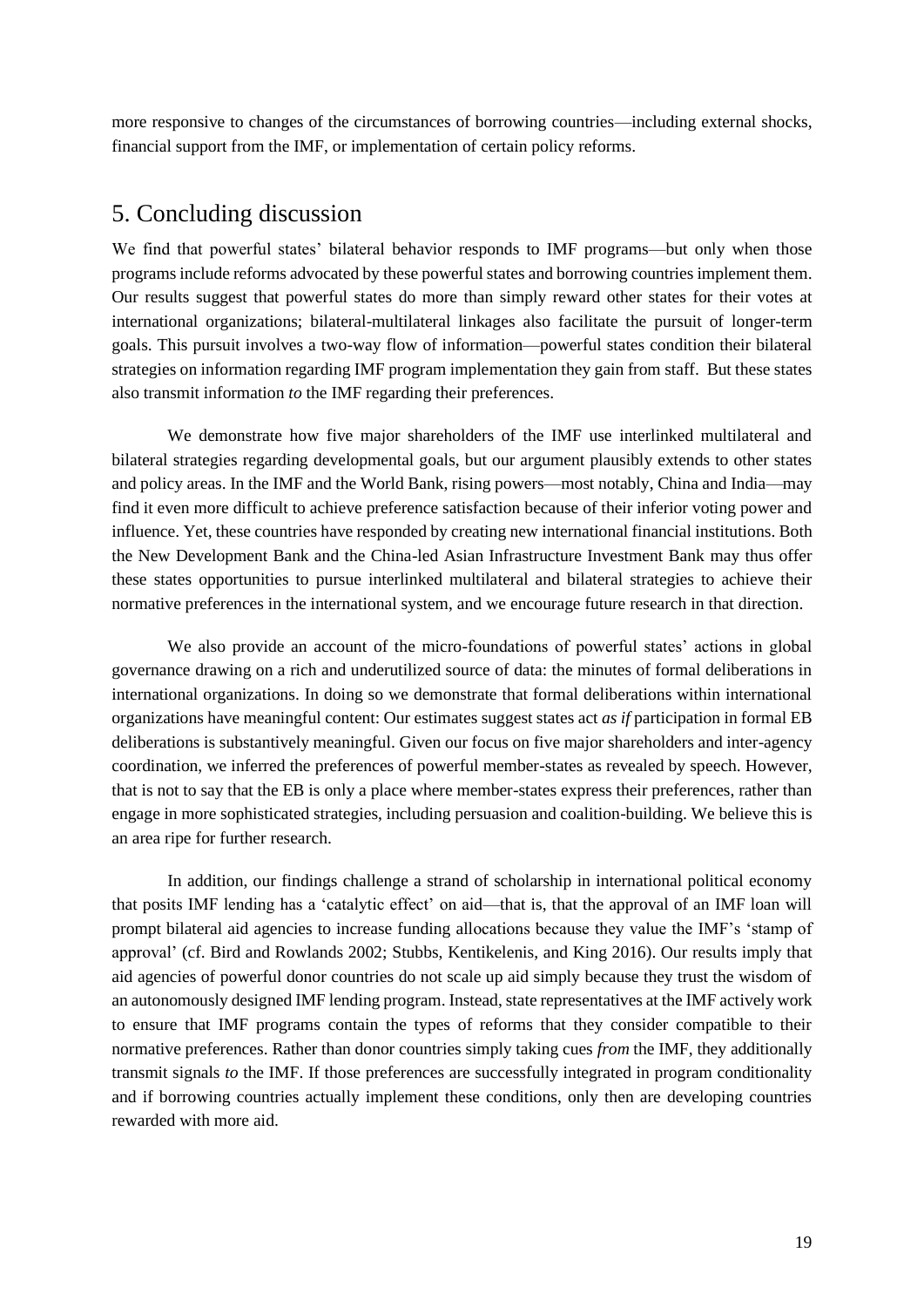Finally, we demonstrate the merits of applying quantitative text analysis to the study of international organizations. Using dictionaries and targeted sentiment analysis, we infer states' preferences for market liberalization and their evaluation of borrowing countries' efforts to implement IMF conditions. In so doing, we show how to combine domain expertise—based on our reading of hundreds of IMF debates and secondary literature—with computational methods to infer theoretically meaningful constructs from text (Grimmer, Roberts, and Stewart 2022). This methodological approach allows a great many applications beyond those developed in this manuscript. On the level of individual debates, it could—for example—facilitate understanding of whether the sentiment expressed by a given speaker appears to influence the sentiment of others (e.g., by comparing within-speaker differences of developing countries before and after comments of powerful member-states). On a between-states level, our data allows us to observe dyadic relations between countries (like the extent to which France focuses on Cote d'Ivoire relative to Nigeria) and how these change over time. In contrast to the oft-used data on UN voting affinity (Voeten 2012), deconstructing formal IGO governance bodies' behavior allows scholars to examine not only the existence of alliances, but also the strength and context of dyadic interstate relationships and how they vary both within and across dyads over time.

There is variation in whether powerful states' preferences are reflected in IMF programs, and this is plausibly true in other international bodies as well; disproportionate power does not necessarily translate into universal preference satisfaction. In our context, aid allocation increases—presumably in the interest of recipient countries—require the incorporation of powerful members' preferences into IMF programs and their successful implementation. Thus, where powerful states are unable to have their own interests incorporated in multilateral fora, this may under some conditions be to the *disadvantage* of weaker states. At the margin, the powerful achieving more of what they want in multilateral fora can benefit the less powerful as well; this suggests novel bases for international cooperation which are ripe for further scholarly exploration. This line of research promises to advance our understanding of how states make, or impede, progress towards addressing contemporary global issues, including the recovery to the Covid-19 pandemic or the climate crisis. If bilateral support by powerful member-states is conditional on their preference satisfaction in multilateral settings, we need to examine state action in international organizations in more detail.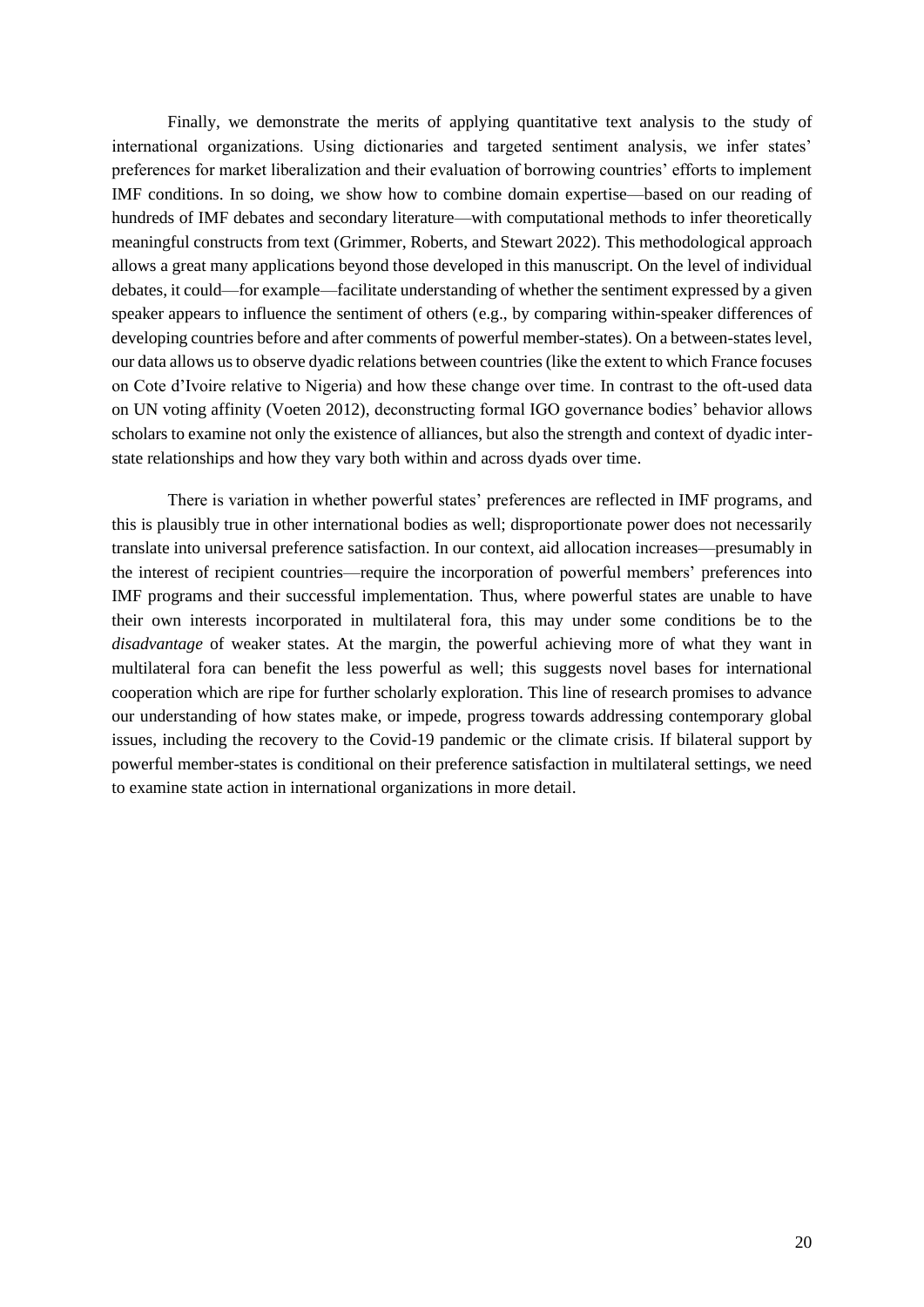### References

- Abdelal, Rawi. 2007. *Capital Rules: The Construction of Global Finance*. Cambridge, MA: Harvard University Press.
- Alesina, Alberto et al. 2020. *Structural Reforms and Elections: Evidence from a World-Wide New Dataset*. National Bureau of Economic Research.
- Alesina, Alberto, and David Dollar. 2000. "Who Gives Foreign Aid to Whom and Why?" *Journal of economic growth* 5(1): 33–63.
- Alesina, Alberto, and Beatrice Weder. 2002. "Do Corrupt Governments Receive Less Foreign Aid?" *American Economic Review* 92(4): 1126–37.
- Baerg, Nicole, and Will Lowe. 2019. "A Textual Taylor Rule: Estimating Central Bank Preferences Combining Topic and Scaling Methods." *Political Science Research and Methods*: 1–17.
- Bailey, Andrew, and Cheryl Schonhardt-Bailey. 2008. "Does Deliberation Matter in FOMC Monetary Policymaking? The Volcker Revolution of 1979." *Political Analysis* 16(4): 404–27.
- Barbieri, Katherine, and Omar Keshk. 2016. "Correlates of War Project Trade Data Set Codebook, Version 4.0." http://correlatesofwar.org.
- Bird, Graham, and Dane Rowlands. 2002. "Do IMF Programmes Have a Catalytic Effect on Other International Capital Flows?" *Oxford Development Studies* 30(3): 229–49.
- Blackwell, Matthew, and Adam N Glynn. 2018. "How to Make Causal Inferences with Time-Series Cross-Sectional Data under Selection on Observables." *American Political Science Review* 112(4): 1067–82.
- De Chaisemartin, Clément, and Xavier d'Haultfoeuille. 2020. "Two-Way Fixed Effects Estimators with Heterogeneous Treatment Effects." *American Economic Review* 110(9): 2964–96.
- Chwieroth, Jeffrey M. 2010. *Capital Ideas: The IMF and the Rise of Financial Liberalization*. Princeton: Princeton University Press.
	- ———. 2013. "'The Silent Revolution:' How the Staff Exercise Informal Governance over IMF Lending." *The Review of International Organizations* 8(2): 265–90.
	- ———. 2014. "Controlling Capital: The International Monetary Fund and Transformative Incremental Change from Within International Organisations." *New Political Economy* 19(3): 445–69.
- Clark, Richard, and Lindsay R Dolan. 2020. "Pleasing the Principal: US Influence in World Bank Policymaking." *American Journal of Political Science*.
- Copelovitch, Mark S. 2010. "Master or Servant? Common Agency and the Political Economy of IMF Lending." *International Studies Quarterly* 54(1): 49–77.
- Copelovitch, Mark S, and Stephanie Rickard. 2021. "Partisan Technocrats: How Leaders Matter in International Organizations." *Global Studies Quarterly* 1(3): ksab021.
- Dreher, Axel. 2006. "IMF and Economic Growth: The Effects of Programs, Loans, and Compliance with Conditionality." *World Development* 34(5): 769–88.
	- ———. 2018. "Apples and Dragon Fruits: The Determinants of Aid and Other Forms of State Financing from China to Africa." *International Studies Quarterly* 62(1): 182–94.
- Dreher, Axel, and Nathan M Jensen. 2007. "Independent Actor or Agent? An Empirical Analysis of the Impact of U.S. Interests on International Monetary Fund Conditions." *The Journal of Law and Economics* 50(1): 105–24.

Dreher, Axel, Valentin F Lang, B Peter Rosendorff, and James Raymond Vreeland. 2021. "Bilateral or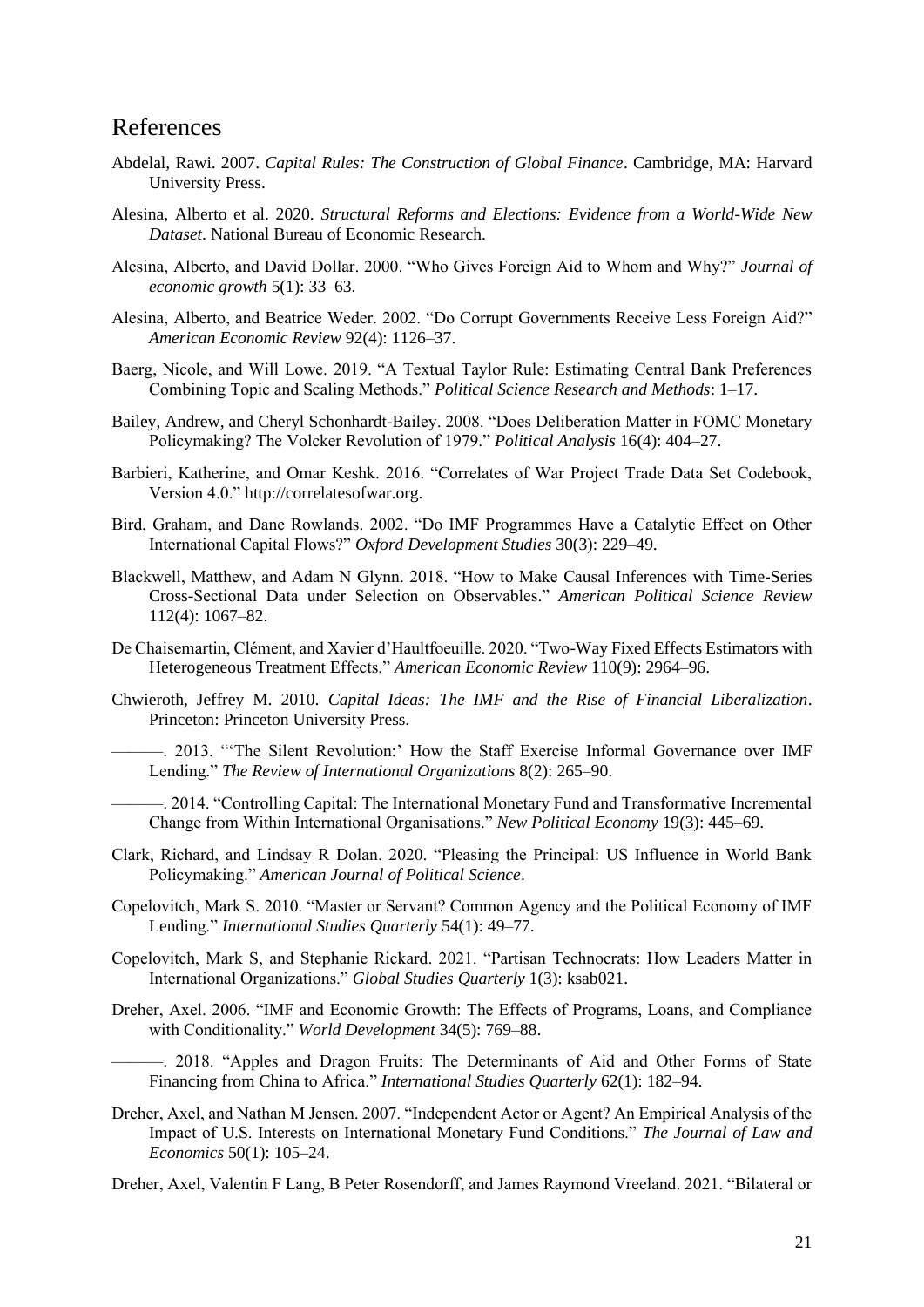Multilateral? International Financial Flows and the Dirty-Work Hypothesis." *The Journal of Politics*.

- Dreher, Axel, Silvia Marchesi, and James Raymond Vreeland. 2008. "The Political Economy of IMF Forecasts." *Public Choice* 137(1–2): 145–71.
- Dreher, Axel, Peter Nunnenkamp, and Rainer Thiele. 2008. "Does US Aid Buy UN General Assembly Votes? A Disaggregated Analysis." *Public Choice* 136(1): 139–64. https://doi.org/10.1007/s11127-008-9286-x.

———. 2011. "Are 'New' Donors Different? Comparing the Allocation of Bilateral Aid Between Non-DAC and DAC Donor Countries." *World Development* 39(11): 1950–68. https://www.sciencedirect.com/science/article/pii/S0305750X11001999.

Dreher, Axel, Jan-Egbert Sturm, and James Raymond Vreeland. 2009. "Global Horse Trading: IMF Loans for Votes in the United Nations Security Council." *European Economic Review* 53(7): 742– 57.

———. 2015. "Politics and IMF Conditionality." *Journal of Conflict Resolution* 59(1): 120–48.

- Fuchs, Andreas, Axel Dreher, and Peter Nunnenkamp. 2014. "Determinants of Donor Generosity: A Survey of the Aid Budget Literature." *World Development* 56: 172–99.
- Grimmer, Justin, Margaret E Roberts, and Brandon M Stewart. 2022. *Text as Data: A New Framework for Machine Learning and the Social Sciences*. Princeton, NJ: Princeton University Press.
- Gygli, Savina, Florian Haelg, and Jan-Egbert Sturm. 2018. "The KOF Globalisation Index Revisited." *KOF Working Paper* (439).
- Hoeffler, Anke, and Verity Outram. 2011. "Need, Merit, or Self-interest-What Determines the Allocation of Aid?" *Review of Development Economics* 15(2): 237–50.
- Imai, Kosuke, and In Song Kim. 2021. "On the Use of Two-Way Fixed Effects Regression Models for Causal Inference with Panel Data." *Political Analysis* 29(3): 405–15.
- IMF. 2017. "Qualifiers Used in Summings Up of Executive Board Meetings." https://www.imf.org/external/np/sec/misc/qualifiers.htm (June 5, 2019).

———. 2019. "World Economic Outlook Database." *October 2019*. World Economic Outlook Database.

- Kaufmann, Daniel, Aart Kraay, and Massimo Mastruzzi. 2010. "The Worldwide Governance Indicators: Methodology and Analytical Issues." *World Bank Policy Research Working Paper No. 5430* Version No. http://papers.ssrn.com/sol3/papers.cfm?abstract\_id=1682130.
- Kaya, Ayse, and Mike Reay. 2019. "How Did the Washington Consensus Move Within the IMF? Fragmented Change From the 1980s to the Aftermath of the 2008 Crisis." *Review of International Political Economy*: 1–26.
- Keele, Luke, Randolph T Stevenson, and Felix Elwert. 2020. "The Causal Interpretation of Estimated Associations in Regression Models." *Political Science Research and Methods* 8(1): 1–13.
- Kentikelenis, Alexander E, Thomas H Stubbs, and Lawrence P King. 2016. "IMF Conditionality and Development Policy Space, 1985–2014." *Review of International Political Economy* 23(4): 543– 82.
- Kersting, Erasmus K, and Christopher Kilby. 2016. "With a Little Help From My Friends: Global Electioneering and World Bank Lending." *Journal of Development Economics* 121: 153–65.
- Kleine, Mareike. 2013. *Informal Governance in the European Union: How Governments Make International Organizations Work*. Ithaca, NY: Cornell University Press.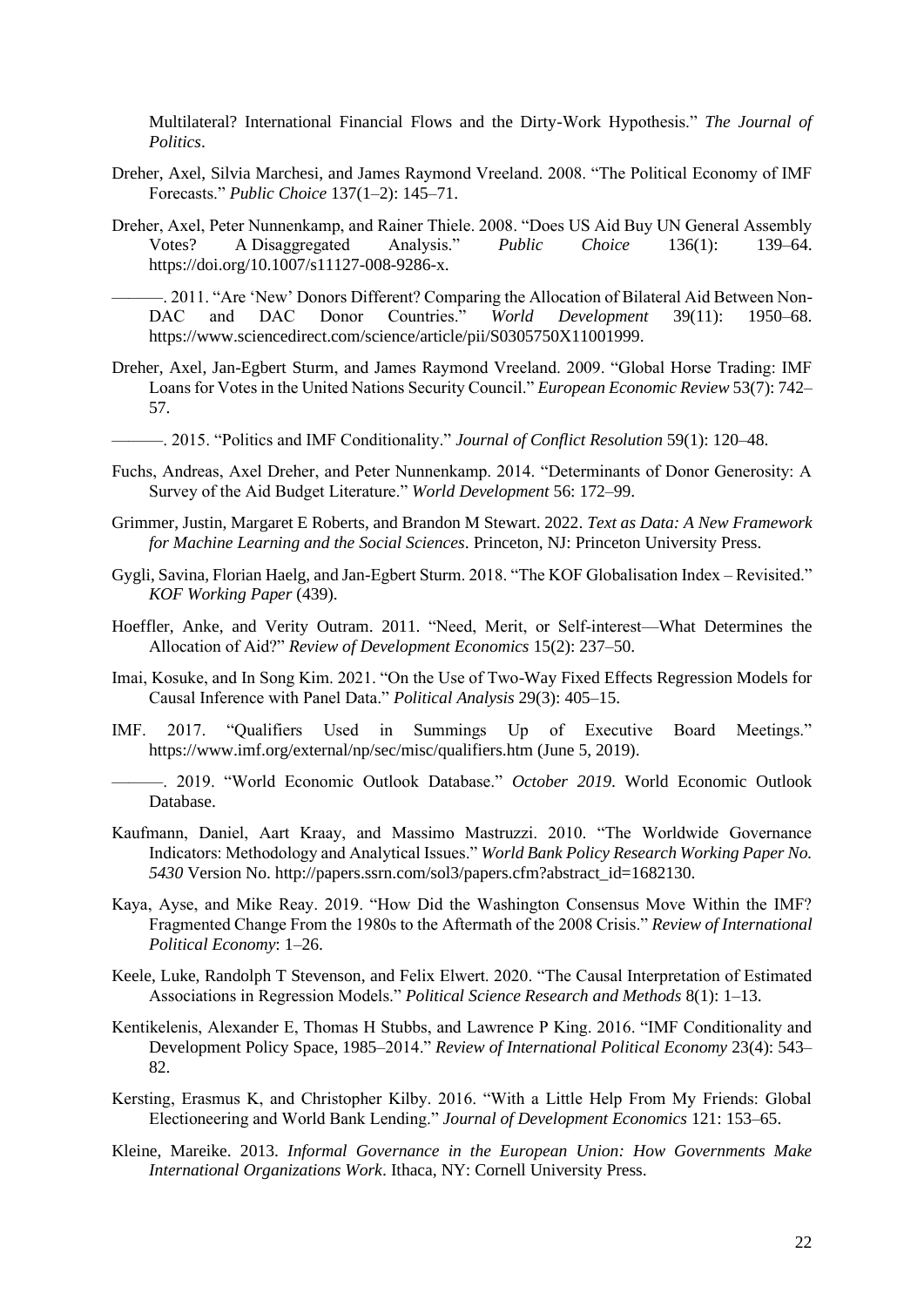- Koremenos, Barbara, Charles Lipson, and Duncan Snidal. 2001. "The Rational Design of International Institutions." *International organization* 55(4): 761–99.
- Kropko, Jonathan, and Robert Kubinec. 2020. "Why the Two-Way Fixed Effects Model Is Difficult to Interpret, and What to Do about It." *PLoS ONE* 15(4): e0231349.
- Kuziemko, Ilyana, and Eric Werker. 2006. "How Much Is a Seat on the Security Council Worth? Foreign Aid and Bribery at the United Nations." *Journal of political economy* 114(5): 905–30.
- Lowe, Will, Kenneth Benoit, Slava Mikhaylov, and Michael Laver. 2011. "Scaling Policy Preferences from Coded Political Texts." *Legislative studies quarterly* 36(1): 123–55.
- Lyne, Mona M, Daniel L Nielson, and Michael J Tierney. 2006. "Who Delegates? Alternative Models of Principals in Development Aid." In *Delegation and Agency in International Organizations*, eds. Darren G Hawkins, David A Lake, Daniel L Nielson, and Michael J Tierney. Cambridge: Cambridge University Press, 41–76.
- Marchesi, Silvia, and Laura Sabani. 2007. "IMF Concern for Reputation and Conditional Lending Failure: Theory and Empirics." *Journal of development economics* 84(2): 640–66.
- Martinez-Diaz, Leonardo. 2009. "Boards of Directors in International Organizations: A Framework for Understanding the Dilemmas of Institutional Design." *The Review of International Organizations* 4(4): 383–406.
- Momani, Bessma. 2010. "Internal or External Norm Champions: The IMF and Multilateral Debt Relief." In *Owning Development: Creating Policy Norms in the IMF and the World Bank*, eds. Susan Park and Antje Vetterlein. Cambridge: Cambridge University Press, 29–47.
- Mosley, Paul, Jane Harrigan, and John Toye. 1995. *Aid and Power: The World Bank and Policy-Based Lending*. London: Routledge. http://lccn.loc.gov/95019175.
- Nelson, Stephen C. 2014. "Playing Favorites: How Shared Beliefs Shape the IMF's Lending Decisions." *International Organization* 68(2): 297–328.

———. 2017. *The Currency of Confidence: How Economic Beliefs Shape the IMF's Relationship with Its Borrowers*. Ithaca, NY: Cornell University Press.

- Reinsberg, Bernhard, Thomas H Stubbs, and Alexander E Kentikelenis. 2021. "Unimplementable by Design? Understanding (Non‐) Compliance with International Monetary Fund Policy Conditionality." *Governance*.
- Rickard, Stephanie J, and Teri L Caraway. 2014. "International Negotiations in the Shadow of National Elections." *International Organization* 68(3): 701–20.
- Simmons, Beth A, Frank Dobbin, and Geoffrey Garrett, eds. 2008. *The Global Diffusion of Markets and Democracy*. Cambridge: Cambridge University Press.
- Steinwand, Martin C, and Randall W Stone. 2008. "The International Monetary Fund: A Review of the Recent Evidence." *The Review of International Organizations* 3(2): 123–49.
- Stone, Randall W. 2004. "The Political Economy of IMF Lending in Africa." *American Political Science Review* 98(4): 577–91.
- ———. 2008. "The Scope of IMF Conditionality." *International Organization* 62(04): 589–620.
- ———. 2011. *Controlling Institutions: International Organizations and the Global Economy*. Cambridge: Cambridge University Press.
- ———. 2013. "Informal Governance in International Organizations: Introduction to the Special Issue." *The Review of International Organizations*.
- Stubbs, Thomas H, Alexander E Kentikelenis, and Lawrence P King. 2016. "Catalyzing Aid? The IMF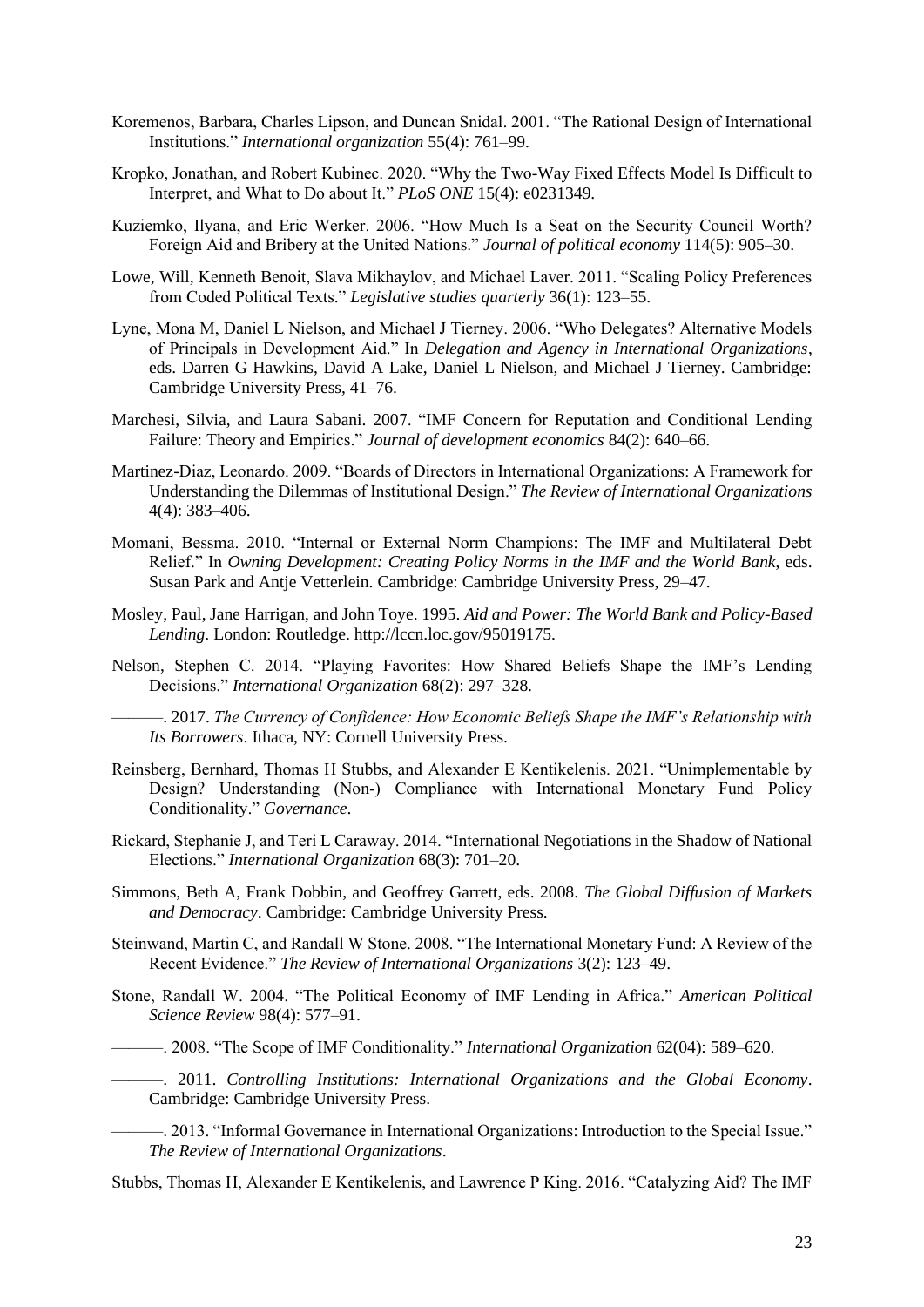and Donor Behavior in Aid Allocation." *World Development* 78: 511–28.

Teorell, Jan et al. 2020. "The Quality of Government Standard Dataset, Version Jan20."

- Vadlamannati, Krishna Chaitanya. 2019. "Can IMF Program Design Resurrect Investor Sentiment? An Empirical Investigation." *Business and Politics*: 1–44.
- Voeten, Erik. 2012. "Data and Analyses of Voting in the UN General Assembly." *SSRN Electronic Journal*.
- Volkens, Andrea et al. 2021. "The Manifesto Data Collection. Manifesto Project (MRG/CMP/MARPOR). Version 2021a." https://doi.org/10.25522/manifesto.mpds.2021a.
- Vreeland, James Raymond. 2002. "The Effect of IMF Programs on Labor." *World Development* 30(1): 121–39. http://dx.doi.org/10.1016/s0305-750x(01)00101-2.
- ———. 2003. *The IMF and Economic Development*. Cambridge: Cambridge University Press.
- Vreeland, James Raymond, and Axel Dreher. 2014. *The Political Economy of the United Nations Security Council: Money and Influence*. New York: Cambridge University Press.
- WDI. 2020. "World Development Indicators (Version April)." http://datatopics.worldbank.org/worlddevelopment-indicators/.
- Weaver, Catherine. 2008. *Hypocrisy Trap: The World Bank and the Poverty of Reform*. Princeton, NJ: Princeton University Press.
- Woods, Ngaire. 2006. *The Globalizers: The IMF, the World Bank, and Their Borrowers*. Ithaca, NY: Cornell University Press.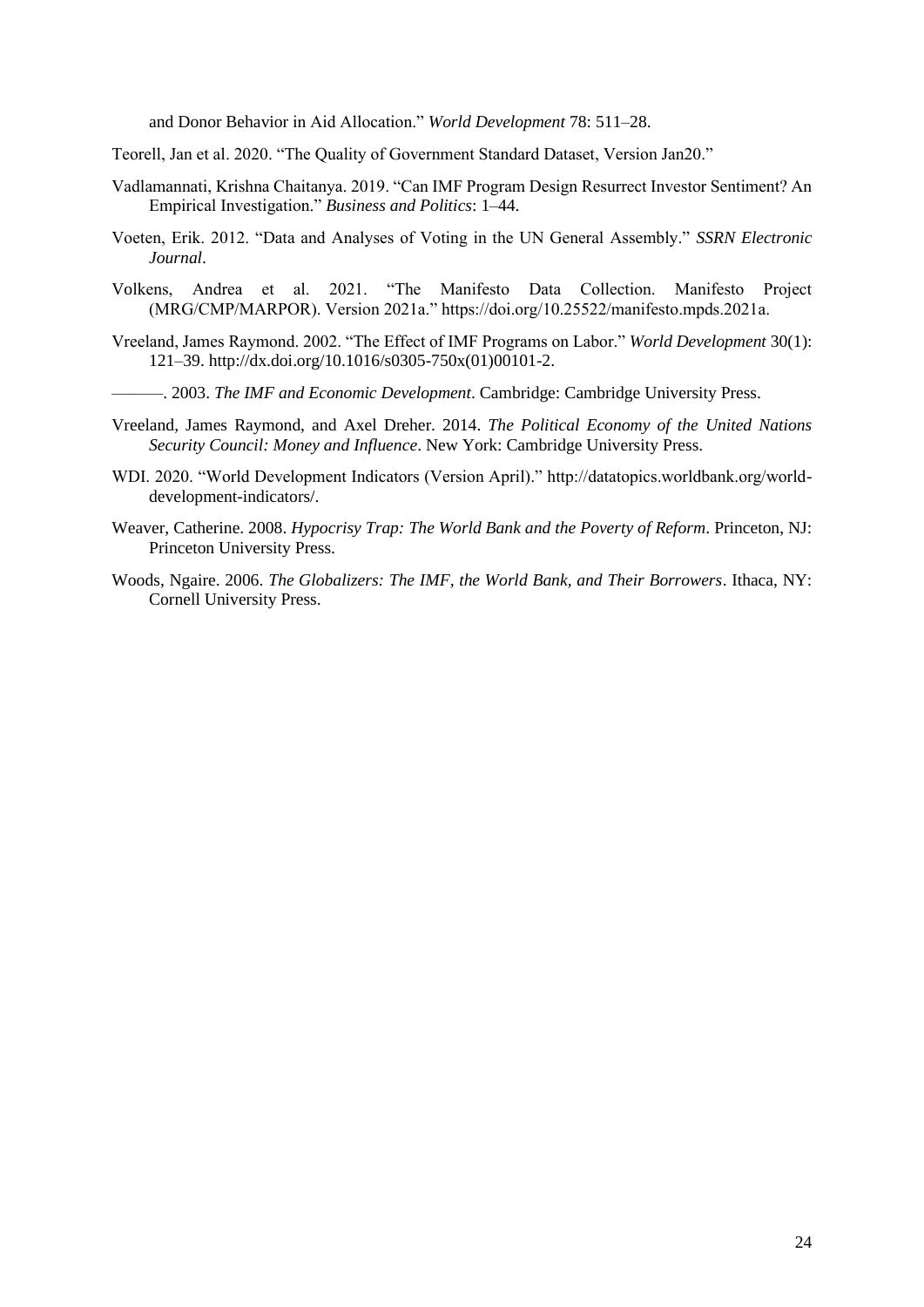# Appendix

# A. Sample of developing countries

| Afghanistan                       | Dominica           | Libya                        | Senegal                      |
|-----------------------------------|--------------------|------------------------------|------------------------------|
| Albania                           | Dominican Republic | Madagascar                   | Serbia                       |
| Algeria                           | Ecuador            | Malawi                       | Seychelles                   |
| Angola                            | Egypt              | Malaysia                     | Sierra Leone                 |
| Argentina                         | El Salvador        | Maldives                     | Solomon Islands              |
| Armenia                           | Eritrea            | Mali                         | Somalia                      |
| Azerbaijan                        | Eswatini           | <b>Marshall Islands</b>      | South Africa                 |
| Bangladesh                        | Ethiopia           | Mauritania                   | Sri Lanka                    |
| <b>Belarus</b>                    | Fiji               | Mauritius                    | St. Kitts and Nevis          |
| <b>Belize</b>                     | Gabon              | Mexico                       | St. Lucia                    |
| Benin                             | Gambia             | Micronesia, Federated States | St. Vincent & the Grenadines |
| <b>Bhutan</b>                     | Georgia            | Moldova                      | Sudan                        |
| Bolivia                           | Ghana              | Mongolia                     | Syrian Arab Republic         |
| Bosnia and Herzegovina<br>Grenada |                    | Montenegro                   | Tajikistan                   |
| <b>Botswana</b>                   | Guatemala          | Morocco                      | Tanzania                     |
| <b>Brazil</b>                     | Guinea             | Mozambique                   | Thailand                     |
| <b>Burkina Faso</b>               | Guinea-Bissau      | Myanmar                      | Timor-Leste                  |
| Burundi                           | Guyana             | Namibia                      | Togo                         |
| Cabo Verde                        | Haiti              | Nepal                        | Tonga                        |
| Cambodia                          | Honduras           | Nicaragua                    | Tunisia                      |
| Cameroon<br>India                 |                    | Niger                        | Turkey                       |
| Central African Republic          | Indonesia          | Nigeria                      | Turkmenistan                 |
| Chad                              | Iran, Islamic Rep. | North Macedonia              | Tuvalu                       |
| Chile                             | Iraq               | Pakistan                     | Uganda                       |
| Colombia                          | Jamaica            | Palau                        | Ukraine                      |
| Comoros                           | Kazakhstan         | Panama                       | Uruguay                      |
| Congo, Dem. Rep.                  | Kenya              | Papua New Guinea             | Uzbekistan                   |
| Congo, Rep.                       | Kiribati           | Paraguay                     | Vanuatu                      |
| Costa Rica                        | Kyrgyz Republic    | Peru                         | Venezuela                    |
| Cote d'Ivoire                     | Lao PDR            | Philippines                  | Vietnam                      |
| Croatia                           | Lebanon            | Rwanda                       | Yemen                        |
| Cuba                              | Lesotho            | Samoa                        | Zambia                       |
| Djibouti                          | Liberia            | Sao Tome and Principe        | Zimbabwe                     |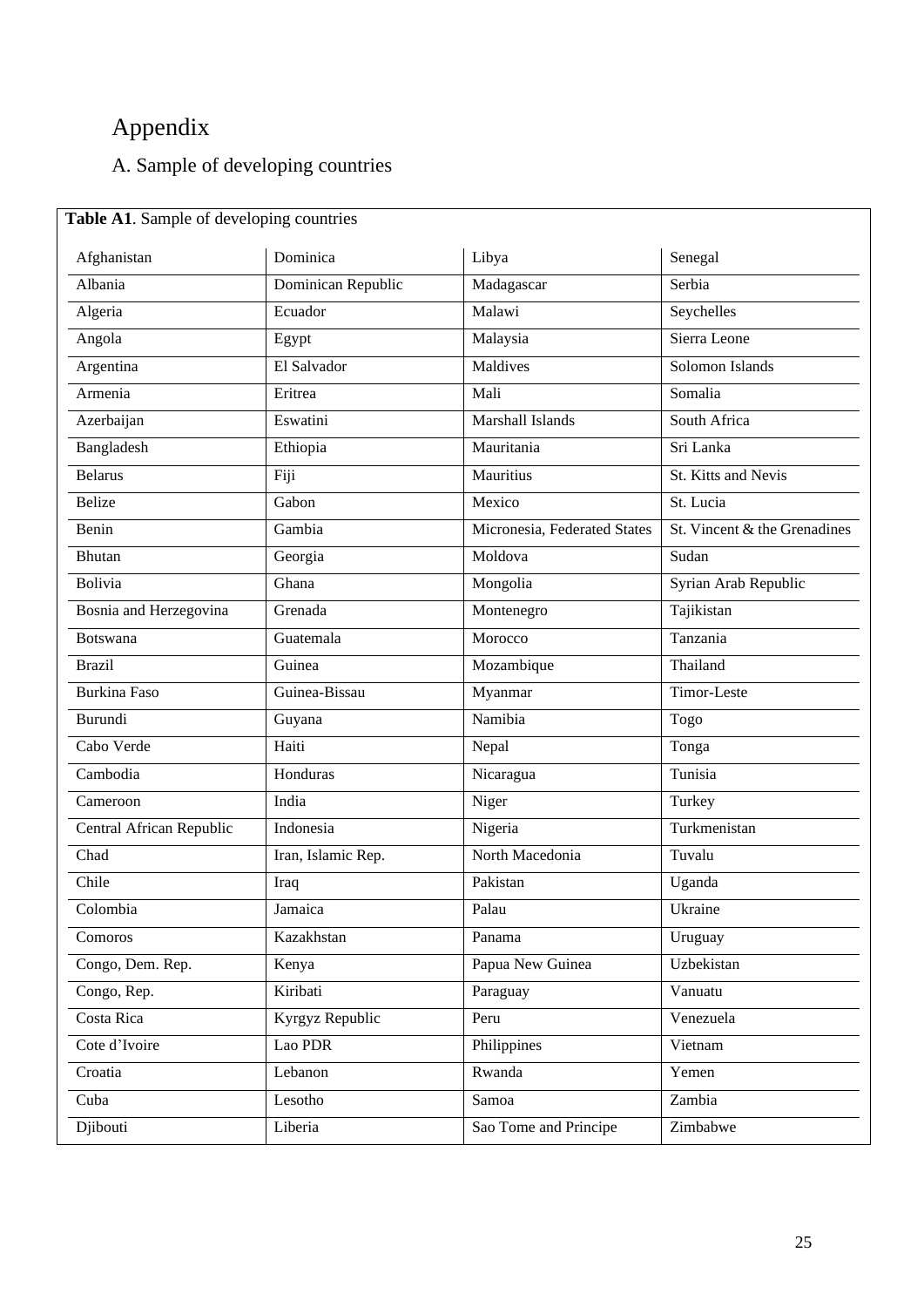### B. Validating our measure of preferences

As discussed in Section 3.2, our dictionary approach to measuring preferences assumes that powerful member-states express preferences in favor of market liberalization, rather than against it. In Table B1, we list examples of these comments, illustrating that this assumption is warranted.

|                             |                           |         | <b>Table B1.</b> Market-liberalizing terms in context: Examples from the IMF Executive Board                                                                                                                                                                                                                                                                                                                                                                                                                                             |
|-----------------------------|---------------------------|---------|------------------------------------------------------------------------------------------------------------------------------------------------------------------------------------------------------------------------------------------------------------------------------------------------------------------------------------------------------------------------------------------------------------------------------------------------------------------------------------------------------------------------------------------|
| Keyword                     | Meeting                   | Speaker | Comment                                                                                                                                                                                                                                                                                                                                                                                                                                                                                                                                  |
| privatization               | Uganda,<br>21/04/1995     | U.S.    | In particular, the restructuring and <b>privatization</b> of the Uganda Commercial<br>Bank should be completed and the bad loan problems of other banks tackled<br>forthwith.<br>We are quite encouraged to see that the Government has met the modest<br>privatization commitments in the program, and has indeed made additional<br>institutional changes to speed up this effort. I hope that a more ambitious<br>and quantified privatization program can be incorporated in the second<br>year of the program.                      |
| privatization               | Namibia,<br>24/03/2006    | Germany | Moreover, we encourage the authorities to reconsider subsidies to public<br>enterprises, to privatize parastatals and to allow foreign investor<br>participation.                                                                                                                                                                                                                                                                                                                                                                        |
| privatization<br>deregulate | Iran.<br>10/03/2006       | U.K.    | There is much that the authorities can do to improve the investment climate,<br>and here we agree with staff advice in the areas of macroeconomic policy<br>and structural reform, including privatization and deregulation.                                                                                                                                                                                                                                                                                                             |
| structural<br>reform        | Indonesia,<br>09/07/1997  | Japan   | In addition to the aforementioned fiscal and monetary policies, the<br>importance of governance issues and <b>structural reform</b> cannot be<br>overemphasized.                                                                                                                                                                                                                                                                                                                                                                         |
| structural<br>adjustment    | Montenegro,<br>11/05/2012 | France  | On the fiscal side, accelerating shortfalls in revenues and unexpected<br>expenditures associated to guarantees for the metals sector, have contributed<br>to the rapid escalation in public debt and exhausted the country's fiscal<br>buffers. Fiscal consolidation is therefore required, and we welcome the fact<br>that, as reported in Mr. Snel and Ms. Martinis's buff statement, the<br>authorities are planning further fiscal adjustments in 2012. Like staff, we<br>nonetheless see scope for further structural adjustments. |

To validate this measure of preferences, we examine a) the correlation of preferences amongst the G5 countries; b) the correlation with dyadic trade, a more traditional measure of economic preferences; and c) examine the preferences of France and the U.K. vis-à-vis francophone and anglophone Sub-Saharan African countries. In Table B2, we present the correlation matrix of preferences on the subset of discussions on lending programs. By construction, and consistent with earlier studies (Chwieroth 2010; Dreher, Sturm, and Vreeland 2015), we do not allow for preferences *against* market liberalization; if a country attends a meeting without expressing any preferences or does not attend a meeting at all, the indicator is set to zero. As a result, the correlation coefficients can only take values between 0 and 1. Against this background, we interpret the observed correlation amongst the G5 as relatively low and suggest our indicator of preferences reveals meaningful variation among speakers. Debate does occur, and the EB meetings are unlikely to simply reflect the endorsement of a pre-made collective decision (in which case we would expect the G5 to agree with each other, i.e., the correlation coefficients to be considerably higher).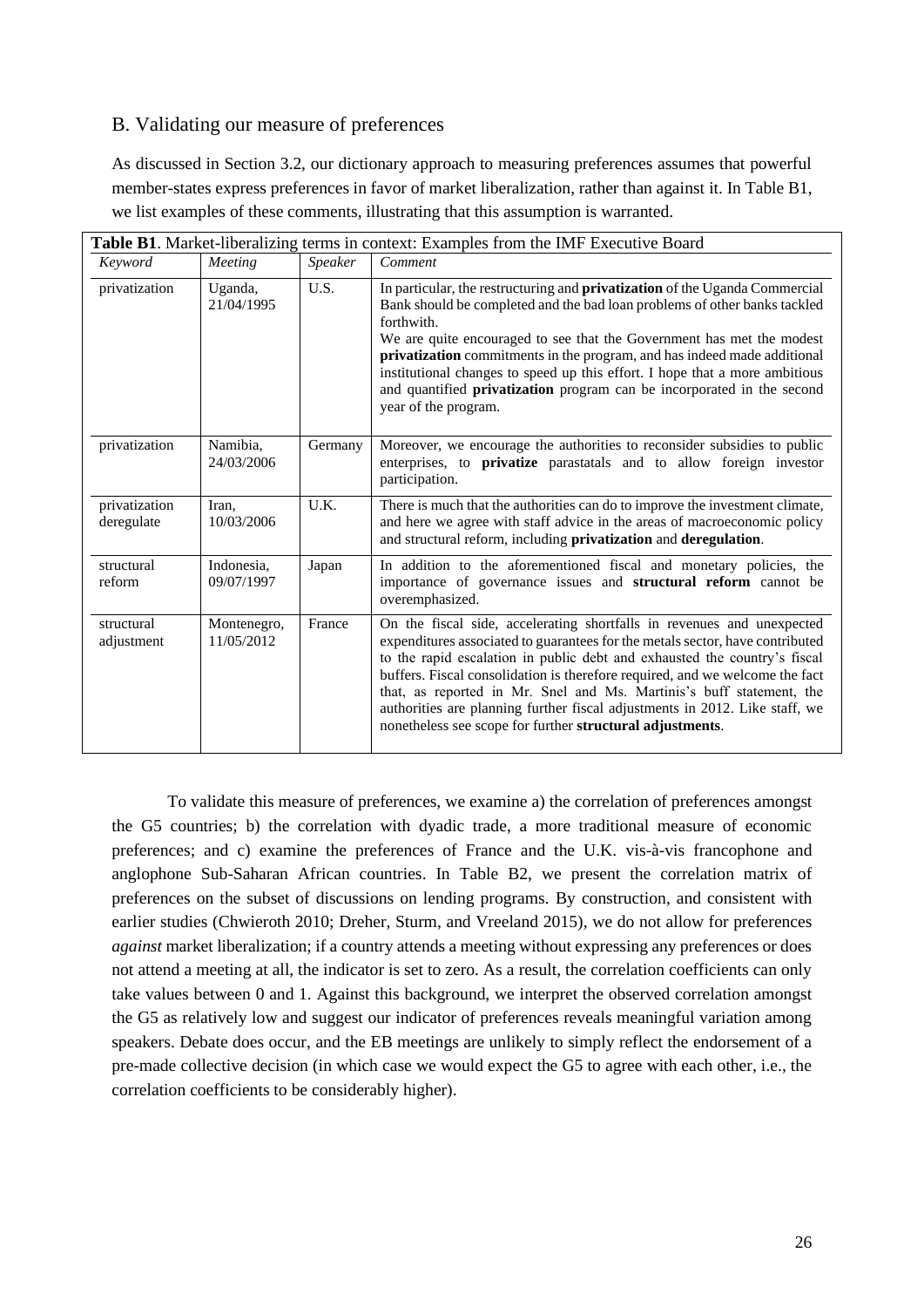| <b>Table B2.</b> Correlation matrix: Preferences for market liberalization amongst the G5              |            |                                                           |       |            |            |            |                                                                                                                    |
|--------------------------------------------------------------------------------------------------------|------------|-----------------------------------------------------------|-------|------------|------------|------------|--------------------------------------------------------------------------------------------------------------------|
|                                                                                                        |            | <b>USA</b>                                                | DEU   | <b>JPN</b> | <b>FRA</b> | <b>GBR</b> |                                                                                                                    |
|                                                                                                        | USA        |                                                           |       |            |            |            |                                                                                                                    |
|                                                                                                        | DEU        | 0.296                                                     |       |            |            |            |                                                                                                                    |
|                                                                                                        | <b>JPN</b> | 0.276                                                     | 0.209 |            |            |            |                                                                                                                    |
|                                                                                                        | <b>FRA</b> | 0.285                                                     | 0.219 | 0.180      |            |            |                                                                                                                    |
|                                                                                                        | GBR        | $\vert 0.323 \vert 0.243 \vert 0.182 \vert 0.172 \vert 1$ |       |            |            |            |                                                                                                                    |
| Notes: Preferences are the total count of terms from Table 1 mentioned by a given speaker-country in a |            |                                                           |       |            |            |            |                                                                                                                    |
|                                                                                                        |            |                                                           |       |            |            |            | meeting on lending programs (total of meetings $= 1,676$ ). The unit of analysis is therefore the speaker-meeting. |

Further, our indicator should be related to economic interests of countries. Consequently, we plot dyadic trade (Barbieri and Keshk 2016)—a conventional measure of economic interests—against our indicators for preferences in Figure B1. To do so, we sum preferences for each speaker-country across all meetings for a country-under-discussion in a given year. As depicted, there is a weakly positive correlation for all G5 countries. Across all countries, the correlation between preferences for market liberalization and dyadic trade is 0.249.



Finally, earlier research has suggested that major IMF shareholders are more likely to actively engage in debates over countries with shared historical, political, and economic links. For example, in an African context, Stone argues "France and Britain intervened on behalf of some of their former colonies with which they maintained close political ties" (Stone 2004, 2008, 528). While Stone's argument primarily refers to behind-the-scenes informal involvement, we examined whether these shareholders' preferences also manifested in formal deliberations over Sub-Saharan African countries. Utilizing the linguistic characteristics and organization in the EB as a proxy for ties to former colonizers, Figure B2 shows that French directors expressed preferences for market liberalization only 218 times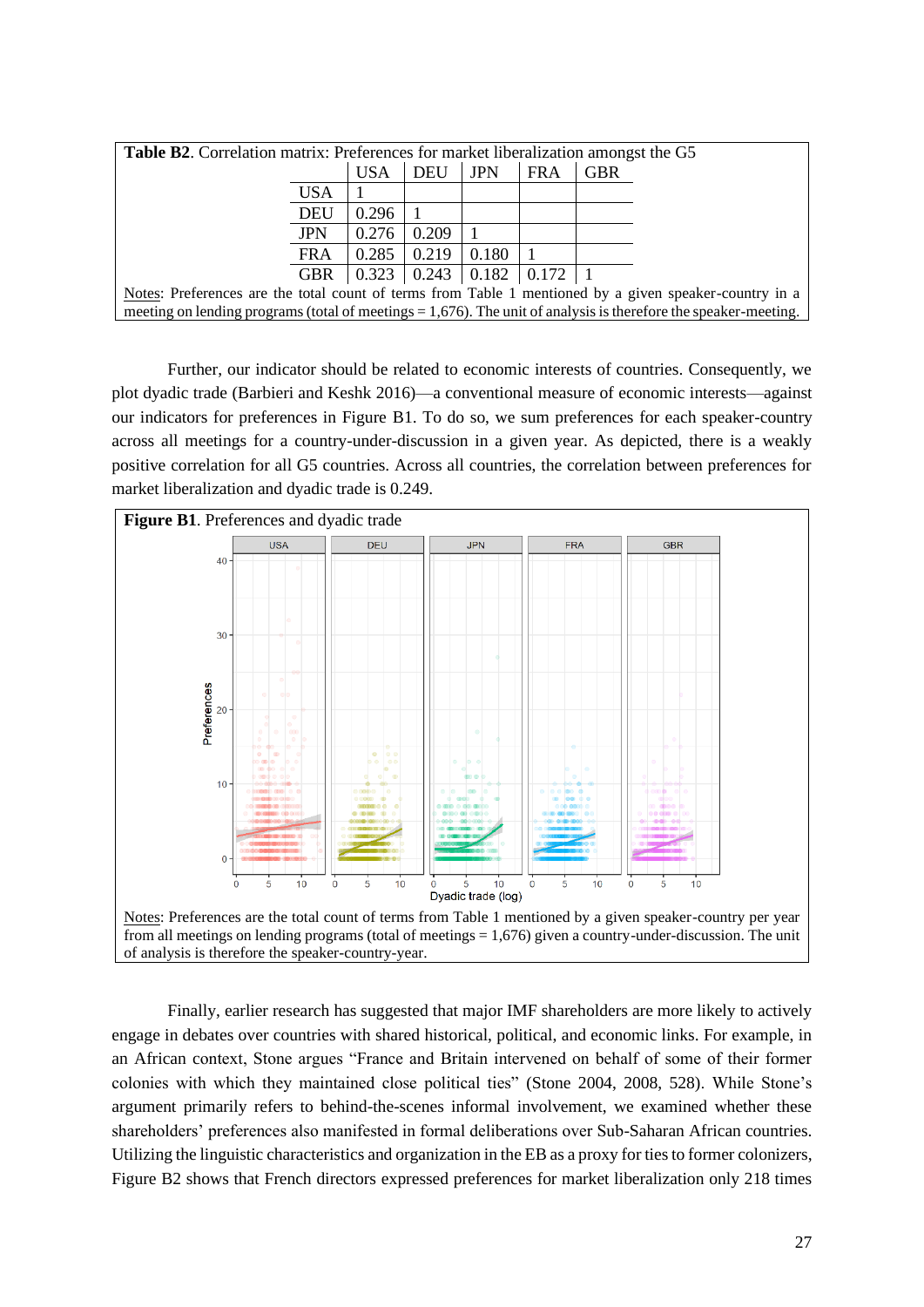vis-à-vis Anglophone Sub-Saharan African countries, in stark contrast to the 641 times vis-à-vis Francophone Sub-Saharan African countries. Conversely, the U.K. intervened 341 times in Anglophone countries, much greater than its engagement with Francophone Sub-Saharan African countries. In short, our indicators for preferences are consistent with what we know about the shared historical ties in Sub-Saharan African member-states.



Notes: Preferences are the total count of terms from Table 1 mentioned by France and the U.K. in any meeting on lending programs with Anglophone and Francophone African countries. As organized in multi-country constituencies in the EB, Anglophone Africa includes Angola, Botswana, Burundi, Eritrea, Eswatini, Ethiopia, Gambia, Kenya, Lesotho, Liberia, Malawi, Mozambique, Namibia, Nigeria, Sierra Leone, Somalia, South Africa, South Sudan, Sudan, Tanzania, Uganda, Zambia, Zimbabwe; Francophone Africa includes Benin, Burkina Faso, Cabo Verde, Cameroon, Central African Republic, Chad, Comoros, Congo, Dem. Rep., Congo, Rep., Cote d'Ivoire, Djibouti, Equatorial Guinea, Gabon, Guinea, Guinea-Bissau, Madagascar, Mali, Mauritania, Mauritius, Niger, Rwanda, Sao Tome and Principe, Senegal, Togo.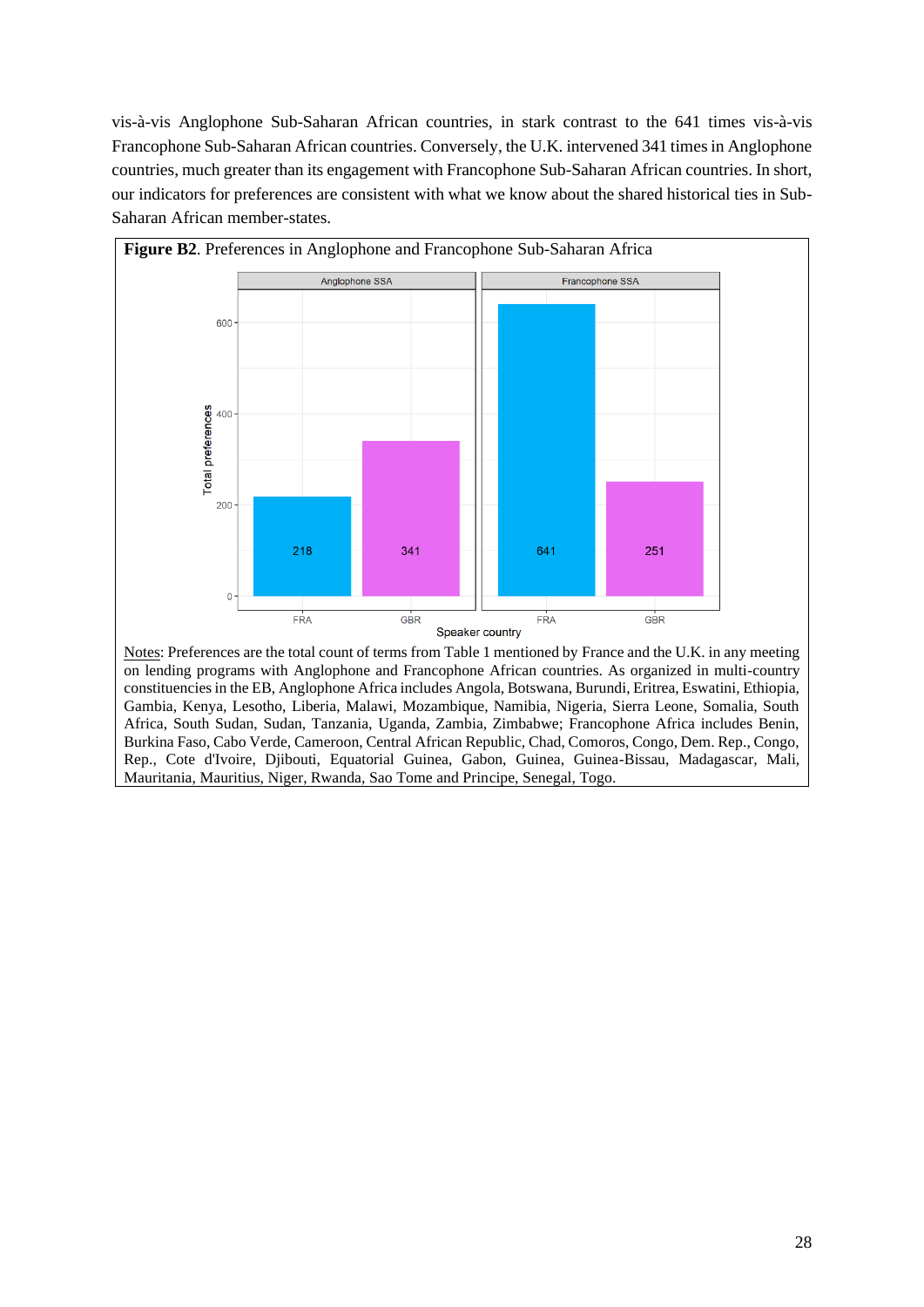# C. Examples of progress evaluation

|                          |                  |                  |          | Table C1. Evaluation of implementation: Examples from the IMF Executive Board                                                                                                                                                                                                                                                                                                                                                                                                                                                                                                                                                                                                                                                             |
|--------------------------|------------------|------------------|----------|-------------------------------------------------------------------------------------------------------------------------------------------------------------------------------------------------------------------------------------------------------------------------------------------------------------------------------------------------------------------------------------------------------------------------------------------------------------------------------------------------------------------------------------------------------------------------------------------------------------------------------------------------------------------------------------------------------------------------------------------|
| Meeting                  | Positive         | Negative         | Manual   | Comment                                                                                                                                                                                                                                                                                                                                                                                                                                                                                                                                                                                                                                                                                                                                   |
|                          | count            | count            | label    |                                                                                                                                                                                                                                                                                                                                                                                                                                                                                                                                                                                                                                                                                                                                           |
| Georgia,<br>10/10/1997   | 3                | $\Omega$         | Positive | The Georgian authorities are to be highly commended for their strong<br>commitment to reform and the bold implementation of the measures agreed<br>under the program. The significant progress with respect to stabilization and<br>structural reforms demonstrates what is possible in a limited time period.<br>Georgia insofar should provide an example for those countries who are<br>struggling with a less ambitious agenda over longer periods.                                                                                                                                                                                                                                                                                   |
| Uruguay,<br>05/10/2001   | $\mathbf{2}$     | $\boldsymbol{0}$ | Positive | Like Mr. Beauregard, this chair believes a more lasting way to increase<br>competitiveness is through structural reforms. We note that implementation<br>of the structural reform program appears to be gaining momentum and<br>welcome the focus on increasing transparency in the operations of the state-<br>owned enterprises.                                                                                                                                                                                                                                                                                                                                                                                                        |
| Tanzania,<br>28/07/2003  | 6                | $\boldsymbol{0}$ | Positive | The authorities are to be commended for their skillful and prudent<br>implementation of monetary policy. Currently, liquidity is adequate, but the<br>authorities need to watch the liquidity level and be prepared to mop up<br>excess liquidity as this would result in undesirable fluctuations in inflation or<br>the exchange rate. We are concerned about the expected economic effects of<br>HIV/AIDS estimated to reach 15 percent of GDP by 2010. This could well<br>jeopardize the authorities' poverty reduction strategy. The authorities should<br>expedite their efforts to implement policies to tackle this issue, and foreign<br>assistance should be used effectively in this regard.                                   |
| Venezuela,<br>12/07/1996 | $\boldsymbol{0}$ | $\mathbf{1}$     | Negative | Finally, given the doubts which have been expressed on the balance of<br>payments need, I would expect that this question will be reviewed carefully<br>when considering the requested follow-up Extended Arrangement. The<br>success of this program depends crucially on its full <b>implementation</b> . The<br>reoccurrence of arrears in so far is definitely disappointing. I hope the<br>summing-up will provide a strong message in this regard.                                                                                                                                                                                                                                                                                  |
| Senegal,<br>12/07/1999   | 1                | $\overline{2}$   | Negative | Second, as for the <b>implementation</b> $\overline{of}$ the common external tariff at the<br>regional level, I would like to underscore that all impediments will have to<br>be removed without delay, in particular by eliminating the precisions<br>tarifaires. In this regard, I am somewhat disappointed that the reform of the<br>value added tax, including the introduction of a single rate, has been<br>postponed until July2000. Indeed, this reform is an important element of the<br>efforts that are made to compensate for customs revenue losses. This delay<br>could fragilize the implementation process of the common external tariff.                                                                                 |
| Albania,<br>13/07/2001   | $\overline{2}$   | $\overline{3}$   | Negative | First, structural reform could be undertaken a little faster. The delays in<br>structural benchmark implementation are regrettable, particularly for the<br>bankruptcy law. Second, the statistics are still in need for significant<br>improvement and we encourage the authorities to continue their efforts in<br>this area.                                                                                                                                                                                                                                                                                                                                                                                                           |
| Honduras,<br>28/03/2005  | $\mathbf{0}$     | $\mathbf{2}$     | Negative | However, we would like to underline a set of measures that altogether will<br>substantially contribute to materialize the potential gains offered by trade<br>openness: as underlined by many other chairs, greater exchange rate<br>flexibility is desirable, since it would enhance Honduras' capacity to absorb<br>adverse external shocks; the dollarization of the economy is also a source of<br>vulnerability, which should be reduced by a strict implementation of the<br>banking reform program. In this respect, we regret that one condition for<br>reaching the completion point was not met, namely the application of Basel<br>Core Principles and urge the authorities to make every effort to fully comply<br>with them. |
| Egypt,<br>11/10/1996     | $\mathbf{0}$     | $\boldsymbol{0}$ | Neutral  | We would agree with the staff on the importance of steady implementation,<br>particularly given the interrelationships between many of the measures.<br>Planned trade liberalization measures, for example, which chip away at the<br>very high trade barriers that currently exist, are critical to ensuring that<br>privatization efforts result in more dynamic, competitive firms - not<br>increased rents for protected companies.                                                                                                                                                                                                                                                                                                   |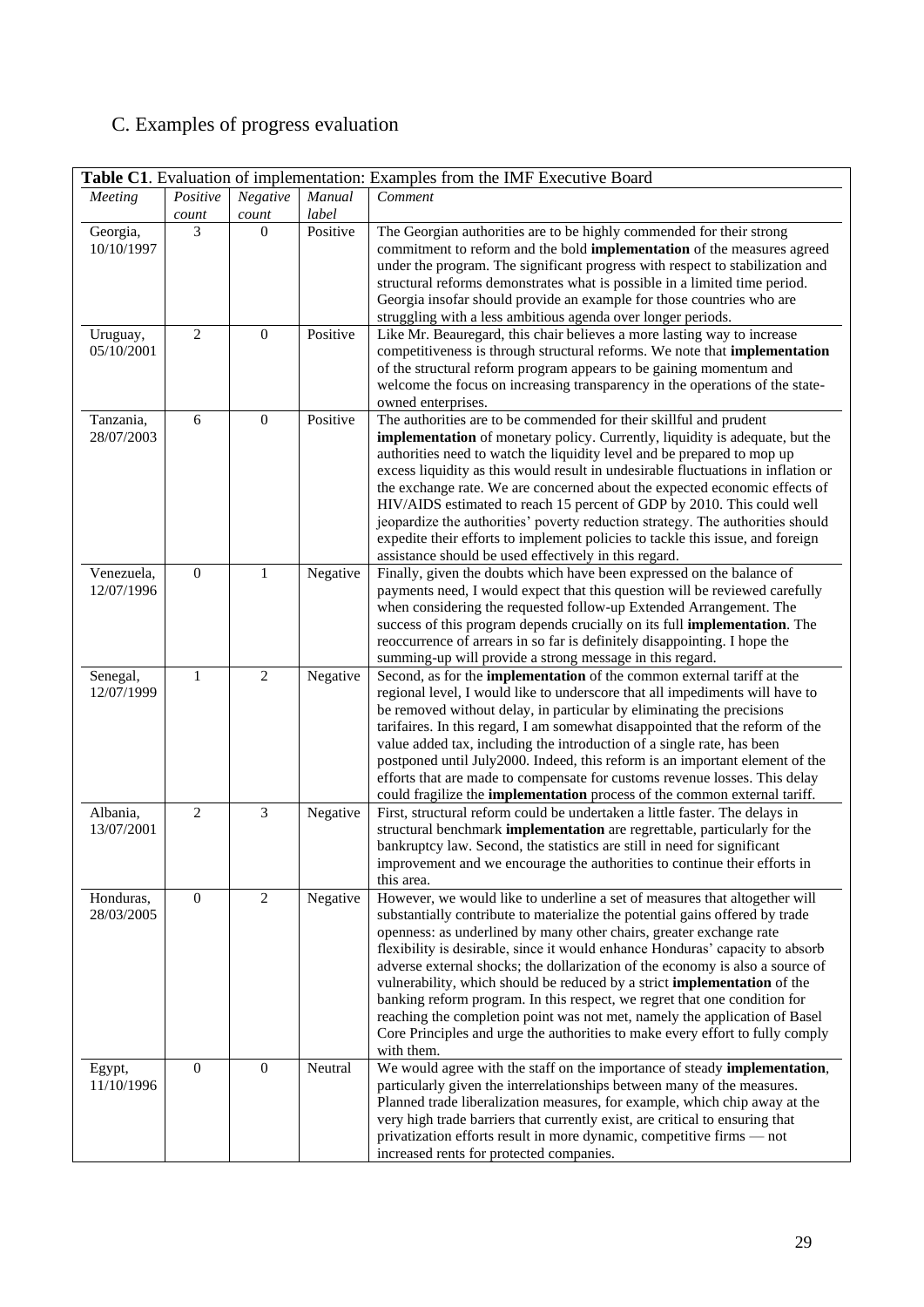| Turkey,    |  | Neutral | The credibility of the disinflation program will depend critically on the             |
|------------|--|---------|---------------------------------------------------------------------------------------|
| 13/10/1999 |  |         | strength of fiscal adjustment, which will presumably be rather substantial in         |
|            |  |         | order to meet the ambitious inflation target. This means that fiscal                  |
|            |  |         | <b>implementation</b> for the rest of '99 must remain solid in order to set the stage |
|            |  |         | for the magnitude of adjustment needed going forward.                                 |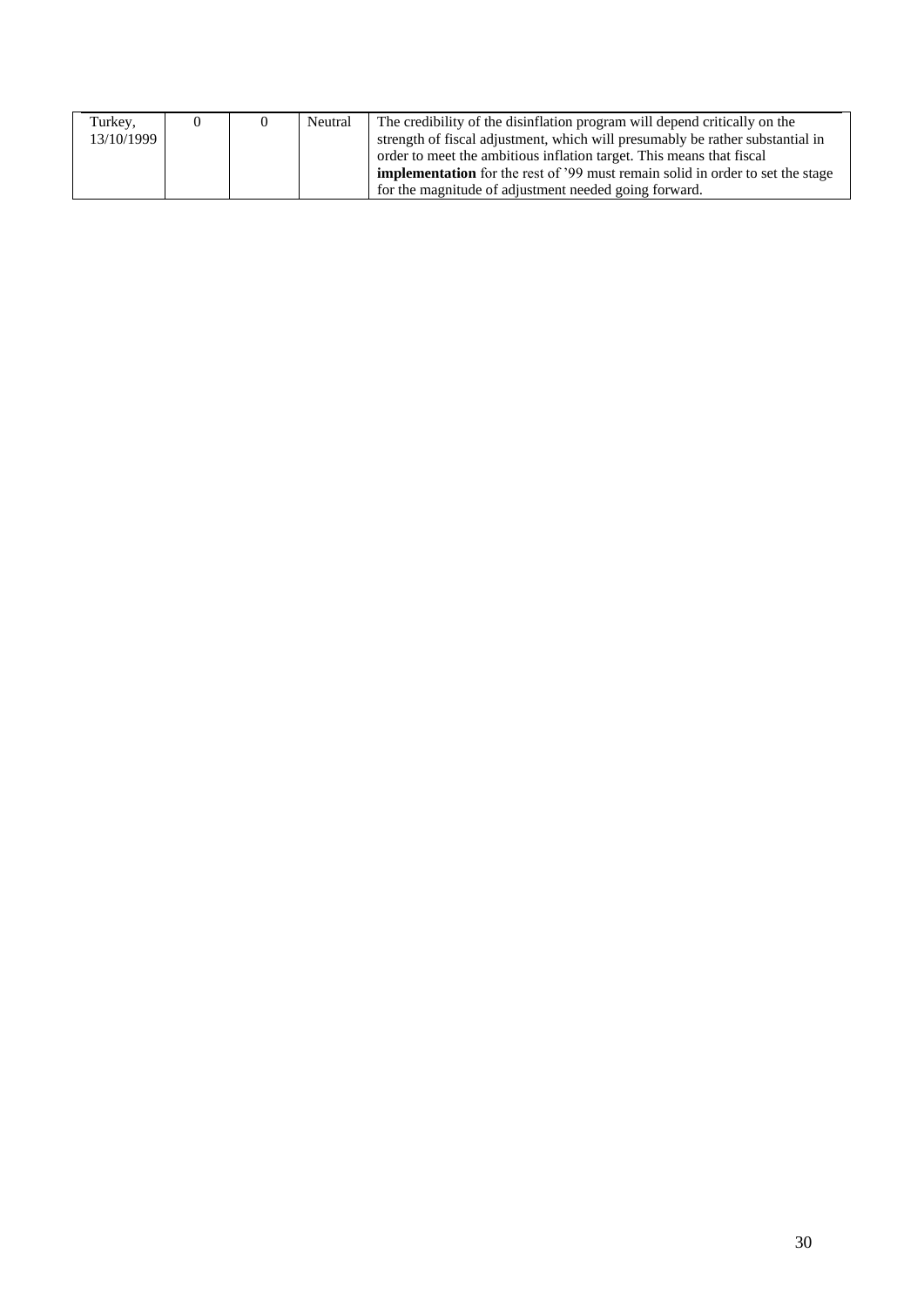### D. Preferences for market liberalization and government change

We argue that the preferences expressed by powerful member-states in the IMF pertain to long-term preferences about development models in borrowing countries. As such, these preferences for market liberalization are largely isolated from domestic politics, such as the ideology of the governing party. One observable implication of this assumption is that government changes in the G5 should not be associated with substantial changes in the positions expressed in the IMF.

In Table D1, we demonstrate that this is the case by presenting estimates from Poisson regressions that predict preferences for market liberalization expressed in the IMF by the five major shareholders considered—the U.S., Germany, Japan, France, and the U.K.—as a function of the governing parties' market orientation as expressed in their party manifesto (Volkens et al. 2021), the number of meetings (per year in Models 1-2, per country-year in Models 3-4), and the economic openness (Gygli, Haelg, and Sturm 2018) of the country-under-discussion (Models 3-4). Consistent with our reading of these preferences as pertaining to the long-term priorities of states in foreign policy, we find that the market orientation of the governing party has a negligible effect.

|                            |            |            | Dependent variable: Preferences for market liberalization |             |
|----------------------------|------------|------------|-----------------------------------------------------------|-------------|
|                            | Mean       | Total      | Continuous                                                | Binary      |
|                            | (1)        | (2)        | (3)                                                       | (4)         |
| Gov. party: Market orient. | $-0.003$   | $-0.0001$  | $0.010*$                                                  | $0.007*$    |
|                            | (0.022)    | (0.021)    | (0.006)                                                   | (0.004)     |
| Total meetings             | $0.011***$ | $0.020***$ |                                                           |             |
|                            | (0.004)    | (0.003)    |                                                           |             |
| Country meetings           |            |            | $0.451***$                                                | $0.204***$  |
|                            |            |            | (0.019)                                                   | (0.014)     |
| Economic globalization     |            |            | $-0.015***$                                               | $-0.0001$   |
|                            |            |            | (0.004)                                                   | (0.002)     |
| Constant                   | $-0.152$   | $2.911***$ | 0.150                                                     | $-0.583***$ |
|                            | (0.320)    | (0.264)    | (0.161)                                                   | (0.134)     |
| <b>Speaker FEs</b>         | Yes        | Yes        | Yes                                                       | Yes         |
| <b>Recipient FEs</b>       |            |            | Yes                                                       | Yes         |
| Observations               | 105        | 105        | 4,895                                                     | 4,895       |

ary (4) preferences per speaker-recipient-year as pe Table 1. Standard errors clustered at the speaker level  $(1 + 2)$  and speaker-recipient dyad  $(3 + 4)$ . Market orientation is approximated by data from the Manifesto Project: Favorable mentions of free market economy, economic orthodoxy, internationalism, and negative mentions of protectionism, subtracting the favorable mentions of protectionism, market regulation, controlled economy, nationalization, and negative mentions of internationalism. p<0.10; \*\*p<0.05; \*\*\*p<0.01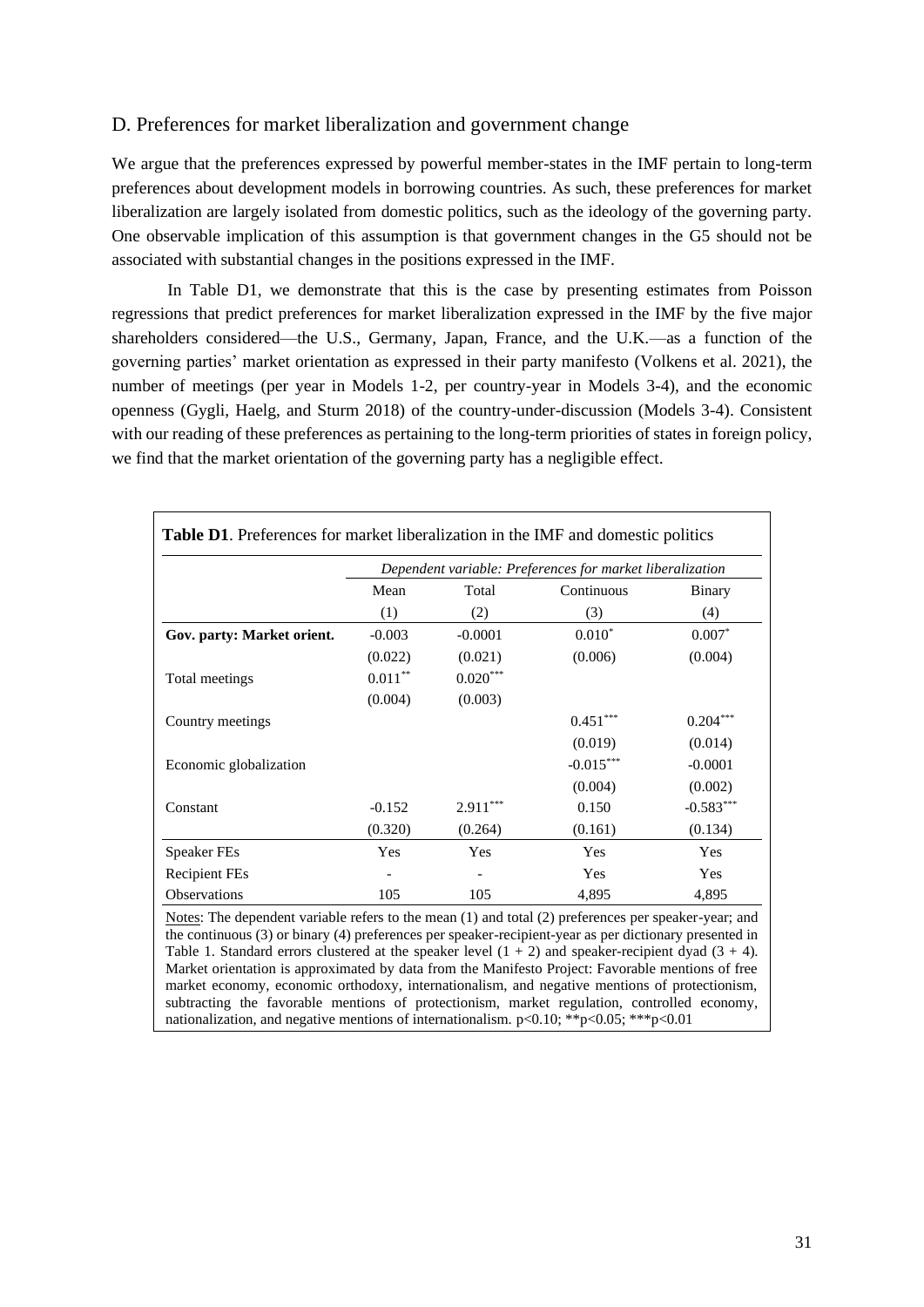## E. Aid modalities of the G5

In Table E1, we present the modalities of foreign aid for each of the G5 countries, which informed our decision to model dyadic aid at  $t + 1$ .

| Country | Responsible agency                                                                        | Fiscal year | <b>Budget</b>                                      | <b>Budget process</b>                                                                                                                                                                                                                                                                                                                                                                                                                                                                                                                               |
|---------|-------------------------------------------------------------------------------------------|-------------|----------------------------------------------------|-----------------------------------------------------------------------------------------------------------------------------------------------------------------------------------------------------------------------------------------------------------------------------------------------------------------------------------------------------------------------------------------------------------------------------------------------------------------------------------------------------------------------------------------------------|
| U.S.    | U.S. Agency for<br>International<br>Development<br>(USAID)                                | Oct-Sept    | annual                                             | U.S. Congress appropriates the funds annually through<br>the budget process, which begins 12 to 14 months<br>prior to the start of a fiscal year.                                                                                                                                                                                                                                                                                                                                                                                                   |
| Germany | Federal Ministry for<br>Economic<br>Cooperation and<br>Development<br>(BMZ)               | Jan-Dec     | annual                                             | The Federal Ministry of Finance develops caps for the<br>federal budget and individual ministerial budgets in<br>February/March of a typical year, before the Federal<br>Ministry for Economic Cooperation and Development<br>(BMZ) plans its bilateral spending and multilateral<br>funding by June. Parliament usually debates the<br>budget between September and November.                                                                                                                                                                      |
| Japan   | Ministry of Foreign<br>Affairs and Japan<br>International<br>Cooperation<br>Agency (JICA) | Apr-Mar     | annual                                             | The Ministry of Foreign Affairs typically prepares the<br>budget from April to August for the upcoming fiscal<br>year. Subsequently, the Ministry of Finance assesses<br>the budget request and Cabinet makes its final<br>decision in December and January.                                                                                                                                                                                                                                                                                        |
| France  | Ministry of Foreign<br>Affairs                                                            | Jan-Dec     | annual,<br>subject to<br>3-year<br>budget<br>lines | The Ministry of Foreign Affairs determines the main<br>ODA budget lines between June and September every<br>year, although they are subject to the three-year<br>general budgetary guidelines from the Prime Minister.<br>From October to December, the Parliament debates,<br>amends, and votes on the budget bill.                                                                                                                                                                                                                                |
| U.K.    | Department for<br>International<br>Development<br>(DFID)                                  | Apr-Mar     | annual,<br>subject to<br>3-5 year<br>plans         | The budget process usually begins with the<br>Comprehensive Spending Review (CSR), which sets<br>medium-term expenditure limits for government<br>departments for the following three to five years and is<br>led by the Treasury. After the Chancellor presents the<br>yearly budget to the parliament in October/November,<br>it is debated and adopted. The budget proposals do not<br>include detailed budget lines for individual<br>departments; thus, they 'do not have a significant<br>impact on ODA-related funding or policy decisions.' |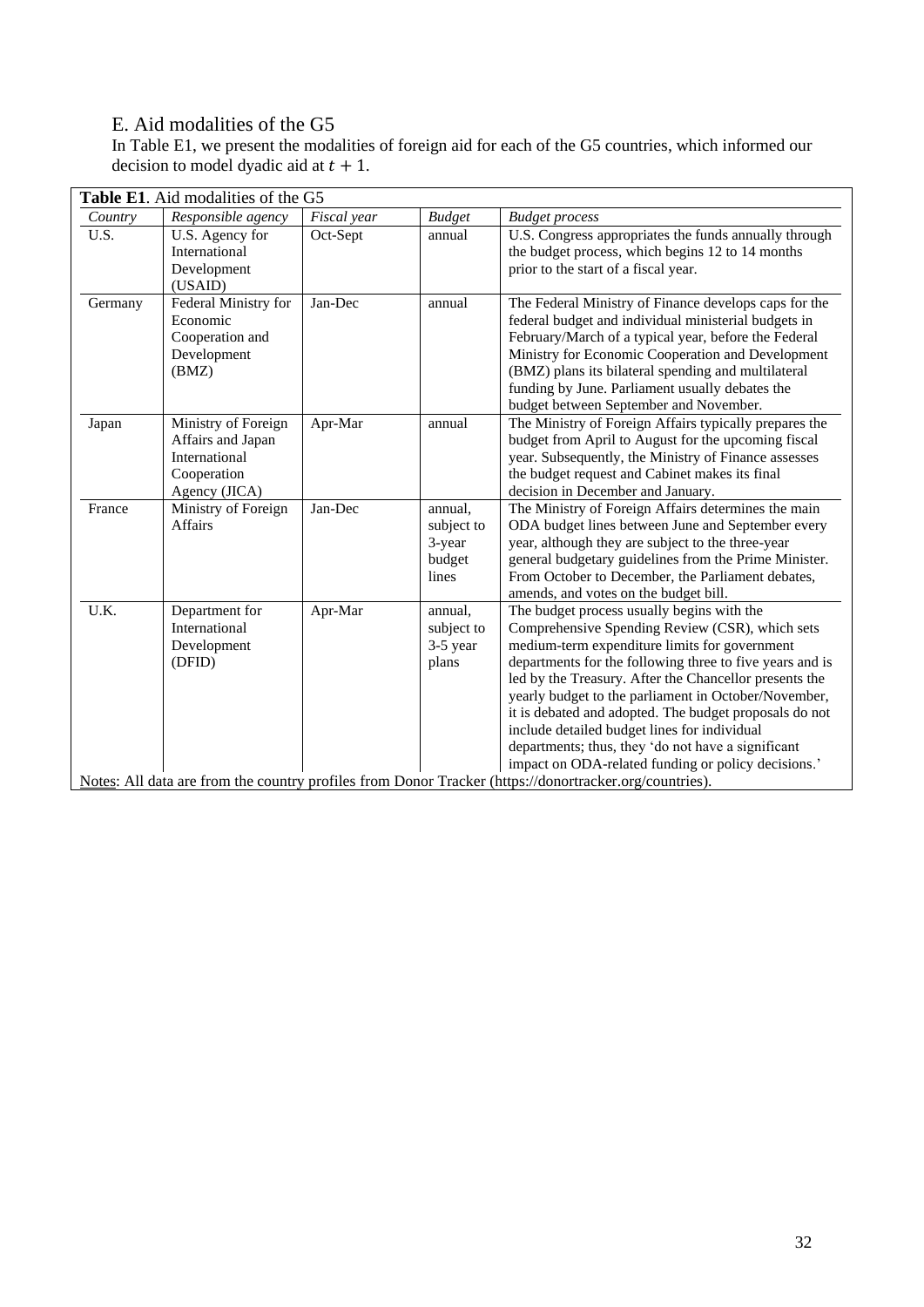### F. Dyad fixed effects

In our baseline specifications linking board action to dyadic aid (H2-H4), we use speaker and recipient fixed effects. As articulated in our pre-analysis plan, however, we also evaluate our hypotheses with dyadic fixed effects. In these models, we are effectively asking whether, within a dyad, the indicators for preferences, preference satisfaction, and sentiment matter for dyadic aid. As displayed in Table F1, we find mixed support for our hypotheses. First, G5 countries increase dyadic aid vis-à-vis countries under IMF programs, even if the powerful member-states do not express preferences for market liberalization, relative to when a given country is not borrowing from the IMF (Model 1). This is inconsistent with H2, but could reflect the different characteristics of a country in borrowing and nonborrowing years, and the potentially catalytic role of IMF programs (Vadlamannati 2019). Put differently, it appears that—within a dyad—a donor may increase dyadic aid due to the presence of an IMF program itself and irrespective of the design. Second, as with the monad fixed effects specification, the point estimate of the coefficient on preference satisfaction (Model 2) is statistically insignificant. Third, similar to our baseline model, we find that the G5 increase dyadic aid vis-à-vis a country given a positive evaluation of implementation (Model 3), although the point estimate on the coefficient of sentiment is only weakly significant  $(p<0.10)$ .

|                               |                | Dependent variable:                   |                |
|-------------------------------|----------------|---------------------------------------|----------------|
|                               |                | Dyadic aid disbursement $(t+1)$ (log) |                |
|                               | (1)            | (2)                                   | (3)            |
| H2. No preferences            | $0.174***$     |                                       |                |
|                               | (0.057)        |                                       |                |
| H3. Preference satisfaction   |                | $-0.045$                              |                |
|                               |                | (0.057)                               |                |
| <b>H4. Positive sentiment</b> |                |                                       | $0.126*$       |
|                               |                |                                       | (0.069)        |
| UNSC membership               | 0.070          | $-0.004$                              | $-0.028$       |
|                               | (0.105)        | (0.122)                               | (0.164)        |
| <b>UNGA</b> voting affinity   | 0.030          | $-0.427$                              | $-0.529$       |
|                               | (0.256)        | (0.404)                               | (0.629)        |
| GDP growth                    | 0.003          | 0.010                                 | 0.015          |
|                               | (0.003)        | (0.006)                               | (0.010)        |
| Democracy index               | $0.158***$     | 0.025                                 | $0.096*$       |
|                               | (0.047)        | (0.041)                               | (0.058)        |
| Constant                      | 4.900***       | $6.163***$                            | 5.980***       |
|                               | (0.218)        | (0.336)                               | (0.519)        |
| Sample                        | Full           | Full                                  | Full           |
| <b>Speaker FEs</b>            | N <sub>o</sub> | N <sub>o</sub>                        | N <sub>o</sub> |
| <b>Recipient FEs</b>          | N <sub>0</sub> | N <sub>0</sub>                        | N <sub>0</sub> |
| Speaker-recipient FEs         | Yes            | Yes                                   | Yes            |
| Year FEs                      | No             | N <sub>o</sub>                        | N <sub>o</sub> |
| Observations                  | 8,462          | 2,709                                 | 815            |
| $R^2$                         | 0.670          | 0.758                                 | 0.832          |
| <b>F</b> Statistic            | 25.174***      | 15.470***                             | $9.701***$     |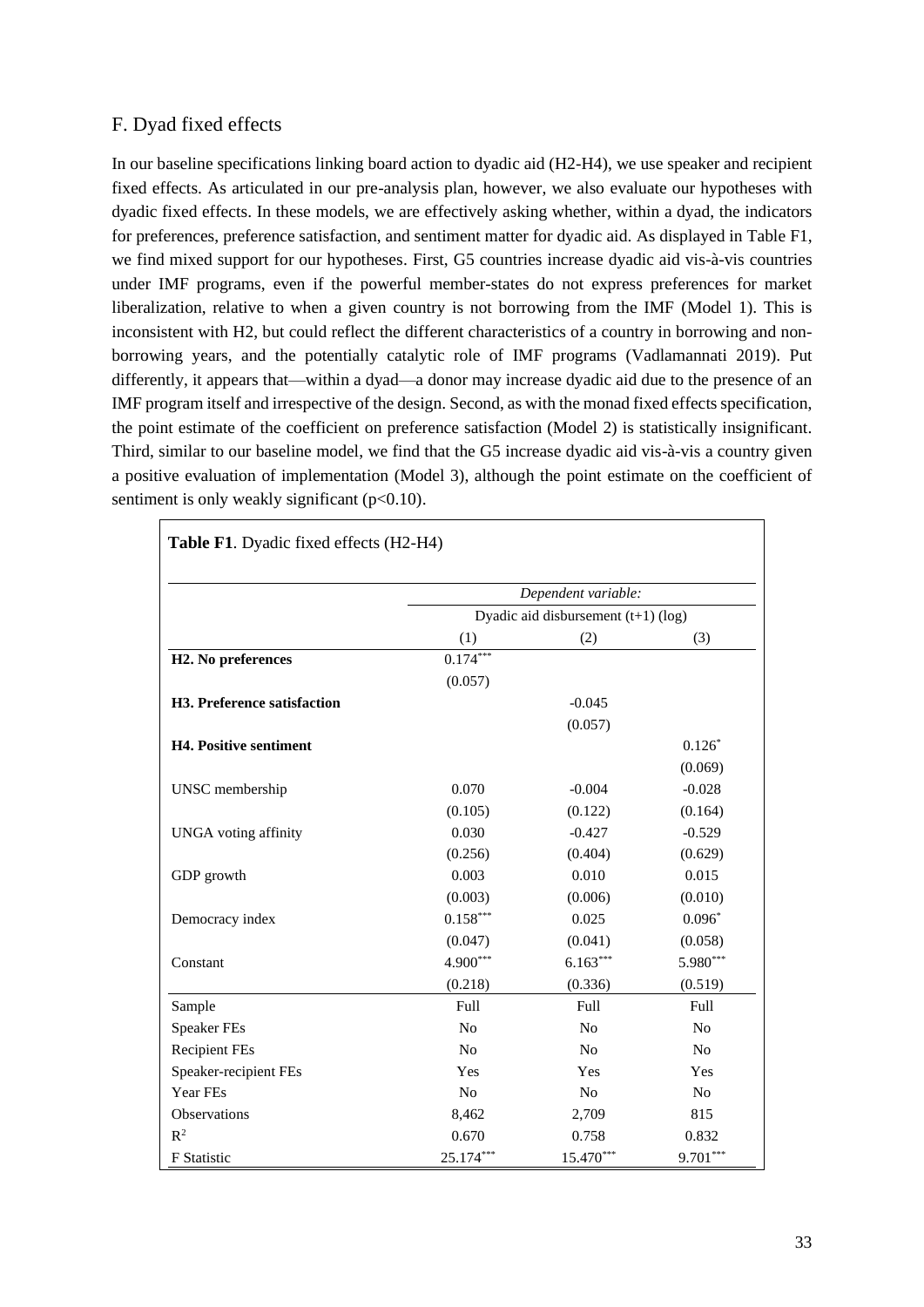Notes: Dyadic aid disbursement refers to the log of total net ODA (in millions of USD, at constant prices), which includes grants, soft loans, and the provision of technical assistance, after subtracting repayments. Standard errors clustered at the speaker-recipient dyad. \*p<0.10; \*\*p<0.05; \*\*\*p<0.01

Taken together, these results suggest that within a dyad, the behavior of powerful memberstates may have slightly different consequences. One explanation could be that total net ODA for all powerful member-states vis-à-vis the 132 developing countries is much more volatile than countryspecific dyadic aid. As a result, state action in governing bodies of international organizations is only one piece to understanding aid flows. For example, the smaller magnitude of the estimate of the coefficient on the positive sentiment supports this interpretation. Indeed, this is exactly what we are arguing: due to economic linkages, the IMF is only one of many global governance fora, although arguably a very important one. Alternatively, the results from these specifications may differ because of insufficient variation in the dyads whereas our baseline results use the full sample of developing countries as potential control and treatment groups.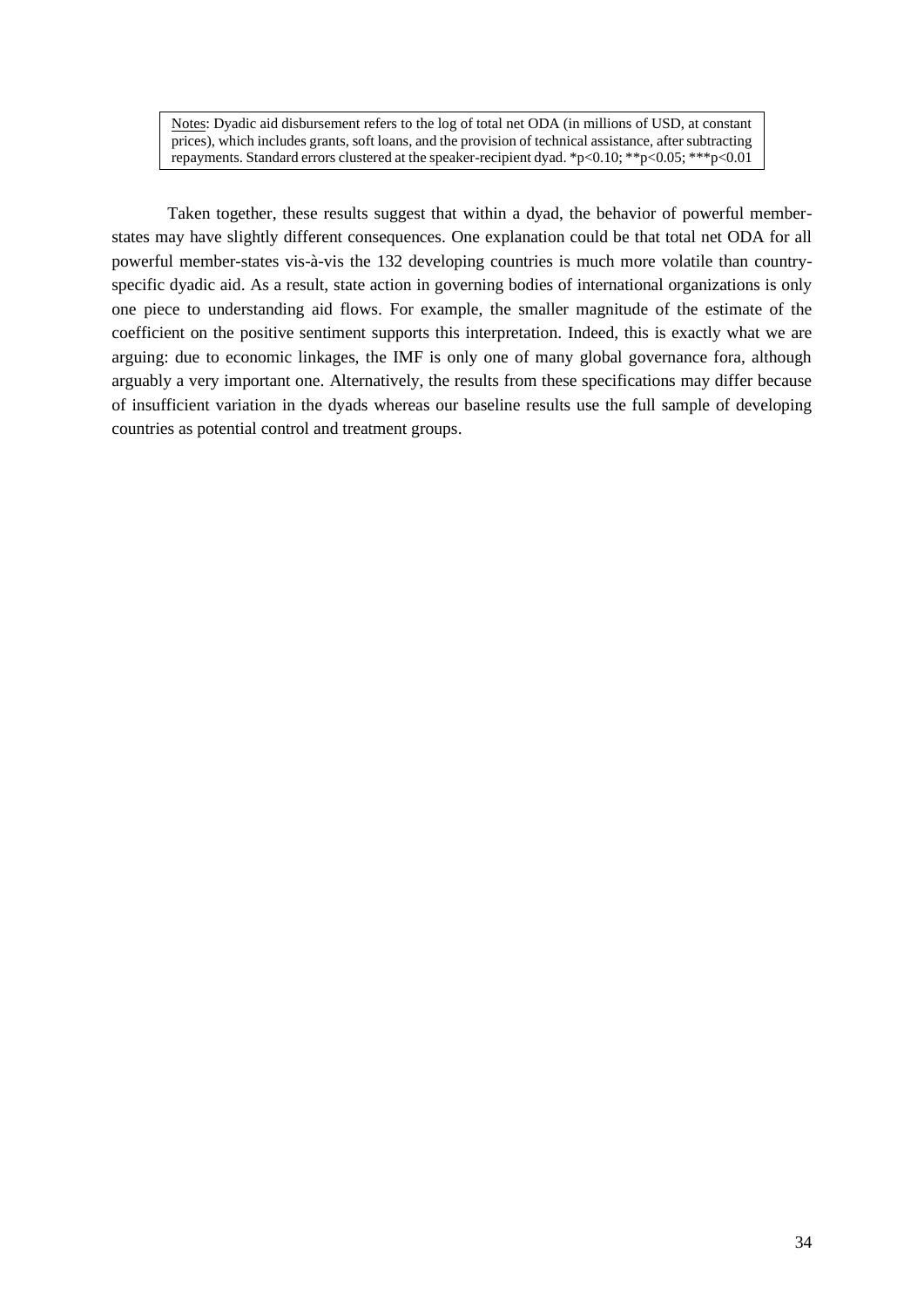## G. Alternative specifications

|                                 |                                     | Dependent variable: |            |  |  |
|---------------------------------|-------------------------------------|---------------------|------------|--|--|
|                                 | Dyadic aid disbursement (t+1) (log) |                     |            |  |  |
|                                 | (1)                                 | (2)                 | (3)        |  |  |
| H <sub>2</sub> . No preferences | $-0.026$                            |                     |            |  |  |
|                                 | (0.065)                             |                     |            |  |  |
| H3. Preference satisfaction     |                                     | 0.011               |            |  |  |
|                                 |                                     | (0.073)             |            |  |  |
| <b>H4. Positive sentiment</b>   |                                     |                     | $0.267**$  |  |  |
|                                 |                                     |                     | (0.119)    |  |  |
| UNSC membership                 | 0.019                               | $-0.141$            | $-0.159$   |  |  |
|                                 | (0.109)                             | (0.148)             | (0.257)    |  |  |
| <b>UNGA</b> voting affinity     | $1.659***$                          | 0.144               | 0.929      |  |  |
|                                 | (0.794)                             | (0.809)             | (1.282)    |  |  |
| GDP growth                      | 0.004                               | 0.006               | $0.027*$   |  |  |
|                                 | (0.003)                             | (0.007)             | (0.017)    |  |  |
| Democracy index                 | $0.130***$                          | $-0.021$            | 0.115      |  |  |
|                                 | (0.048)                             | (0.051)             | (0.101)    |  |  |
| Constant                        | 3.568***                            | 5.307***            | 4.476***   |  |  |
|                                 | (0.856)                             | (0.792)             | (1.141)    |  |  |
| Sample                          | Full                                | Full                | Full       |  |  |
| <b>Speaker FEs</b>              | Yes                                 | Yes                 | Yes        |  |  |
| <b>Recipient FEs</b>            | Yes                                 | Yes                 | Yes        |  |  |
| Year FEs                        | Yes                                 | Yes                 | Yes        |  |  |
| Observations                    | 8,462                               | 2,709               | 815        |  |  |
| $R^2$                           | 0.376                               | 0.418               | 0.443      |  |  |
| F Statistic                     | 32.789***                           | 15.125***           | $6.241***$ |  |  |

prices), which includes grants, soft loans, and the provision of technical assistance, after subtracting repayments. Standard errors clustered at the speaker-recipient dyad. \*p<0.10; \*\*p<0.05; \*\*\*p<0.01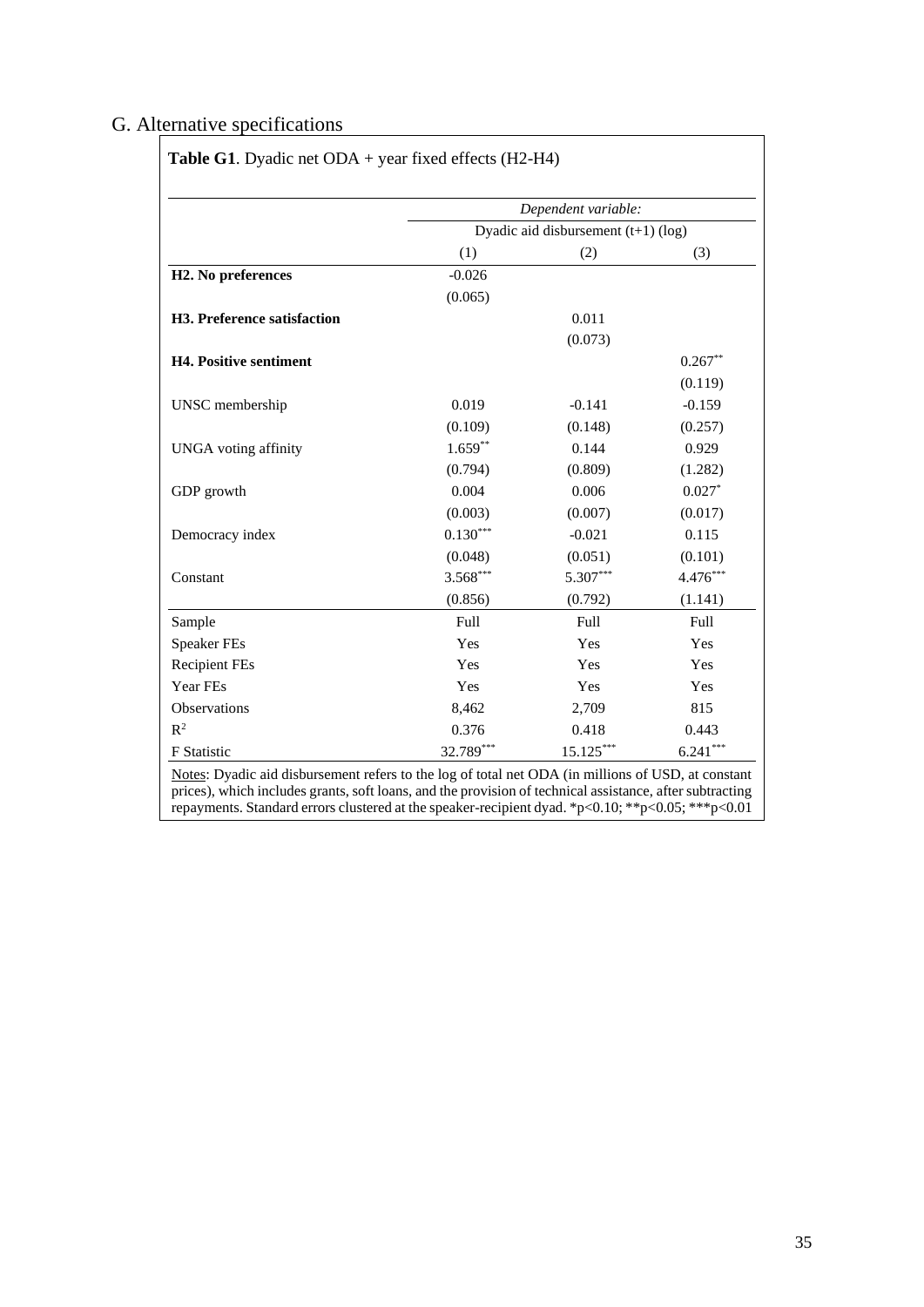|                                 |                | Dependent variable:                  |                |
|---------------------------------|----------------|--------------------------------------|----------------|
|                                 |                | Dyadic aid commitments $(t+1)$ (log) |                |
|                                 | (1)            | (2)                                  | (3)            |
| H <sub>2</sub> . No preferences | $-0.119**$     |                                      |                |
|                                 | (0.057)        |                                      |                |
| H3. Preference satisfaction     |                | 0.003                                |                |
|                                 |                | (0.057)                              |                |
| <b>H4. Positive sentiment</b>   |                |                                      | 0.081          |
|                                 |                |                                      | (0.107)        |
| UNSC membership                 | $-0.047$       | $-0.060$                             | 0.159          |
|                                 | (0.066)        | (0.121)                              | (0.172)        |
| <b>UNGA</b> voting affinity     | $1.356***$     | $-0.183$                             | $-0.127$       |
|                                 | (0.566)        | (0.542)                              | (0.911)        |
| GDP growth                      | $0.006***$     | 0.006                                | 0.010          |
|                                 | (0.003)        | (0.007)                              | (0.014)        |
| Democracy index                 | $0.137***$     | $-0.009$                             | 0.031          |
|                                 | (0.027)        | (0.031)                              | (0.065)        |
| Constant                        | $3.766***$     | $6.105***$                           | 5.939***       |
|                                 | (0.771)        | (0.626)                              | (0.897)        |
| Sample                          | Full           | Full                                 | Full           |
| <b>Speaker FEs</b>              | Yes            | Yes                                  | Yes            |
| <b>Recipient FEs</b>            | Yes            | Yes                                  | Yes            |
| Year FEs                        | N <sub>o</sub> | No                                   | N <sub>o</sub> |
| Observations                    | 8,316          | 2,670                                | 790            |
| $R^2$                           | 0.534          | 0.502                                | 0.494          |
| <b>F</b> Statistic              | 69.947***      | 24.569***                            | 9.425***       |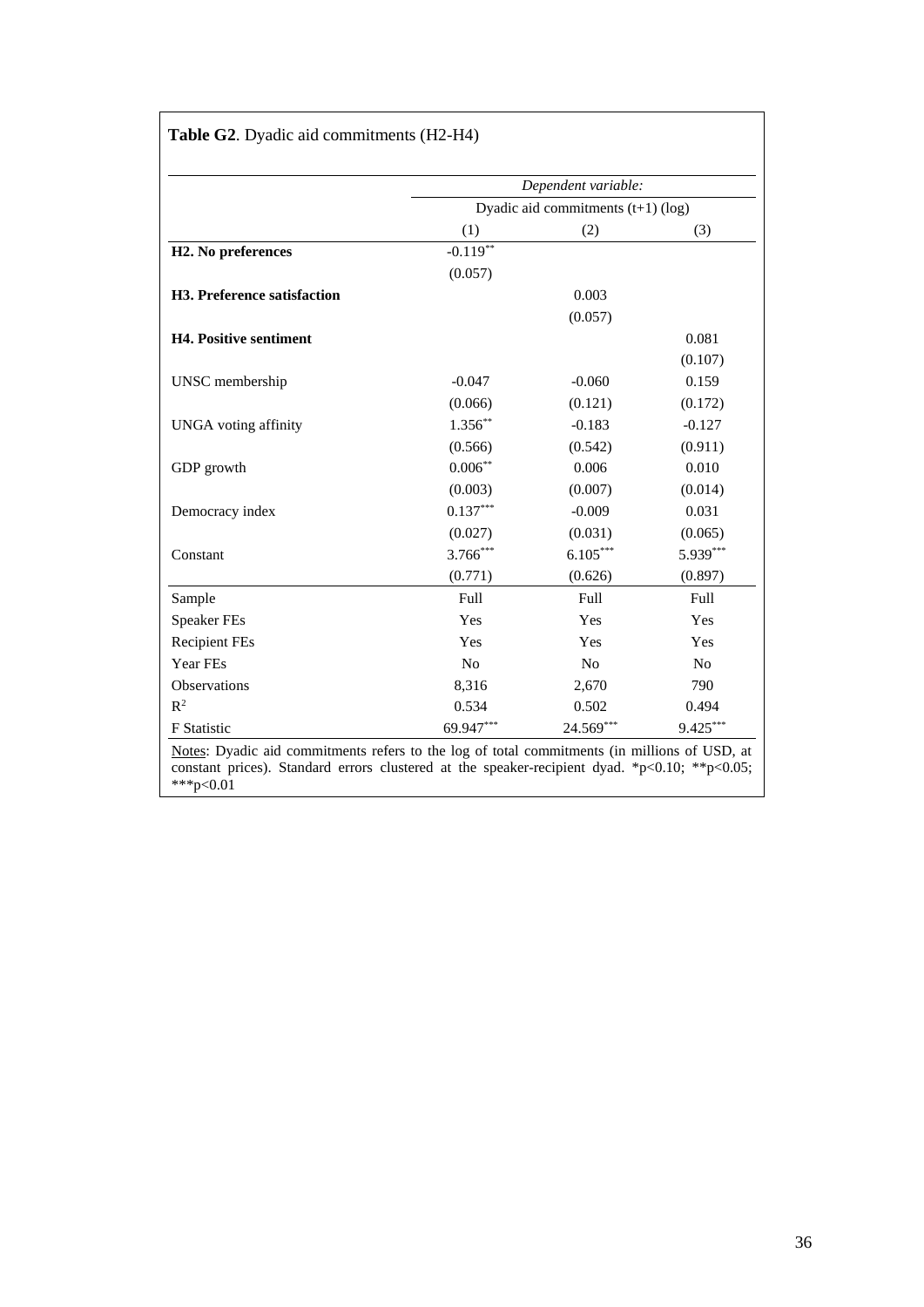### H. Negative implementation evaluation

As hypothesized and pre-registered, we also report baseline results for the association between a powerful member-states' negative evaluation of implementation and dyadic aid. Following H4, we expected powerful member-states, given preference satisfaction (inclusion of desired conditionality), to *decrease* dyadic aid to a country-under-discussion if they negatively evaluate the implementation of conditions relative to when the powerful member-state does not make references to implementation in boardroom discussions or makes positive statements regarding the implementation of conditions. The results are displayed in Table H1.

|                                          |            | Dependent variable:                   |                       |                |  |  |
|------------------------------------------|------------|---------------------------------------|-----------------------|----------------|--|--|
|                                          |            | Dyadic aid disbursement $(t+1)$ (log) |                       |                |  |  |
|                                          | (1)        | (2)                                   | (3)                   | (4)            |  |  |
| <b>Negative sentiment</b>                | $-0.053$   | $-0.053$                              | $-0.012$              |                |  |  |
|                                          | (0.133)    | (0.117)                               | (0.128)               |                |  |  |
| <b>Negative vs. neutral</b><br>sentiment |            |                                       |                       | 0.185          |  |  |
|                                          |            |                                       |                       | (0.166)        |  |  |
| UNSC membership                          | $-0.171$   | $-0.239$                              | 0.275                 | $-0.326$       |  |  |
|                                          | (0.224)    | (0.229)                               | (0.182)               | (0.343)        |  |  |
| <b>UNGA</b> voting affinity              | 0.897      | 0.880                                 | 1.052                 | 0.949          |  |  |
|                                          | (1.112)    | (0.981)                               | (1.824)               | (1.599)        |  |  |
| GDP growth                               | 0.023      | 0.005                                 | $-0.019$              | 0.033          |  |  |
|                                          | (0.015)    | (0.013)                               | (0.019)               | (0.021)        |  |  |
| Democracy index                          | 0.068      | $-0.001$                              | $0.175***$            | 0.108          |  |  |
|                                          | (0.074)    | (0.071)                               | (0.077)               | (0.107)        |  |  |
| Constant                                 | 4.822***   | 4.304***                              | 0.232                 | 4.266***       |  |  |
|                                          | (0.953)    | (1.294)                               | (1.719)               | (1.260)        |  |  |
| Sample                                   | Full       | Excl. bottom/top 2.5%                 | Dyads with 5+<br>obs. | Full           |  |  |
| <b>Speaker FEs</b>                       | Yes        | Yes                                   | Yes                   | Yes            |  |  |
| <b>Recipient FEs</b>                     | Yes        | Yes                                   | Yes                   | Yes            |  |  |
| Year FEs                                 | No         | No                                    | N <sub>o</sub>        | N <sub>o</sub> |  |  |
| Observations                             | 815        | 782                                   | 382                   | 534            |  |  |
| $R^2$                                    | 0.428      | 0.404                                 | 0.499                 | 0.438          |  |  |
| F Statistic                              | $7.366***$ | $6.391***$                            | $11.247***$           | $5.080***$     |  |  |

Accordingly, powerful member-states do not seem to reduce dyadic aid when borrowing countries fail to implement conditions. One explanation is that countries are already 'punished' within the IMF when loan disbursements are put on hold as a consequence of program interruptions. Given the superior influence of the G5 in the IMF, they may therefore address concerns of non-compliance within the Fund, rather than modify their dyadic aid in parallel.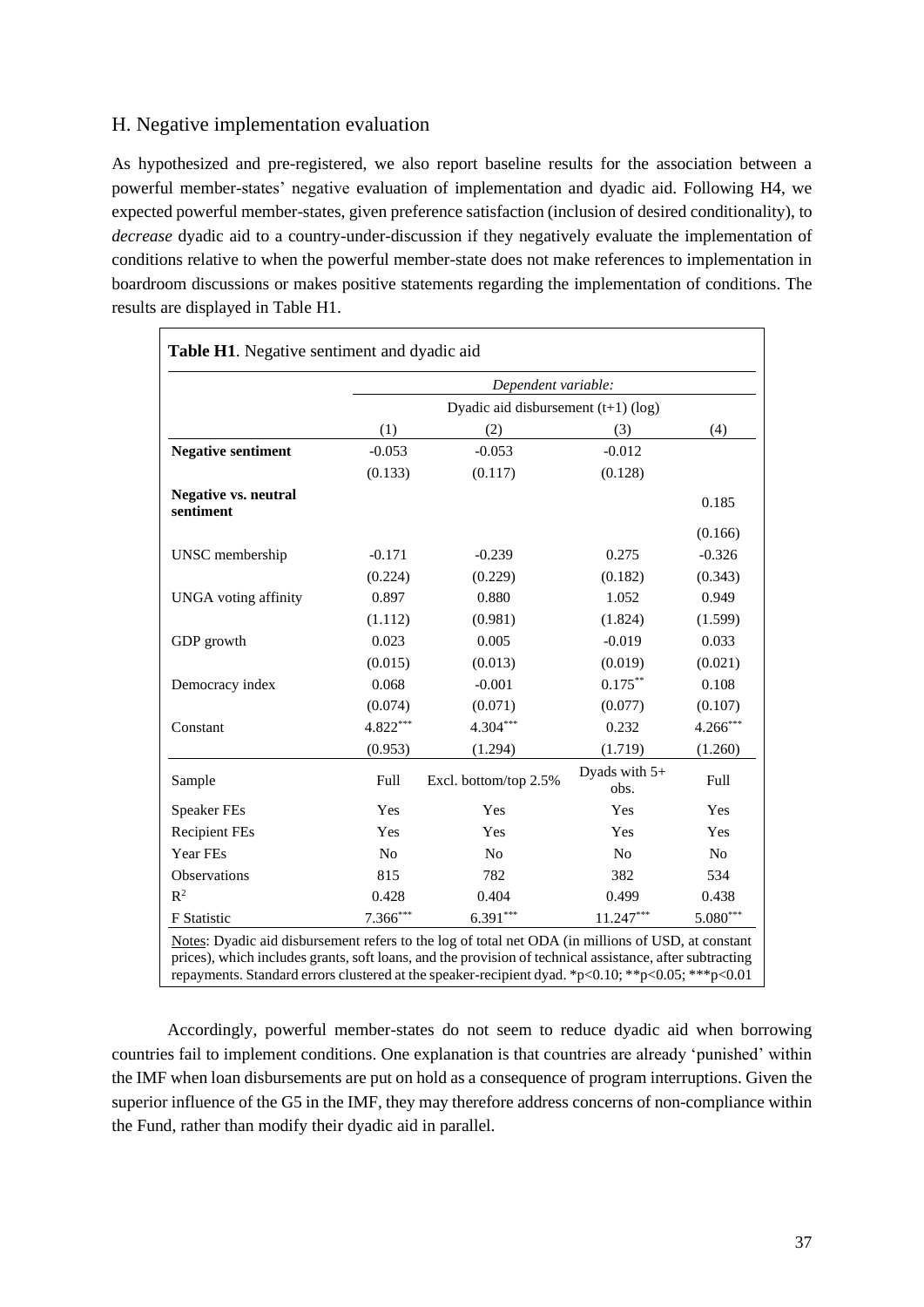### I. Data extract

| Obs. ID  | Meeting ID                       | Comment                                                                                                                                                                                                                                                                                                                                                                                                                                                                                                                                                                                                                                                                                                                                                             | Speaker          | Country   | Position   | Order          | Prepared |
|----------|----------------------------------|---------------------------------------------------------------------------------------------------------------------------------------------------------------------------------------------------------------------------------------------------------------------------------------------------------------------------------------------------------------------------------------------------------------------------------------------------------------------------------------------------------------------------------------------------------------------------------------------------------------------------------------------------------------------------------------------------------------------------------------------------------------------|------------------|-----------|------------|----------------|----------|
| 127603   | AGO_20091123_EBM-<br>09-116_2_T1 | EBS/09/171 and Correction 1, and Supplement 1, and<br>Supplement 1, Correction 1, and Supplement 2                                                                                                                                                                                                                                                                                                                                                                                                                                                                                                                                                                                                                                                                  | Documents        | Documents | Documents  | $\overline{0}$ | NA       |
| 127604   | AGO_20091123_EBM-<br>09-116_2_T1 | Mr. Majoro submitted the following statement:<br>Introduction<br>On behalf of my Angolan authorities, I want to thank<br>management for the constructive engagement and support,<br>and appreciate staff's collaboration, and policy dialogue that<br>is based on a shared understanding of the difficult challenges<br>facing Angola. They, therefore, remain confident that the<br>impacts of the external shocks that have dampened economic<br>growth and worsened the fiscal and balance of payments<br>positions will be reversed in the medium-term as appropriate<br>measures are implemented and the external environment<br>improves. To meet the short-term balance of payments needs,<br>Angola is requesting a Stand-By Arrangement (SBA).<br>$\cdots$ | Majoro, Moeketsi | Lesotho   | <b>AED</b> |                |          |
| $\cdots$ |                                  |                                                                                                                                                                                                                                                                                                                                                                                                                                                                                                                                                                                                                                                                                                                                                                     |                  |           |            |                |          |
| 127606   | AGO_20091123_EBM-<br>09-116_2_T1 | Mr. Sadun and Mr. Cardoso submitted the following<br>statement:<br>We thank staff for the very comprehensive report, which                                                                                                                                                                                                                                                                                                                                                                                                                                                                                                                                                                                                                                          | Sadun, Arrigo    | Italy     | ED         | 3              |          |
|          |                                  | clearly presents the country's short and medium-term<br>challenges. We also thank Mr. Majoro for the helpful and                                                                                                                                                                                                                                                                                                                                                                                                                                                                                                                                                                                                                                                    |                  |           |            |                |          |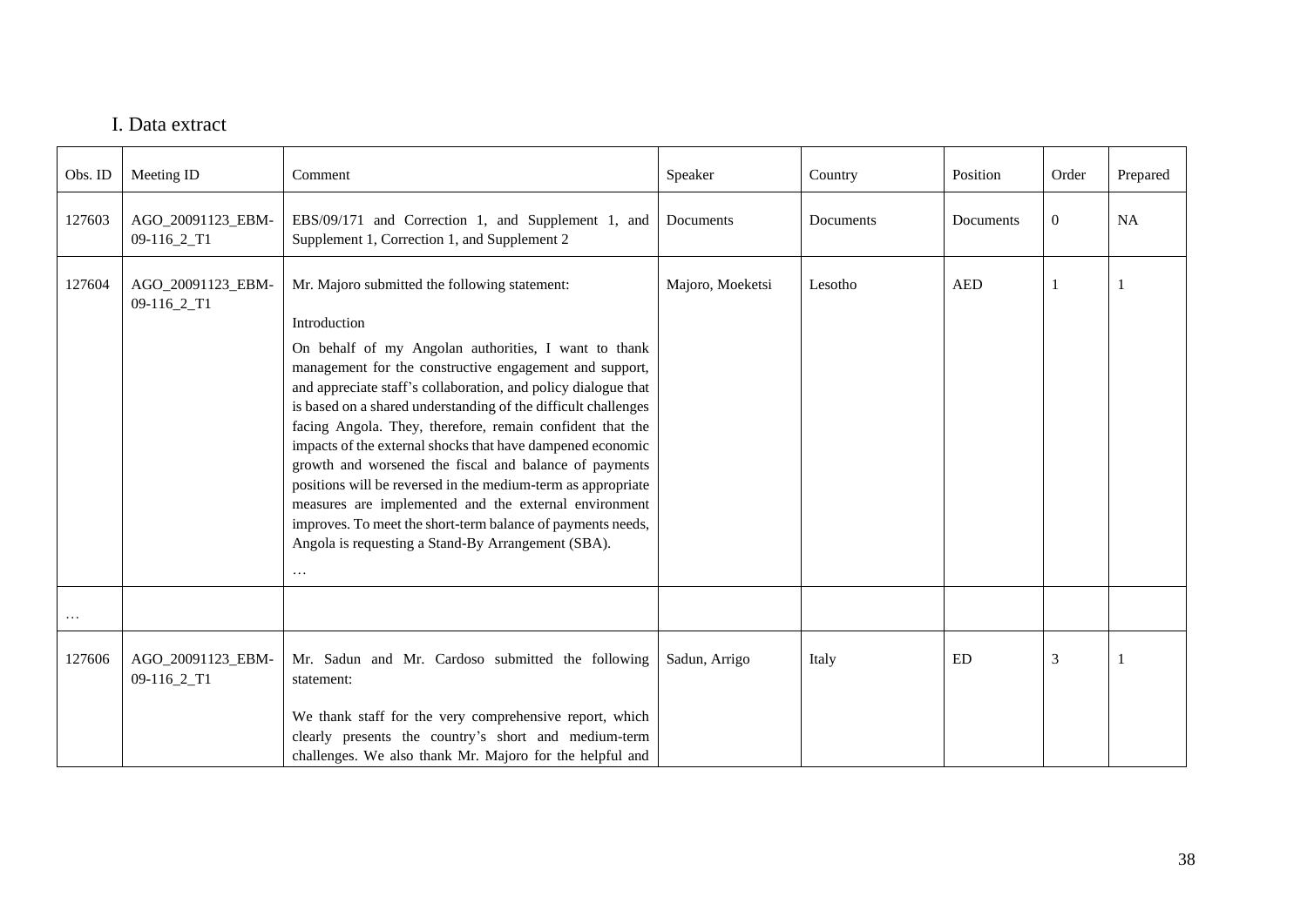|        |                                  | insightful buff statement. We broadly concur with the thrust<br>of the staff's analysis, and we offer the following comments.<br>After a strong and prolonged phase of economic expansion,<br>the global economic crisis, and the sudden drop in prices of<br>Angola's main export commodities, turned external and<br>fiscal surpluses into deficits and depleted external reserves.<br>The program rightly addresses the causes of the<br>macroeconomic imbalances and focuses on some important<br>structural reforms aimed at enhancing competitiveness and<br>private sector growth — the pillars of the development of a<br>non-oil economy.<br>$\cdots$                                                                                                                                                                                                                                                                                                   |                           |        |    |   |  |
|--------|----------------------------------|------------------------------------------------------------------------------------------------------------------------------------------------------------------------------------------------------------------------------------------------------------------------------------------------------------------------------------------------------------------------------------------------------------------------------------------------------------------------------------------------------------------------------------------------------------------------------------------------------------------------------------------------------------------------------------------------------------------------------------------------------------------------------------------------------------------------------------------------------------------------------------------------------------------------------------------------------------------|---------------------------|--------|----|---|--|
| 127607 | AGO_20091123_EBM-<br>09-116_2_T1 | Mr. Rutayisire submitted the following statement:<br>We thank staff for a well-written set of papers and Mr.<br>Majoro for his insightful buff statement.<br>After a long period of growth supported by a favorable<br>external environment, Angola's economy is expected to<br>contract in 2009 following a series of terms of trade shocks,<br>which given the high dependence of the economy on natural<br>resources, significantly affected economic activity and led to<br>large macroeconomic imbalances. In particular, the sudden<br>reversal in the international oil prices and the OPEC cut in oil<br>production quota resulted in a significant deterioration of the<br>fiscal and external positions. Noteworthy are the facts that<br>international reserves declined by one third in the first half of<br>2009, as the authorities strived to stabilize the exchange rate<br>and to mitigate the impact of the shocks on the economy.<br>$\cdots$ | Rutayisire, Laurean<br>W. | Rwanda | ED | 4 |  |
|        | AGO_20091123_EBM-<br>09-116_2_T1 |                                                                                                                                                                                                                                                                                                                                                                                                                                                                                                                                                                                                                                                                                                                                                                                                                                                                                                                                                                  |                           |        |    |   |  |